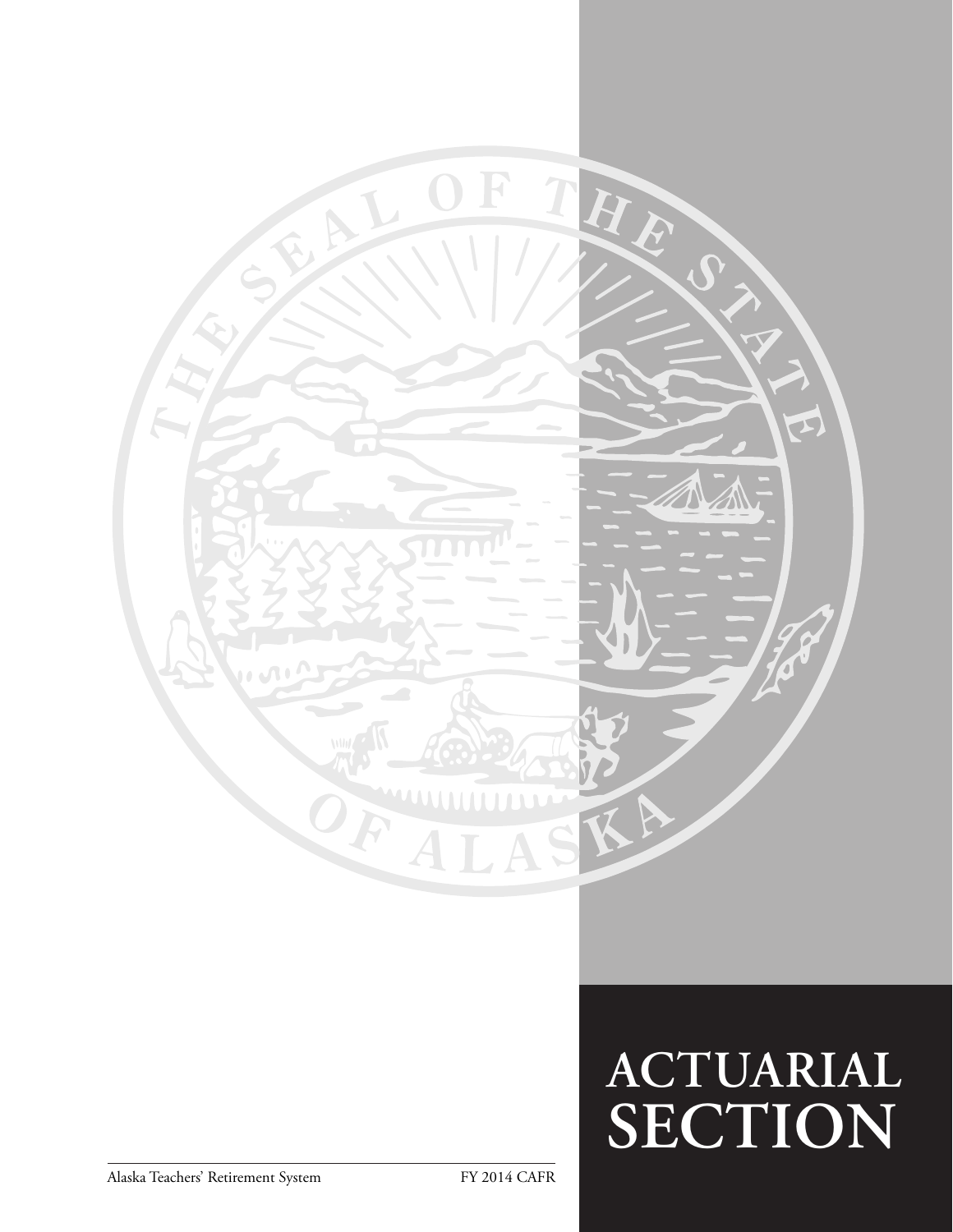# **buck**consultants

# A Xerox Company

August 22, 2014

State of Alaska The Alaska Retirement Management Board The Department of Revenue, Treasury Division The Department of Administration, Division of Retirement and Benefits P.O. Box 110203 Juneau, AK 99811-0203

### *Certification of Actuarial Valuation*

Dear Members of The Alaska Retirement Management Board, The Department of Revenue and The Department of Administration:

This report summarizes the annual actuarial valuation results of the State of Alaska Teachers' Retirement System (TRS) as of June 30, 2013 performed by Buck Consultants, LLC.

The actuarial valuation is based on financial information provided in the financial statements audited by KPMG LLP and member data provided by the Division of Retirement and Benefits and summarized in this report. The benefits considered are those delineated in Alaska statutes effective June 30, 2013. The actuary did not verify the data submitted, but did perform tests for consistency and reasonableness.

All costs, liabilities and other factors under the System were determined in accordance with generally accepted actuarial principles and procedures. An actuarial cost method is used to measure the actuarial liabilities which we believe is reasonable. Buck Consultants, LLC is solely responsible for the actuarial data and actuarial results presented in this report. This report fully and fairly discloses the actuarial position of the System.

The State of Alaska Teachers' Retirement System is funded by Employer, State, and Member Contributions in accordance with the funding policy adopted by the Alaska Retirement Management Board (Board). The funding objective for the State of Alaska Teachers' Retirement System is to pay required contributions that remain level as a percent of total TRS Compensation. The Board has also established a funding policy objective that the required contributions be sufficient to pay the Normal Costs of active plan members, System expenses, and amortize the Unfunded Actuarial Accrued Liability as a level dollar amount over a closed 25-year period. The Board changed the amortization method used for funding from the level percentage of payroll method to the level dollar method in June 2012 effective June 30, 2012. The compensation used to determine required contributions is the total compensation of all active members in TRS, including those hired after July 1, 2006 who are members of the Defined Contribution Retirement (DCR) Plan. This objective is currently being met and is projected to continue to be met.

In our opinion, the actuarial assumptions used are reasonable, taking into account the experience of the System and reasonable long-term expectations, and represent our best estimate of the anticipated long-term experience under the System. The actuary performs an analysis of System experience periodically and recommends changes if, in the opinion of the actuary, assumption changes are needed to more accurately reflect expected future experience. The last full experience analysis was performed in 2010. A review of the healthcare assumptions was performed for last year's actuarial valuation and changes were made to the healthcare cost trend rates and the per capita claims cost rates, effective June 30, 2012, to better reflect expected future healthcare experience. Based on updated experience, these assumptions are still reasonable. A summary of the actuarial assumptions and methods used in this actuarial valuation are shown in are shown in this report.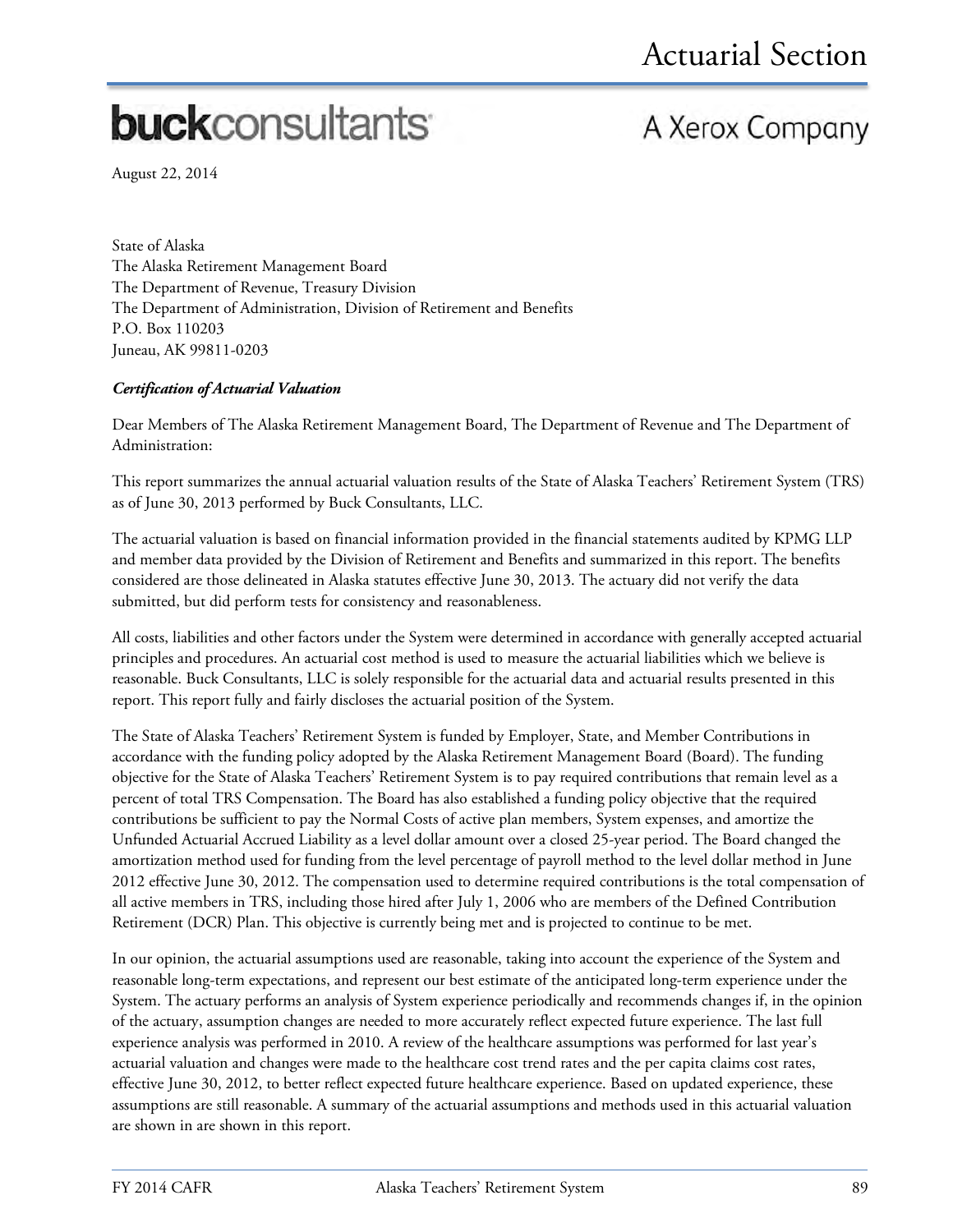# Actuarial Section

The assumptions and methods used to determine the Annual Required Contributions (ARC) of the Employers to the State of Alaska Teachers' Retirement System as outlined in this report and all supporting schedules meet the parameters and requirements for disclosure of Governmental Accounting Standards Board (GASB) Statements No. 25, Financial Reporting for Defined Benefit Pension Plans and Note Disclosures for Defined Contribution Plans, and No. 43, Financial Reporting for Postemployment Benefit Plans Other Than Pension Plans. Based on member data and asset information provided by the Division of Retirement and Benefits, we have prepared the Schedule of Funding Progress, Schedule of Employer Contributions, and trend data schedules under GASB Nos. 25 and 43 that are included in the Financial Section of the CAFR. We have also prepared the member data tables shown in Section 5 of this report for the Statistical Section of the CAFR, and the summary of actuarial assumptions, solvency test, and analysis of financial experience for the Actuarial Section of the CAFR.

The undersigned is an Enrolled Actuary, an Associate of the Society of Actuaries and Member of the American Academy of Actuaries and meets the Qualification Standards of the American Academy of Actuaries to render the actuarial opinions contained in this report. This report has been prepared in accordance with all Applicable Actuarial Standards of Practice. We are available to answer any questions on the material contained in the report, or to provide explanations or further details as may be appropriate.

Respectfully submitted,

BUCK CONSULTANTS, LLC

David H. Alscheinbey

David H. Slishinsky, ASA, EA, MAAA, FCA Principal, Consulting Actuary

The undersigned actuary is responsible for all assumptions related to the average annual per capita health claims cost and the health care cost trend rates, and hereby affirms her qualification to render opinions in such matters, in accordance with the qualification standards of the American Academy of Actuaries.

Melisse A. Bist

Melissa Bissett, FSA, MAAA Senior Consultant, Health & Productivity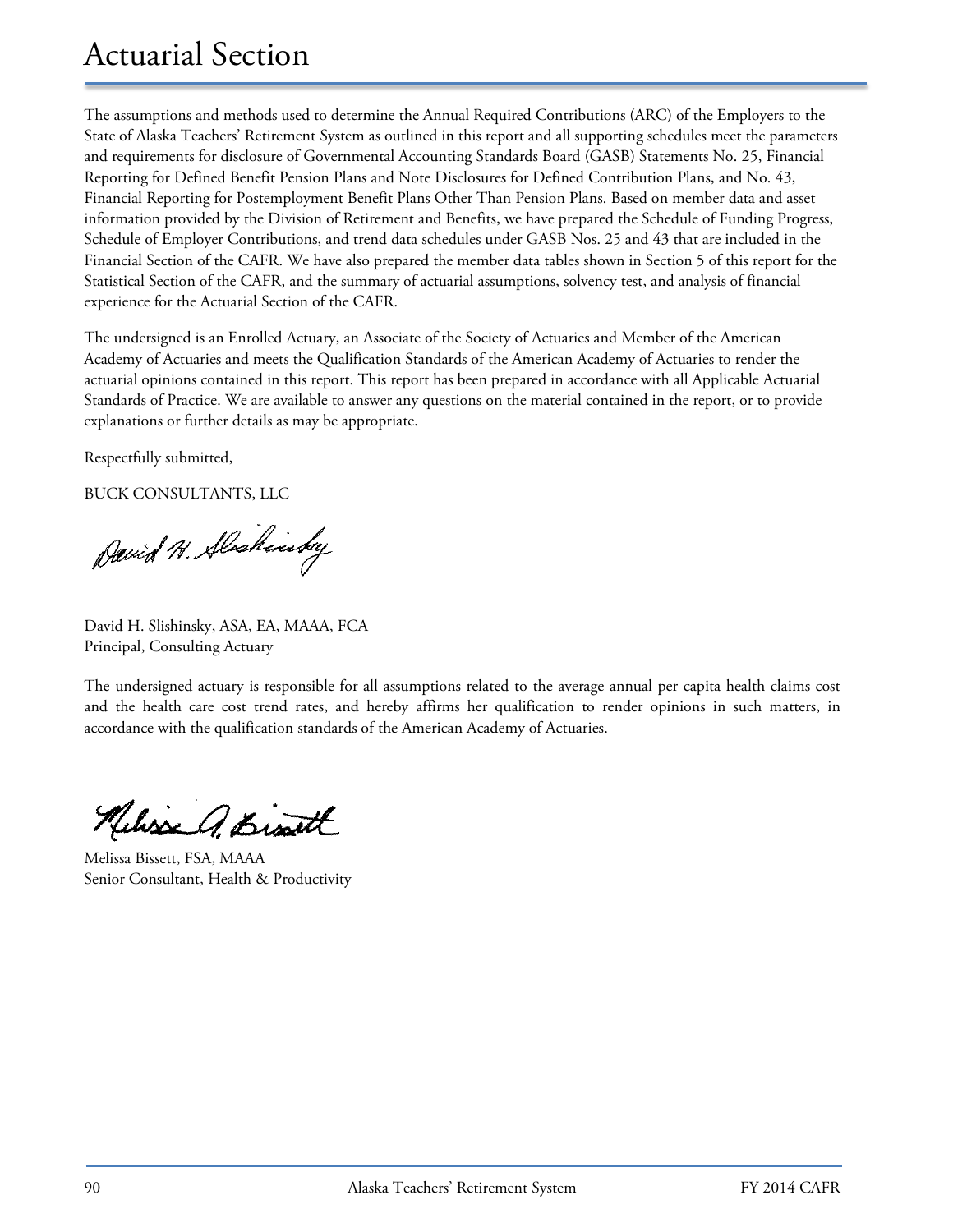**Teachers' Retirement System**

**Defined Benefit Retirement Plan** 

### **Description of Actuarial Methods and Valuation Procedures**

The funding method used in this valuation was adopted by the Board in October 2006. The asset smoothing method used to determine valuation assets was changed effective June 30, 2002.

Benefits valued are those delineated in Alaska State statutes as of the valuation date. Changes in State statutes effective after the valuation date are not taken into consideration in setting the assumptions and methods.

#### **A. Actuarial Method –** Entry Age Actuarial Cost

Liabilities and contributions shown in the report are computed using the Entry Age Actuarial Cost method of funding. Any funding surpluses or unfunded accrued liability is amortized over 25 years as a level dollar amount. The initial unfunded accrued liability was established on June 30, 2002 and amortized over a closed 25-year period. Any changes in the unfunded accrued liability established after June 30, 2002 due to changes in plan provisions, actuarial methods or assumptions, or actuarial experience are amortized over a 25-year period from the date established. State statutes allow the contribution rate to be determined on payroll for all members, defined benefit and defined contribution member payroll combined. However, for GASB disclosure requirements, the net amortization period will not exceed 30 years and the level dollar amortization method is used since the defined benefit plan membership was closed effective July 1, 2006.

Projected pension and postemployment healthcare benefits were determined for all active members. Cost factors designed to produce annual costs as a constant percentage of each member's expected compensation in each year for pension benefits (constant dollar amount for healthcare benefits) from the assumed entry age to the assumed retirement age were applied to the projected benefits to determine the normal cost (the portion of the total cost of the plan allocated to the current year under the method). The normal cost is determined by summing intermediate results for active members and determining an average normal cost rate which is then related to the total payroll of active members. The actuarial accrued liability for active members (the portion of the total cost of the plan allocated to prior years under the method) was determined as the excess of the actuarial present value of projected benefits over the actuarial present value of future normal costs.

The actuarial accrued liability for retired members and their beneficiaries currently receiving benefits, terminated vested members and disabled members not yet receiving benefits was determined as the actuarial present value of the benefits expected to be paid. No future normal costs are payable for these members.

The actuarial accrued liability under this method at any point in time is the theoretical amount of the fund that would have been accumulated had annual contributions equal to the normal cost been made in prior years (it does not represent the liability for benefits accrued to the valuation date). The unfunded actuarial accrued liability is the excess of the actuarial accrued liability over the actuarial value of plan assets measured on the valuation date.

Under this method, experience gains or losses, i.e., decreases or increases in accrued liabilities attributable to deviations in experience from the actuarial assumptions, adjust the unfunded actuarial accrued liability.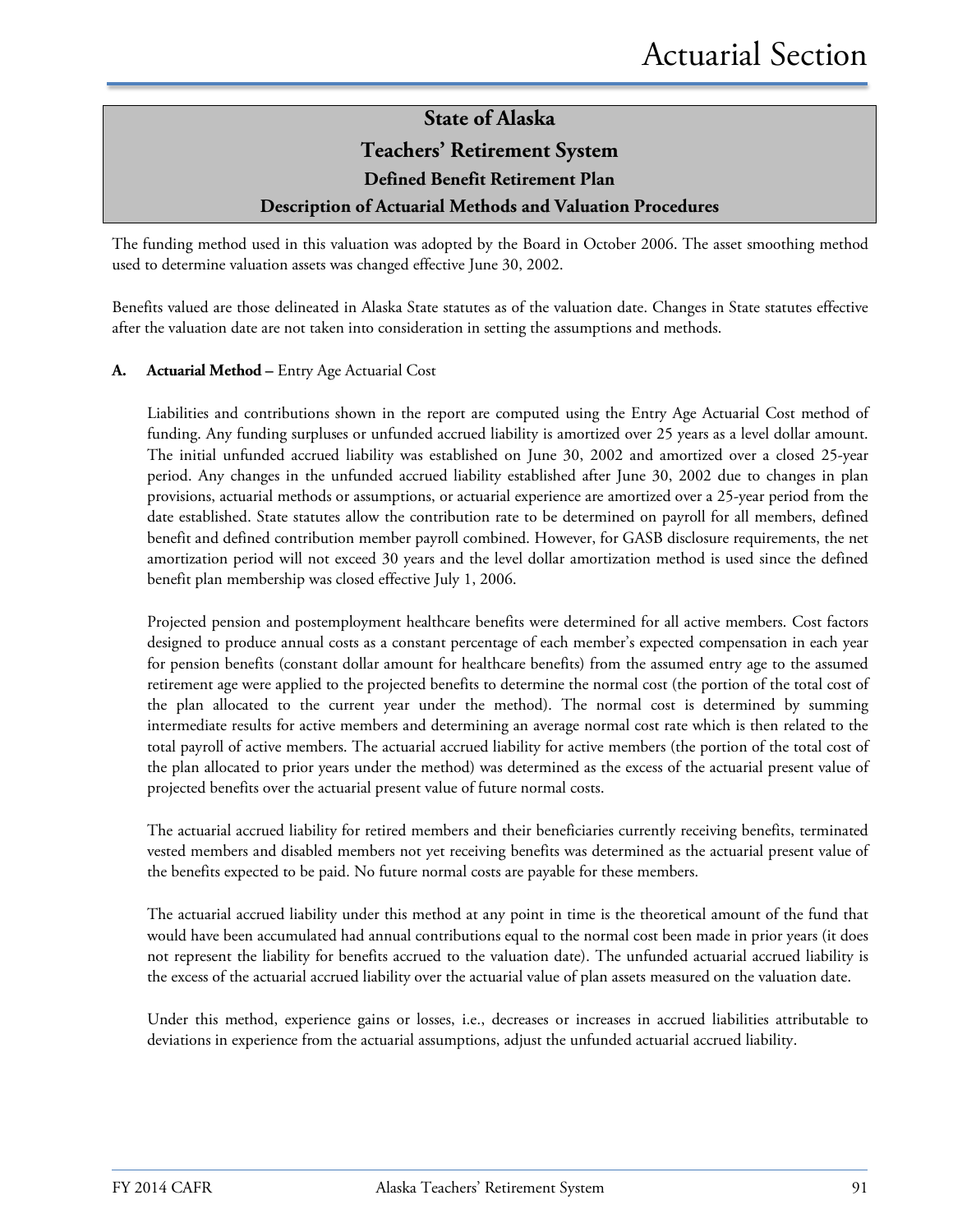# **State of Alaska Teachers' Retirement System Defined Benefit Retirement Plan Description of Actuarial Methods and Valuation Procedures**

#### **B. Valuation of Assets**

Effective June 30, 2002, the asset valuation method recognizes 20% of the difference between actual and expected investment return in each of the current and preceding four years. This method was phased in over the next five years. All assets are valued at fair value. Assets are accounted for on an accrued basis and are taken directly from financial statements audited by KPMG LLP. Valuation assets are constrained to a range of 80% to 120% of the fair value of assets.

#### **Changes in Methods from the Prior Valuation**

There was one change in valuation methods since the previous valuation.

#### **C. Valuation of Medical Benefits**

This section outlines the detailed methodology used to develop the initial per capita claims cost rates for the State of Alaska Teachers' Retirement System postemployment healthcare plan. Note that methodology reflects the results of our annual experience rate update for the period July 1, 2012 to June 30, 2013.

Base claims cost rates are incurred healthcare costs expressed as a rate per member per year. Ideally, claims cost rates should be derived for each significant component of cost that can be expected to require differing projection assumptions or methods, i.e., medical claims, prescription drug claims, administrative costs, etc. Separate analysis is limited by the availability and credibility of cost and enrollment data for each component of cost. This valuation reflects non-prescription claims separated by Medicare status, including eligibility for free Part A coverage. Prescription costs are analyzed separately as in prior valuations. Administrative costs are assumed in the final per capita claims cost rates used for valuation purposes, as described below. Analysis to date on Medicare Part A coverage is limited since Part A claim data is not available by individual, nor is this status incorporated into historical claim data.

We analyzed HealthSmart management level reporting for fiscal 2010 through April 2013, and derived recommended base claims cost rates as described in the following steps:

- 1. Based on analysis described in our Experience Study, dental, vision and audio claims (DVA) are excluded from data analyzed for this valuation.
- 2. Available management level reporting does not show claims or enrollment separately for Medicare and non-Medicare plan participants, but does include overall statistics as to the percentage of claims and enrollment attributable to both groups for fiscal 2010 through 2012. Fiscal 2013 management level reporting includes the percentage of claims attributable to both groups but does not address enrollment by group. DB Tier retiree census supplied by the Division was split into under and over age 65 counts as a proxy for fiscal 2013 Medicare and non-Medicare enrollment. Historical claim level reporting and estimated impacts of Medicare coordination and plan design were used to augment cost data by Medicare status.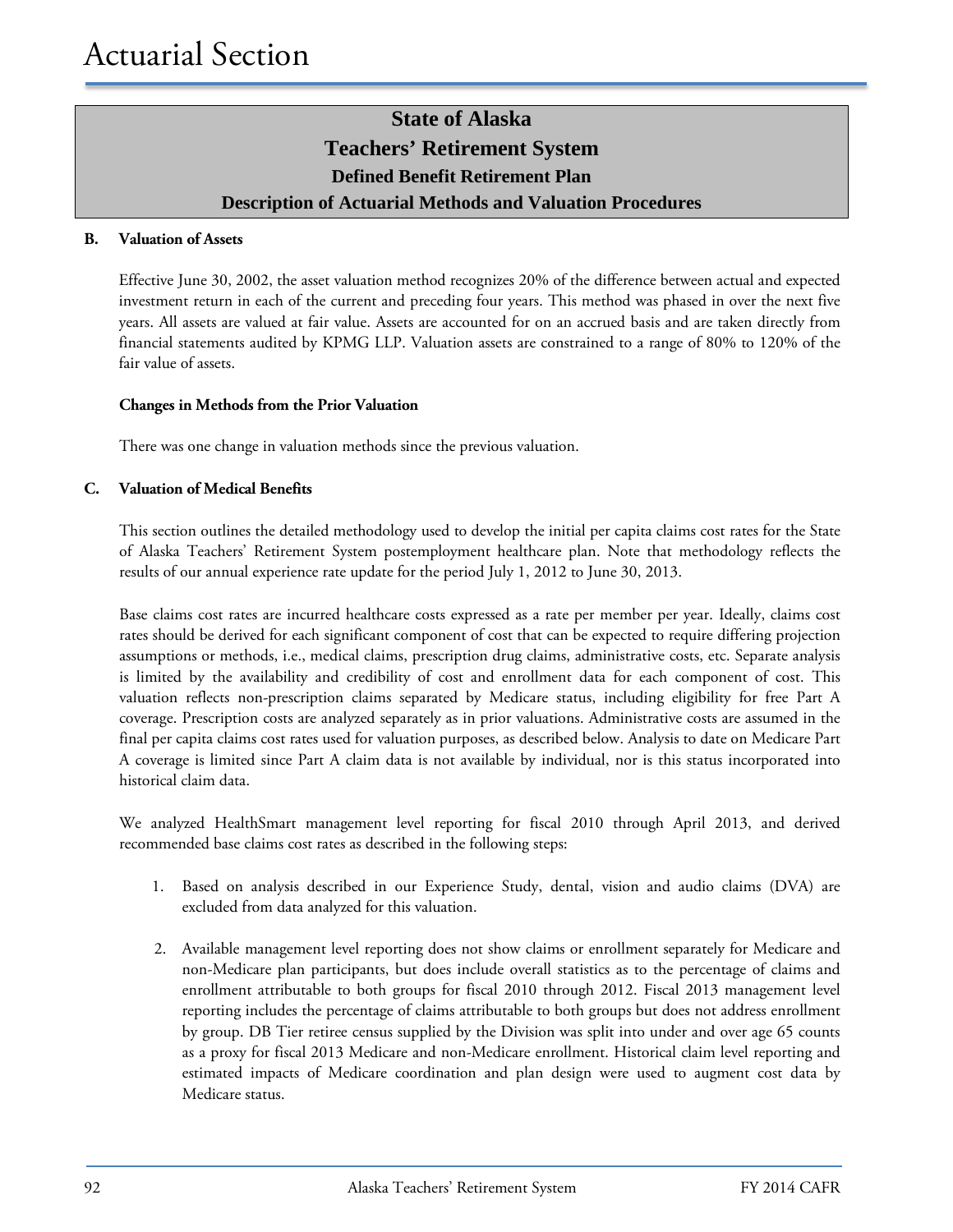# **State of Alaska Teachers' Retirement System Defined Benefit Retirement Plan Description of Actuarial Methods and Valuation Procedures**

- 3. Alaska retirees who do not have 40 quarters of Medicare-covered compensation do not qualify for Medicare Part A coverage free of charge. This is a relatively small and closed group. Medicare was applied to State employment for all employees hired after March 31, 1986. For these "no-Part A" individuals, the State is the primary payer for hospital bills and other Part A services. Thus, claims costs are higher for the no-Part A group. To date, claim experience is not available separately for participants with both Medicare Parts A and B and those with Part B only. Therefore, higher no-Part A claims are spread across the entire retired population and have been applied to future claims of current active employees projected to retire in the future. To the extent that no-Part A claims can be isolated and applied strictly to the appropriate closed group, actuarial accrued liability will be more accurate and will be lower. The smaller the no-Part A population, the more accrued liabilities will decrease. Based on census data received from HealthSmart, 0.6% of the current retiree population was identified as having coverage only under Medicare Part B. For future retirees, we assume their Part A eligible status based on a combination of date of hire and/or re-hire, date of birth, tier, etc. All claims cost rates developed from management level reporting have been compared to similar rates developed from claim level data.
- 4. The steps above result in separate incurred claims cost rates for medical and prescription benefits for non-Medicare, Medicare Part B only and Medicare Part A&B members for the past four fiscal years. Medical claims cost rates reflect differing average ages and levels of Medicare coordination for each group. Prescription claims cost rates reflect differing average ages. We deemed incurred claim data from HealthSmart management reports to be complete for fiscal 2010, 2011 and 2012. Fiscal 2013 medical claim data was completed using a factor of 0.82; fiscal 2013 prescription claim data was completed using a factor of 0.90 – these factors were derived from historic completion patterns for AlaskaCare retiree claims. Incurred claim cost rates are projected forward to the valuation year using a blend of Alaska plan-specific trend and national trend rates over the same period, with Alaska experience receiving 75% weight, national trend 25%. These weighted trend factors for this purpose for the current valuation are as follows:

| <b>Experience Period</b> | Medical | Prescription | <b>Weighting Factors</b> |
|--------------------------|---------|--------------|--------------------------|
| FY 2010 to FY 2011       | 13.0%   | 9.6%         | 10.0%                    |
| FY 2011 to FY 2012       | 8.1%    | 4.5%         | 20.0%                    |
| FY 2012 to FY 2013       | 8.3%    | 5.1%         | 40.0%                    |
| FY 2013 to FY 2014       | 8.9%    | 7.1%         | 30.0%                    |

# Alaska-Specific and National Average

- 5. Healthcare Reform legislation passed on March 23, 2010 included several provisions with potential implications for the State of Alaska Retiree Health Plan liability. Buck evaluated the impact of the following provisions; however, none of the impacts other than noted fees have been included in the valuation results.
	- Because the State plan is retiree-only, and was in effect at the time the legislation was enacted, not all provisions are required. Unlimited lifetime benefits and dependent coverage to age 26 are two of these provisions. We reviewed the impact of including these provisions, but there was no decision made to adopt them, and no requirement to do so.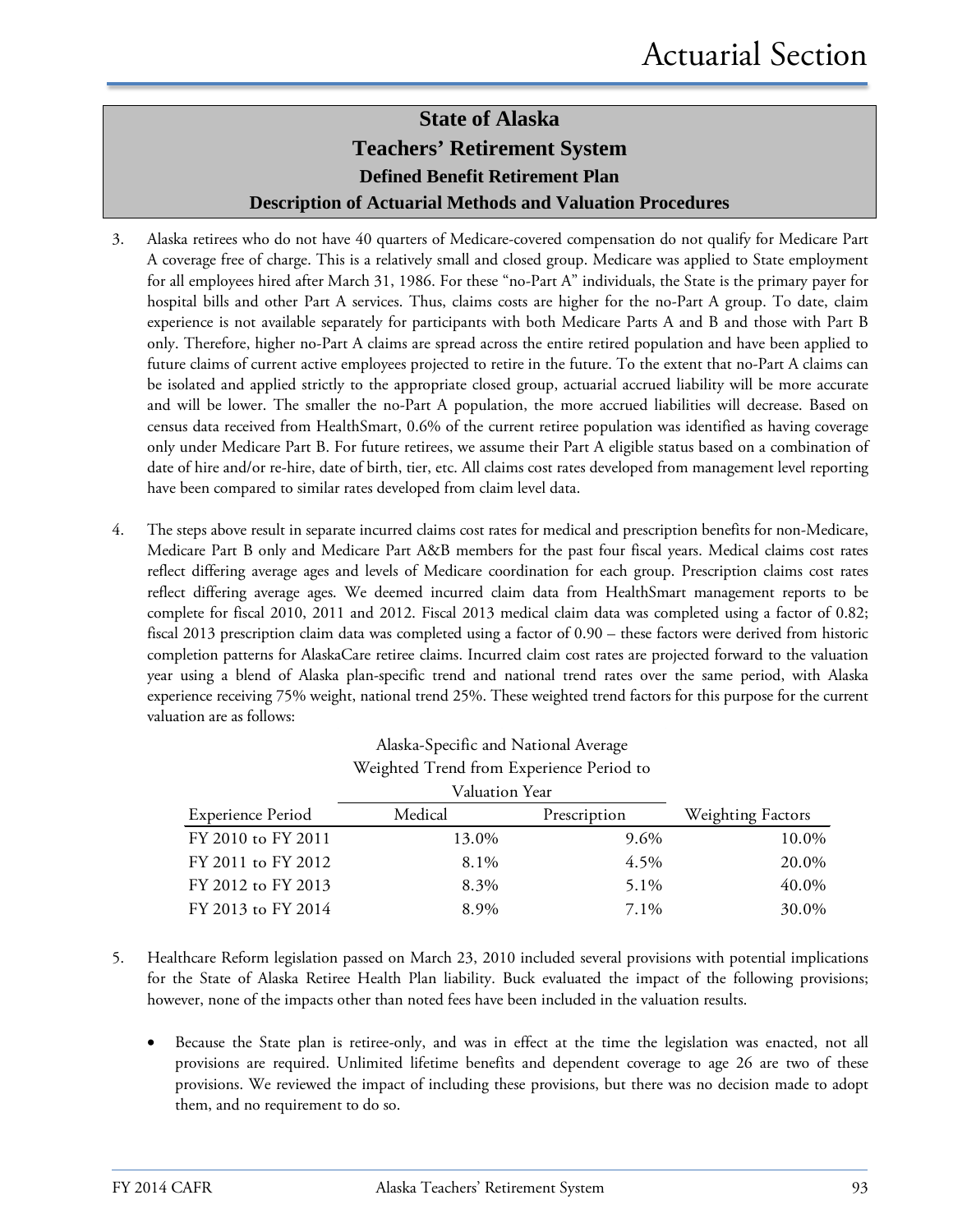# **State of Alaska Teachers' Retirement System Defined Benefit Retirement Plan Description of Actuarial Methods and Valuation Procedures**

• The Plan will be subject to the high cost plan excise tax (Cadillac tax). Based upon guidance available at the time of disclosure, Buck estimated the year in which the tax would potentially affect Alaska to be sufficiently far into the future to produce a minimal impact. Buck determined the impact to be immaterial based on a blend of pre-Medicare and Medicare retirees. Patient-centered outcomes research fees and transitional reinsurance fees are included in the administration fees.

We have not identified any other specific provisions of healthcare reform that would be expected to have a significant impact on the measured obligation. As additional guidance on the legislation is issued, we will continue to monitor any potential impacts.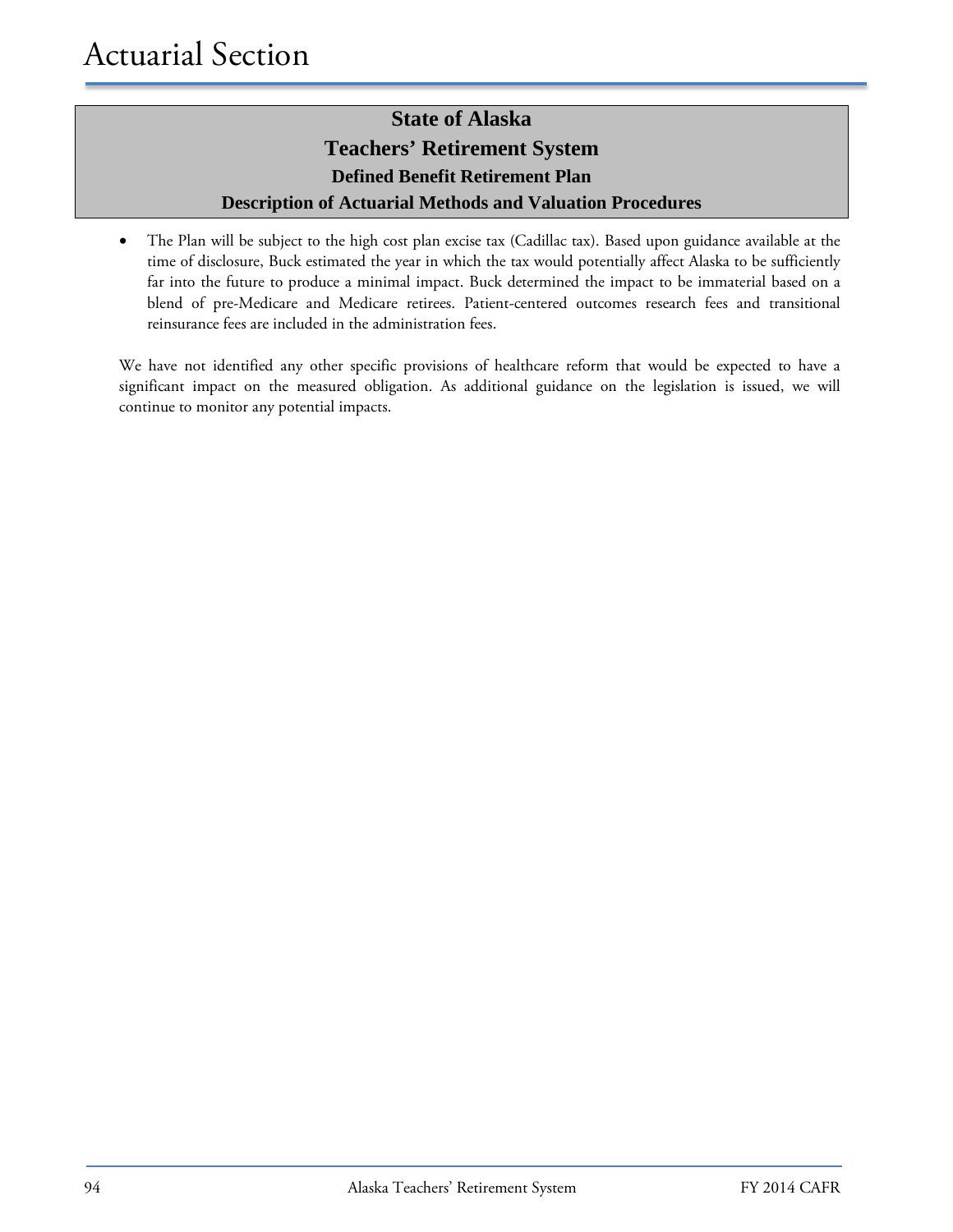# **Teachers' Retirement System**

**Defined Benefit Retirement Plan** 

### **Description of Actuarial Methods and Valuation Procedures**

### **June 30, 2013 Valuation – FY 2014 Claims Cost Rates**

|                                                                 | Medical       |              |                        |
|-----------------------------------------------------------------|---------------|--------------|------------------------|
|                                                                 | Pre-Medicare  | Medicare A&B | <b>Medicare B Only</b> |
| <b>Fiscal 2010 Incurred Claims</b>                              | \$233,601,103 | \$60,082,942 | \$1,421,948            |
| Membership                                                      | 32,026        | 27,915       | 156                    |
| Paid Claims Cost Rate                                           | \$7,294       | \$2,152      | \$9,115                |
| Trend to FY2014                                                 | 1.441         | 1.441        | 1.441                  |
| FY2014 Paid Cost Rate                                           | \$10,514      | \$3,102      | \$13,138               |
| Provider Contracting Factor                                     | 0.970         | 0.970        | 0.970                  |
| FY 2014 Incurred Cost Rate                                      | \$10,200      | \$3,010      | \$12,747               |
| <b>Fiscal 2011 Incurred Claims</b>                              | \$232,732,266 | \$55,615,233 | \$849,185              |
| Membership                                                      | 31,362        | 29,997       | 138                    |
| Paid Claims Cost Rate                                           | \$7,421       | \$1,854      | \$6,154                |
| Trend to FY2014                                                 | 1.275         | 1.275        | 1.275                  |
| FY2014 Paid Cost Rate                                           | \$9,463       | \$2,364      | \$7,847                |
| Provider Contracting Factor                                     | 0.970         | 0.970        | 0.970                  |
| FY 2014 Incurred Cost Rate                                      | \$9,181       | \$2,294      | \$7,613                |
| <b>Fiscal 2012 Incurred Claims</b>                              | \$233,633,045 | \$71,443,709 | \$1,586,219            |
| Membership                                                      | 29,500        | 33,631       | 208                    |
| Paid Claims Cost Rate                                           | \$7,920       | \$2,124      | \$7,626                |
| Trend to FY2014                                                 | 1.180         | 1.180        | 1.180                  |
| FY2014 Paid Cost Rate                                           | \$9,343       | \$2,506      | \$8,997                |
| Provider Contracting Factor                                     | 0.970         | 0.970        | 0.970                  |
| FY 2014 Incurred Cost Rate                                      | \$9,065       | \$2,431      | \$8,728                |
| <b>Fiscal 2013 Incurred Claims</b>                              | \$245,965,030 | \$75,299,373 | \$1,948,514            |
| Membership                                                      | 27,036        | 37,912       | 217                    |
| Paid Claims Cost Rate                                           | \$9,098       | \$1,986      | \$8,979                |
| Trend to FY2014                                                 | 1.089         | 1.089        | 1.089                  |
| FY2014 Paid Cost Rate                                           | \$9,911       | \$2,164      | \$9,783                |
| Provider Contracting Factor                                     | 0.970         | 0.970        | 0.970                  |
| FY 2014 Incurred Cost Rate                                      | \$9,616       | \$2,099      | \$9,491                |
| Weighted Average 7/1/2013-6/30/2014 Incurred Claims Cost Rates: |               |              |                        |
| At average age                                                  | \$9,367       | \$2,362      | \$9,136                |
| At age 65                                                       | \$11,125      | \$1,726      | \$6,676                |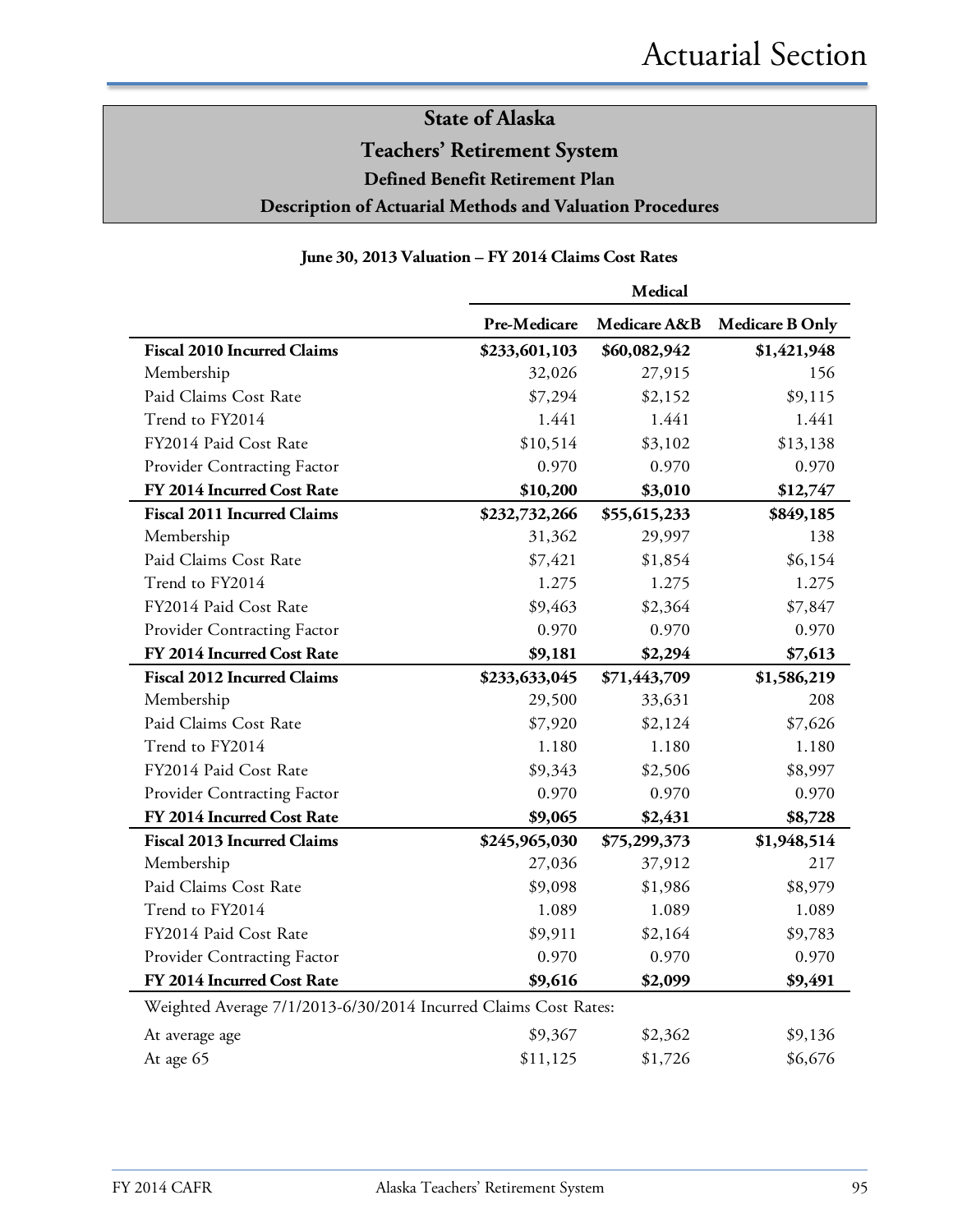**Teachers' Retirement System**

**Defined Benefit Retirement Plan** 

### **Description of Actuarial Methods and Valuation Procedures**

|  | June 30, 2013 Valuation - FY 2014 Claims Cost Rates (cont.) |  |
|--|-------------------------------------------------------------|--|
|--|-------------------------------------------------------------|--|

|                                                                 | <b>Prescription Drugs</b> |               |                        |               |
|-----------------------------------------------------------------|---------------------------|---------------|------------------------|---------------|
|                                                                 | Pre-Medicare              | Medicare A&B  | <b>Medicare B Only</b> | Total         |
| <b>Fiscal 2010 Incurred Claims</b>                              | \$59,287,225              | \$69,463,204  | \$394,011              | \$424,250,433 |
| Membership                                                      | 32,026                    | 27,915        | 156                    | 60,097        |
| Paid Claims Cost Rate                                           | \$1,851                   | \$2,488       | \$2,526                | \$7,059       |
| Trend to FY2014                                                 | 1.289                     | 1.289         | 1.289                  |               |
| FY2014 Paid Cost Rate                                           | \$2,387                   | \$3,208       | \$3,256                | \$9,848       |
| Provider Contracting Factor                                     | 0.993                     | 0.993         | 0.993                  |               |
| FY2014 Incurred Cost Rate                                       | \$2,370                   | \$3,186       | \$3,233                | \$9,618       |
| <b>Fiscal 2011 Incurred Claims</b>                              | \$48,403,436              | \$85,633,319  | \$393,948              | \$423,627,387 |
| Membership                                                      | 31,362                    | 29,997        | 138                    | 61,497        |
| Paid Claims Cost Rate                                           | \$1,543                   | \$2,855       | \$2,855                | \$6,889       |
| Trend to FY2014                                                 | 1.176                     | 1.176         | 1.176                  |               |
| FY2014 Paid Cost Rate                                           | \$1,816                   | \$3,358       | \$3,358                | \$8,568       |
| Provider Contracting Factor                                     | 0.993                     | 0.993         | 0.993                  |               |
| FY2014 Incurred Cost Rate                                       | \$1,803                   | \$3,335       | \$3,335                | \$8,372       |
| <b>Fiscal 2012 Incurred Claims</b>                              | \$50,486,235              | \$95,369,339  | \$589,833              | \$453,108,380 |
| Membership                                                      | 29,500                    | 33,631        | 208                    | 63,339        |
| Paid Claims Cost Rate                                           | \$1,711                   | \$2,836       | \$2,836                | \$7,154       |
| Trend to FY2014                                                 | 1.126                     | 1.126         | 1.126                  |               |
| FY2014 Paid Cost Rate                                           | \$1,927                   | \$3,193       | \$3,193                | \$8,315       |
| Provider Contracting Factor                                     | 0.993                     | 0.993         | 0.993                  |               |
| FY2014 Incurred Cost Rate                                       | \$1,913                   | \$3,170       | \$3,170                | \$8,126       |
| <b>Fiscal 2013 Incurred Claims</b>                              | \$57,036,466              | \$107,792,216 | \$616,977              | \$488,658,576 |
| Membership                                                      | 27,036                    | 37,912        | 217                    | 65,165        |
| Paid Claims Cost Rate                                           | \$2,110                   | \$2,843       | \$2,843                | \$7,499       |
| Trend to FY2014                                                 | 1.071                     | 1.071         | 1.071                  |               |
| FY2014 Paid Cost Rate                                           | \$2,259                   | \$3,045       | \$3,045                | \$8,123       |
| Provider Contracting Factor                                     | 0.993                     | 0.993         | 0.993                  |               |
| FY2014 Incurred Cost Rate                                       | \$2,244                   | \$3,024       | \$3,024                | \$7,943       |
| Weighted Average 7/1/2013-6/30/2014 Incurred Claims Cost Rates: |                           |               |                        |               |
| At average age                                                  | \$2,036                   | \$3,161       | \$3,166                | \$8,362       |
| At age 65                                                       | \$2,621                   | \$2,621       | \$2,621                | \$8,208       |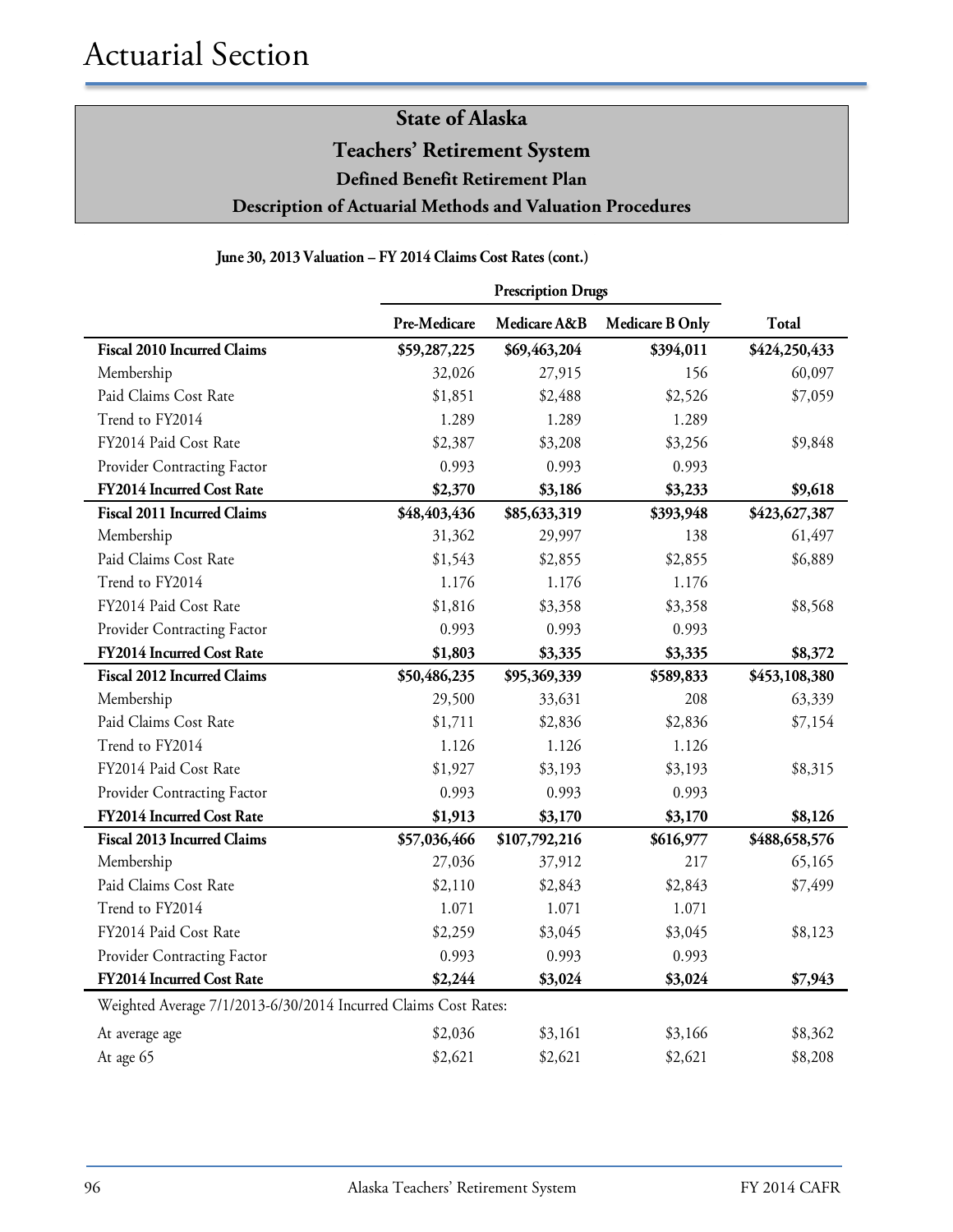# **State of Alaska Teachers' Retirement System Defined Benefit Retirement Plan Description of Actuarial Methods and Valuation Procedures**

Following the development of total projected costs, a distribution of per capita claims cost was developed. This was accomplished by allocating total projected costs to the population census used in the valuation. The allocation was done separately for each of prescription drugs and medical costs for the Medicare eligible and pre-Medicare populations. The allocation weights were developed using participant counts by age and assumed morbidity and aging factors. Results were tested for reasonableness based on historical trend and external benchmarks for costs paid by Medicare. Below are the results of this analysis:

|     | Medical and | Medical and |              | Medicare            |
|-----|-------------|-------------|--------------|---------------------|
|     | Medicare    | Medicare    | Prescription | <b>Retiree Drug</b> |
| Age | Parts A & B | Part B Only | Drug         | Subsidy             |
| 45  | \$6,161     | \$6,161     | \$1,383      |                     |
| 50  | 6,971       | 6,971       | 1,642        |                     |
| 55  | 7,887       | 7,887       | 1,950        |                     |
| 60  | 9,367       | 9,367       | 2,261        |                     |
| 65  | 1,726       | 6,676       | 2,621        | 502                 |
| 70  | 2,100       | 8,122       | 2,824        | 541                 |
| 75  | 2,493       | 9,645       | 3,012        | 577                 |
| 80  | 2,686       | 10,390      | 3,088        | 591                 |

### **Distribution of Per Capita Claims Cost by Age for the Period July 1, 2013 through June 30, 2014**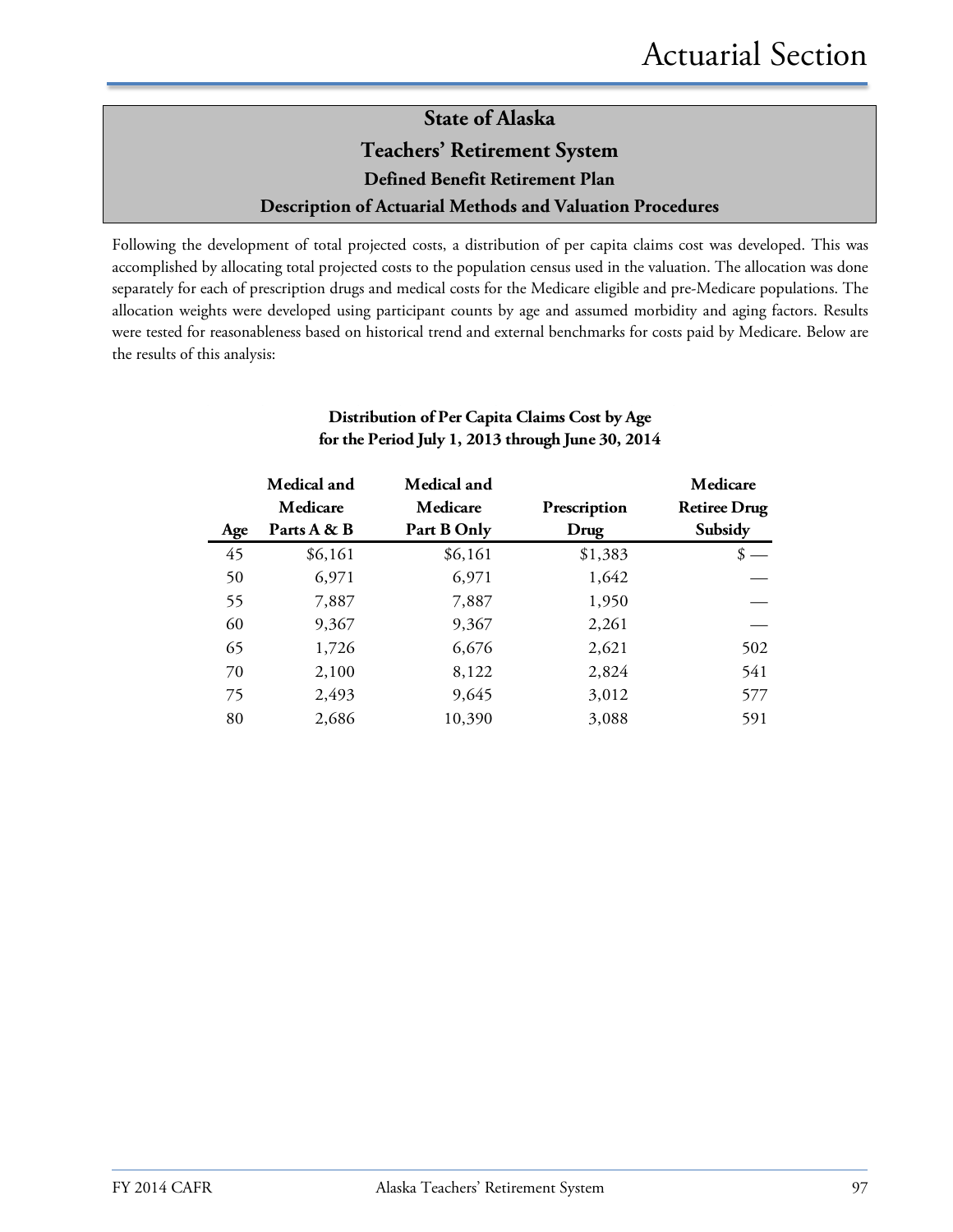**Teachers' Retirement System**

**Defined Benefit Retirement Plan** 

#### **Summary of Actuarial Assumptions and Changes in Assumptions**

The demographic and economic assumptions used in the June 30, 2013 valuation are described below. Unless noted otherwise, these assumptions were adopted by the Board in December 2010. These assumptions were the result of an experience study performed as of June 30, 2009.

| 1. |                                 | Investment Return / Discount Rate 8.00% per year (geometric), compounded annually, net of expenses.                                                                                                                                                                                                                             |
|----|---------------------------------|---------------------------------------------------------------------------------------------------------------------------------------------------------------------------------------------------------------------------------------------------------------------------------------------------------------------------------|
| 2. | Salary Scale                    | Inflation $-3.12\%$ per year. Productivity $-0.5\%$ per year. See Table 1 for<br>salary scale rates.                                                                                                                                                                                                                            |
| 3. | Payroll Growth                  | 3.62% per year. (Inflation + Productivity).                                                                                                                                                                                                                                                                                     |
| 4. | Total Inflation                 | Total inflation as measured by the Consumer Price Index for urban and<br>clerical workers for Anchorage is assumed to increase 3.12% annually.                                                                                                                                                                                  |
| 5. | Mortality (Pre-termination)*    | Based upon the 2005-2009 actual experience. (See Table 2). 1994 Group<br>Annuity Mortality (GAM) Sex-distinct Table 1994 Base Year without<br>margin projected to 2013 using Projection Scale AA, adjusted 55% for<br>females and 45% for males. Deaths are assumed to result from non-<br>occupational causes 85% of the time. |
| 6. | Mortality (Post-termination)*   | Based upon the 2005-2009 actual experience. (See Table 3). The 1994<br>GAM Sex-distinct Table 1994 Base Year without margin projected to<br>2013 using Projection Scale AA, with a 3-year setback for females and 4-<br>year setback for males.                                                                                 |
| 7. | Turnover                        | Select and ultimate rates based upon the 2005-2009 actual withdrawal<br>experience. (See Table 4).                                                                                                                                                                                                                              |
| 8. | Disability                      | Incidence rates based upon the 2005-2009 actual experience, in<br>accordance with Table 5. Post-disability mortality in accordance with the<br>RP-2000 Disabled Retiree Mortality Table.                                                                                                                                        |
| 9. | Retirement                      | Retirement rates based upon the 2005-2009 actual experience, in<br>accordance with Table 6. Deferred vested members are assumed to retire<br>at their earliest unreduced retirement date.                                                                                                                                       |
|    | 10. Marriage and Age Difference | Wives are assumed to be three years younger than husbands. 85% of male<br>members and 75% of female members are assumed to be married.                                                                                                                                                                                          |
|    | 11. Dependent Children          | Benefits to dependent children have been valued assuming members who<br>are married and between the ages of 25 and 45 have two dependent<br>children.                                                                                                                                                                           |
|    | 12. Contribution Refunds        | 10% of terminating members with vested benefits are assumed to have<br>their contributions refunded. 100% of those with nonvested benefits are<br>assumed to have their contributions refunded.                                                                                                                                 |
|    | 13. COLA                        | Of those benefit recipients who are eligible for the COLA, 60% are<br>assumed to remain in Alaska and receive the COLA.                                                                                                                                                                                                         |
|    |                                 |                                                                                                                                                                                                                                                                                                                                 |

\*The mortality assumptions include an allowance for future mortality improvement. The mortality table used was set in 2010 with an Actual Deaths to Expected Deaths ratio of 117%.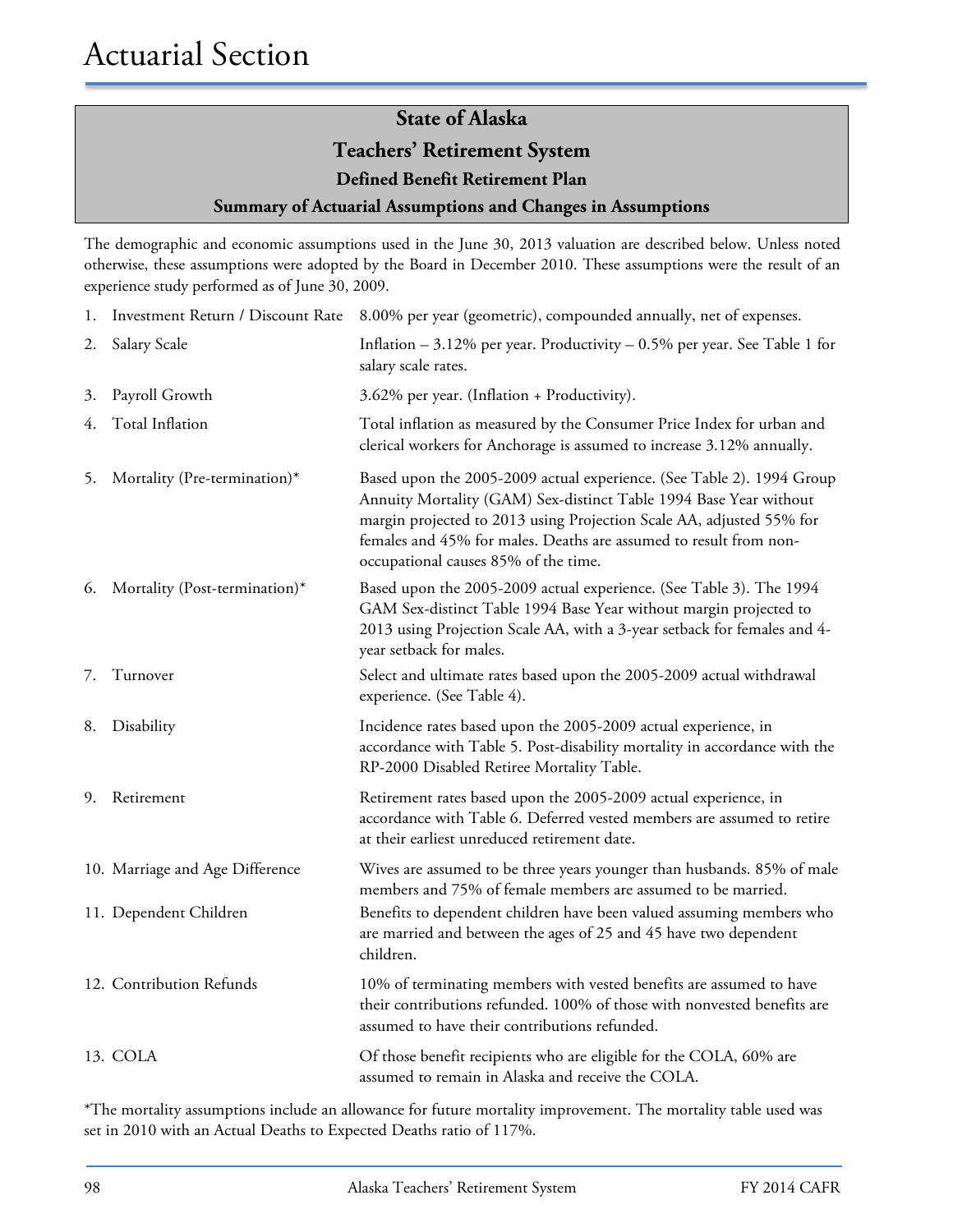# **State of Alaska Teachers' Retirement System Defined Benefit Retirement Plan**

# **Summary of Actuarial Assumptions and Changes in Assumptions**

| 14.        | Sick Leave                                  | 4.7 days of unused sick leave for each year of service are assumed<br>to be available to be credited once the member is retired,<br>terminates or dies.                                                                                                                                                              |    |                                 |                                |
|------------|---------------------------------------------|----------------------------------------------------------------------------------------------------------------------------------------------------------------------------------------------------------------------------------------------------------------------------------------------------------------------|----|---------------------------------|--------------------------------|
| 15.        | <b>Postretirement Pension</b><br>Adjustment | 50% and 75% of assumed inflation, or 1.56% and 2.34%<br>respectively, is valued for the annual automatic Postretirement<br>Pension Adjustment (PRPA) as specified in the statute.                                                                                                                                    |    |                                 |                                |
| 16.<br>17. | Expenses<br>Part-time Status                | All expenses are net of the investment return assumption.<br>Part-time employees are assumed to earn 0.60 years of credited<br>service per year.                                                                                                                                                                     |    |                                 |                                |
| 18.        | Re-Employment Option                        | We assume all re-employed retirees return to work under the<br>Standard Option.                                                                                                                                                                                                                                      |    |                                 |                                |
| 19.        | Service                                     | Total credited service is provided by the State. We assume that<br>this service is the only service that should be used to calculate<br>benefits. Additionally, the State provides claimed service<br>(including Bureau of Indian Affairs Service). Claimed service is<br>used for vesting and eligibility purposes. |    |                                 |                                |
| 20.        | Final Average Earnings                      | Final Average Earnings is provided on the data for active<br>members. This amount is used as a minimum in the calculation of<br>the average earnings in the future.                                                                                                                                                  |    |                                 |                                |
| 21.        | Per Capita Claims Cost                      | Sample claims cost rates adjusted to age 65 for FY14 medical<br>benefits are shown below:                                                                                                                                                                                                                            |    |                                 |                                |
|            |                                             |                                                                                                                                                                                                                                                                                                                      |    | Medical                         | Prescription<br>drugs          |
|            |                                             | Pre-Medicare<br>Medicare Parts A & B<br>Medicare Part B Only<br>Medicare Part D                                                                                                                                                                                                                                      | \$ | 11,125<br>1,726<br>6,676<br>N/A | 2,621<br>2,621<br>2,621<br>502 |
| 22.        | Third Party<br><b>Administrator Fees</b>    | \$177.57 per person per year; assumed trend rate of 5% per year.                                                                                                                                                                                                                                                     |    |                                 |                                |
| 23.        | Medicare Part B Only                        | For actives and retirees not yet Medicare-eligible, participation is<br>set based on whether the employee/retiree will have 40 quarters of<br>employment after March 31, 1986, depending upon date of hire<br>and/or re-hire                                                                                         |    |                                 |                                |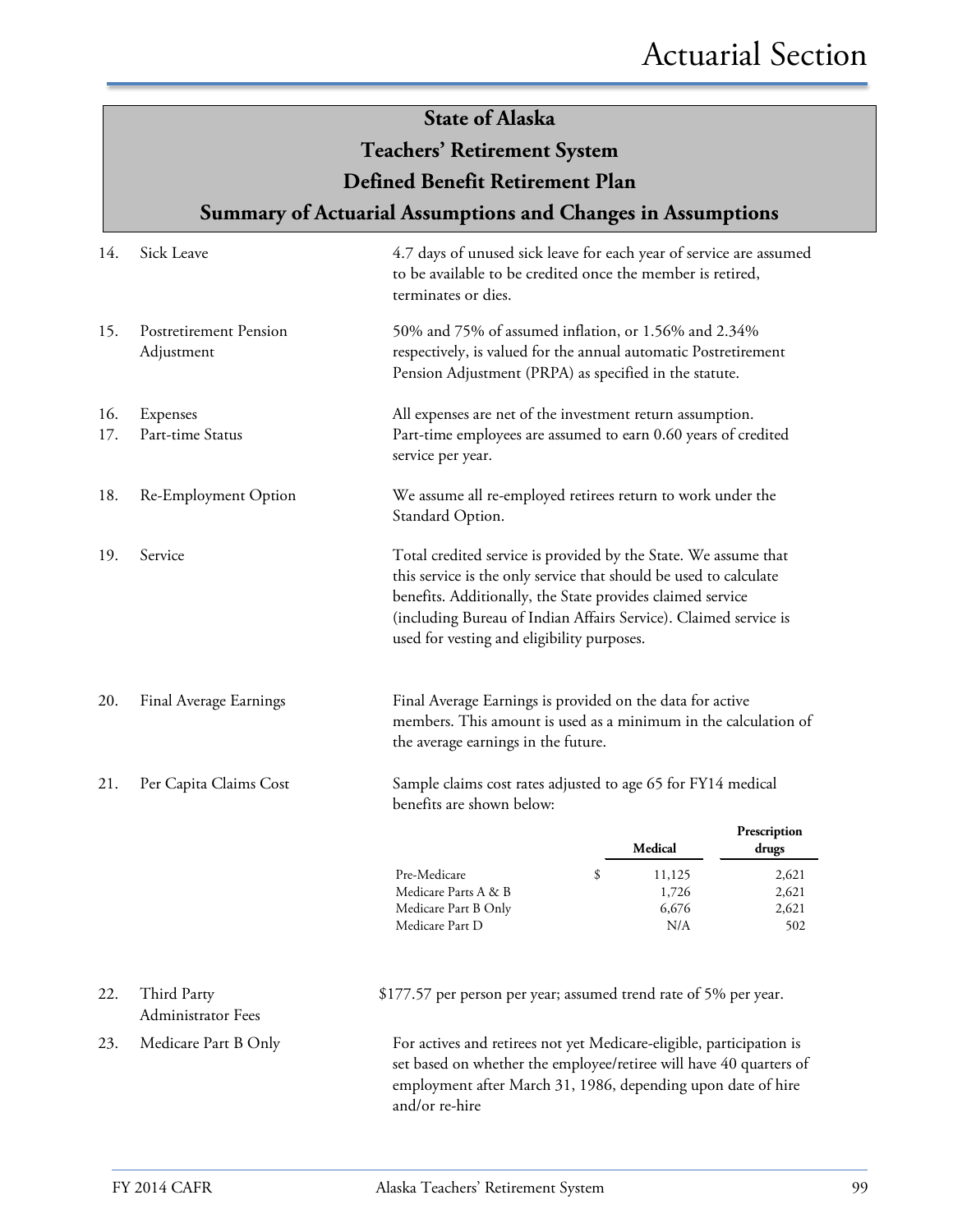**Teachers' Retirement System**

**Defined Benefit Retirement Plan** 

**Summary of Actuarial Assumptions and Changes in Assumptions**

24. Health Cost Trend The table below shows the rate used to project the cost from the shown fiscal year to the next fiscal year. For example, 8.7% is applied to the FY14 pre-Medicare medical claims costs to get the FY15 medical claims costs.

| <b>Fiscal year</b> | Medical<br>$pre-65$ | Medical<br>$post-65$ | Prescription<br>drugs |
|--------------------|---------------------|----------------------|-----------------------|
| 2014               | 8.7%                | 6.4%                 | 6.3%                  |
| 2015               | 8.5                 | 6.3                  | 6.2                   |
| 2016               | 8.0                 | 6.3                  | 6.2                   |
| 2017               | 7.5                 | 6.2                  | 6.1                   |
| 2018               | 7.0                 | 6.1                  | 6.0                   |
| 2019               | 6.6                 | 6.1                  | 5.8                   |
| 2020               | 6.4                 | 6.0                  | 5.8                   |
| 2025               | 6.0                 | 6.0                  | 5.8                   |
| 2050               | 5.0                 | 5.0                  | 5.0                   |
| 2100               | 4.5                 | 4.5                  | 4.5                   |

For the June 30, 2012 valuations and later, the updated Society of Actuaries' Healthcare Cost Trend Model is used to project medical and prescription drug costs. This model effectively begins estimating trend amounts beginning in 2012 and projects out to 2100. The model has been populated with assumptions that are specific to the State of Alaska.

| 25. Aging Factors | Age       | Medical | Prescription<br>drugs |
|-------------------|-----------|---------|-----------------------|
|                   | $0 - 44$  | 2.0%    | 4.5%                  |
|                   | $45 - 54$ | 2.5     | 3.5                   |
|                   | $55 - 64$ | 3.5     | 3.0                   |
|                   | $65 - 73$ | 4.0     | 1.5                   |
|                   | $74 - 83$ | 1.5     | 0.5                   |
|                   | $84 - 95$ | 0.5     |                       |
|                   | $94 +$    |         |                       |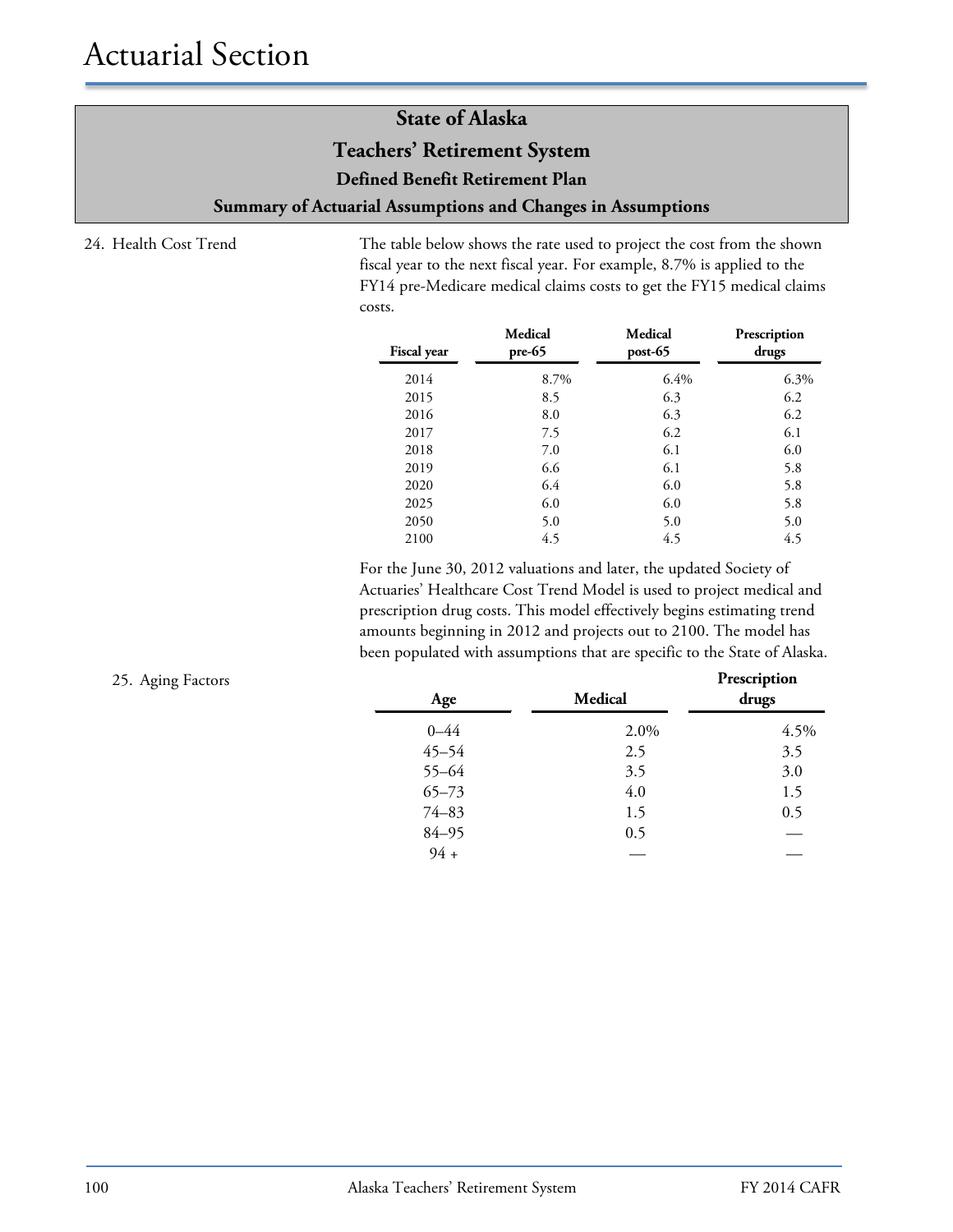### **Teachers' Retirement System**

**Defined Benefit Retirement Plan** 

#### **Summary of Actuarial Assumptions and Changes in Assumptions**

26. Retired Member Contributions for Medical Benefits

Currently contributions are required for TRS members who are under age 60 and have less than 25 years of service. Eligible Tier 1 members are exempt from contribution requirements. Annual FY14 contributions based on monthly rates shown below for calendar 2013 and 2014 are assumed based on the coverage category for current retirees. The composite rate shown is used for current active and inactive members in Tier 2 who are assumed to retire prior to age 60 with less than 25 years of service and who are not disabled:

|                        | Calendar 2014          | Calendar 2013           |                         |
|------------------------|------------------------|-------------------------|-------------------------|
| Coverage category      | Annual<br>contribution | Monthly<br>contribution | Monthly<br>contribution |
| Retiree only           | 9,876                  | 823                     | 807                     |
| Retiree and spouse     | 19,764                 | 1,647                   | 1,615                   |
| Retiree and child(ren) | 13,956                 | 1,163                   | 1,140                   |
| Retiree and family     | 23,844                 | 1,987                   | 1,948                   |
| Composite              | 14,676                 | 1,223                   | 1,200                   |

27. Trend Rate for Retired Member Medical Contribution

The table below shows the rate used to project the retired member medical contributions from the shown fiscal year to the next fiscal year. For example, 8.2% is applied to the FY14 retired member medical contributions to get the FY15 retired member medical contributions.

| Fiscal year: |      |
|--------------|------|
| 2014         | 8.2% |
| 2015         | 8.0  |
| 2016         | 7.6  |
| 2017         | 7.2  |
| 2018         | 6.7  |
| 2019         | 6.4  |
| 2025         | 5.9  |
| 2050         | 5.0  |
| 2100         | 4.5  |

Graded trend rates for retired member medical contributions were reinitialized for the June 30, 2012 valuation. Note that actual FY14 retired member medical contributions are reflected in the valuation so trend on such contribution during FY14 is not applicable.

28. Healthcare Participation 100% of system paid members and their spouses are assumed to elect healthcare benefits as soon as they are eligible. 10% of non-system paid members and their spouses are assumed to elect healthcare benefits as soon as they are eligible.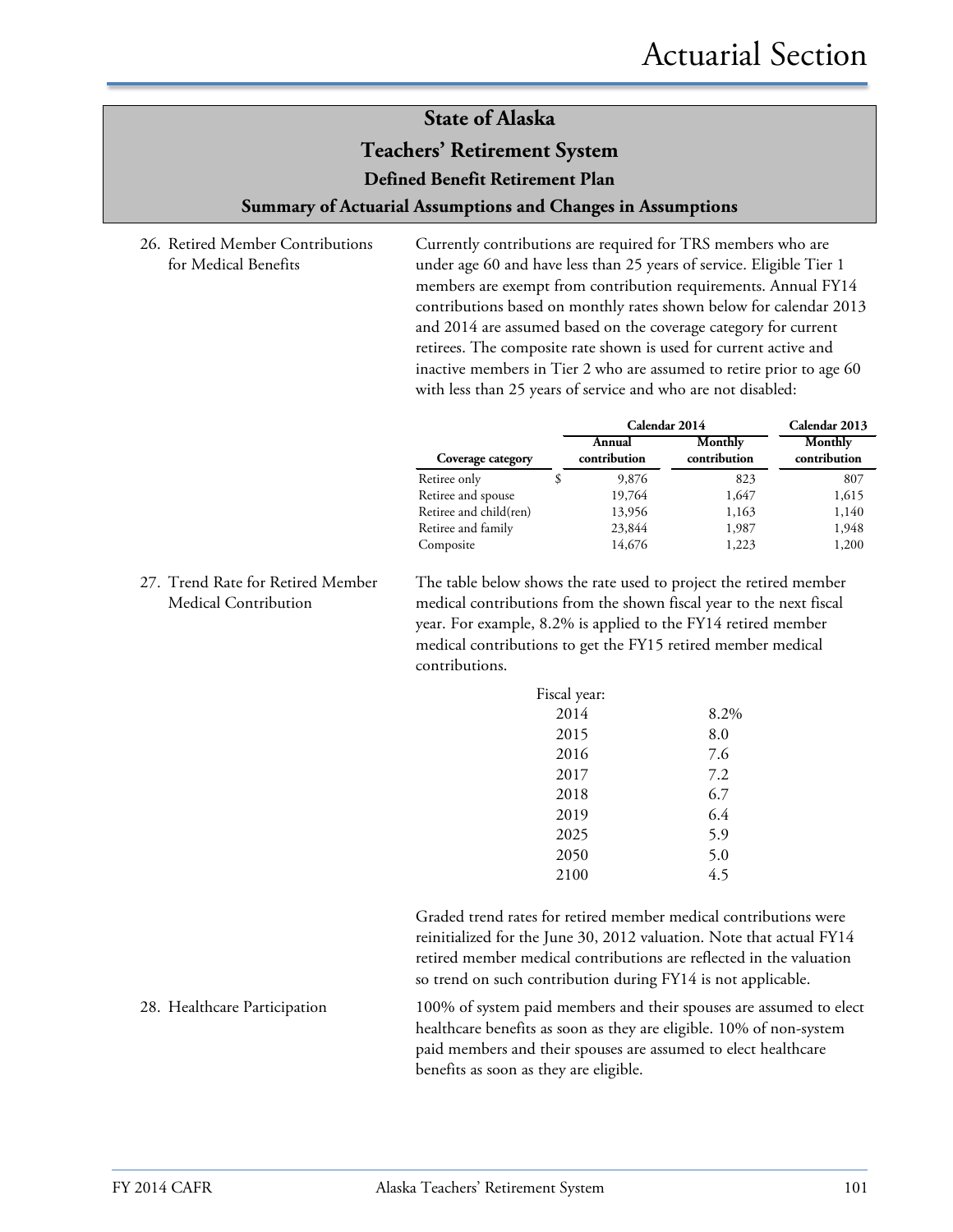# **State of Alaska Teachers' Retirement System Defined Benefit Retirement Plan Summary of Actuarial Assumptions and Changes in Assumptions**

## **Table 1 Alaska TRS Salary Scale**

| Year of Employment | <b>Unisex Rates</b> |
|--------------------|---------------------|
| 1-6                | 6.11%               |
| 7                  | 5.94                |
| 8                  | 5.78                |
| 9                  | 5.61                |
| 10                 | 5.44                |
| 11                 | 5.28                |
| 12                 | 5.11                |
| 13                 | 4.94                |
| 14                 | 4.78                |
| 15                 | 4.61                |
| 16                 | 4.45                |
| 17                 | 4.28                |
| 18                 | 4.11                |
| 19                 | 3.95                |
| 20                 | 3.78                |
| $21+$              | 3.62                |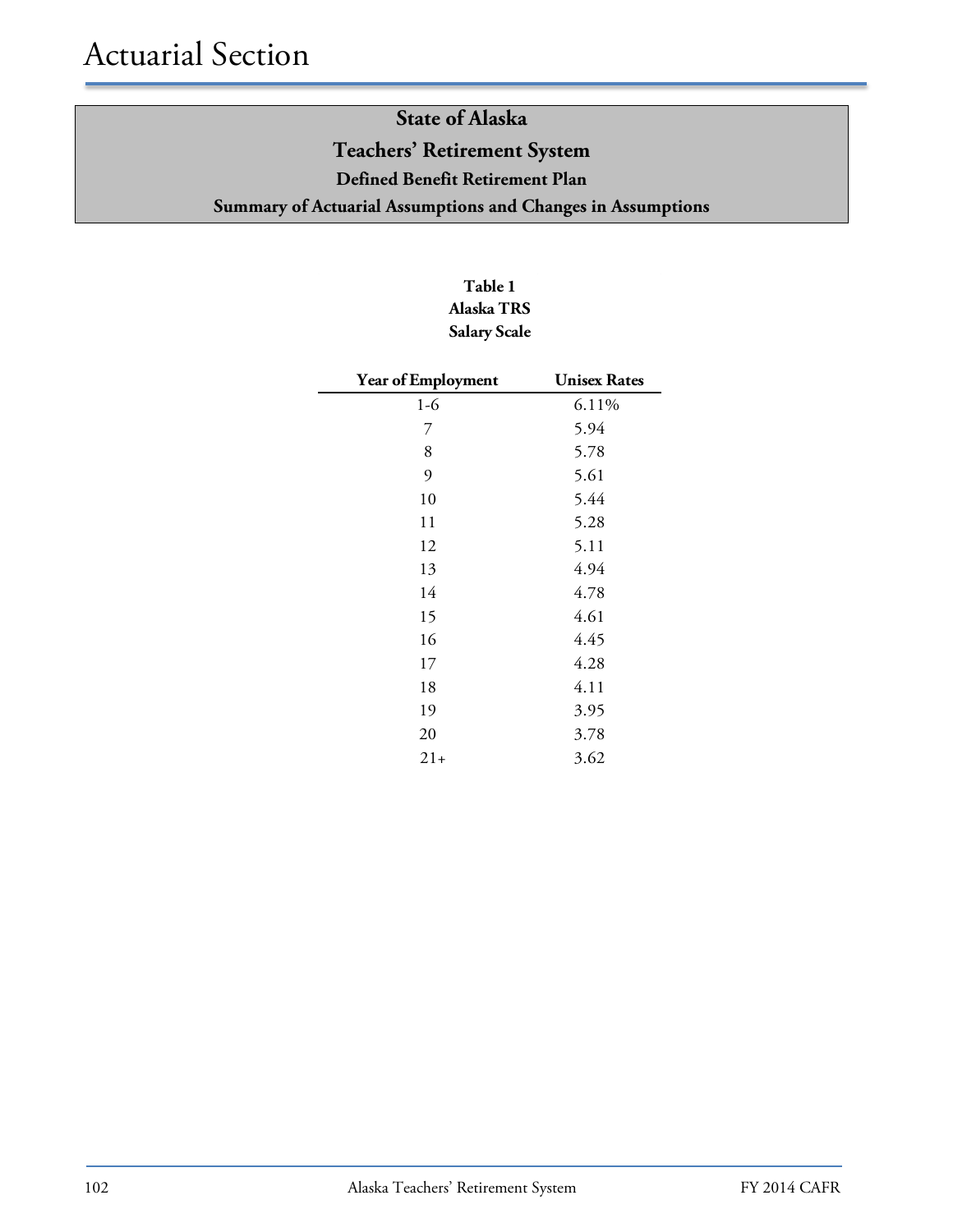**Teachers' Retirement System**

**Defined Benefit Retirement Plan** 

**Summary of Actuarial Assumptions and Changes in Assumptions**

**Table 2**

| Age | Male   | Female |
|-----|--------|--------|
| 20  | 0.017% | 0.012% |
| 21  | 0.018  | 0.012  |
| 22  | 0.019  | 0.012  |
| 23  | 0.021  | 0.013  |
| 24  | 0.024  | 0.013  |
| 25  | 0.026  | 0.013  |
| 26  | 0.030  | 0.014  |
| 27  | 0.032  | 0.014  |
| 28  | 0.033  | 0.015  |
| 29  | 0.034  | 0.016  |
| 30  | 0.035  | 0.017  |
| 31  | 0.036  | 0.019  |
| 32  | 0.037  | 0.020  |
| 33  | 0.037  | 0.021  |
| 34  | 0.037  | 0.022  |
| 35  | 0.037  | 0.023  |
| 36  | 0.038  | 0.024  |
| 37  | 0.039  | 0.025  |
| 38  | 0.041  | 0.027  |
| 39  | 0.042  | 0.029  |
| 40  | 0.045  | 0.032  |
| 41  | 0.047  | 0.034  |
| 42  | 0.050  | 0.037  |
| 43  | 0.053  | 0.039  |
| 44  | 0.056  | 0.041  |
| 45  | 0.060  | 0.042  |
| 46  | 0.064  | 0.044  |
| 47  | 0.069  | 0.047  |
| 48  | 0.075  | 0.051  |
| 49  | 0.081  | 0.055  |
| 50  | 0.088  | 0.061  |
| 51  | 0.097  | 0.068  |
| 52  | 0.106  | 0.078  |
| 53  | 0.118  | 0.090  |
| 54  | 0.131  | 0.102  |
| 55  | 0.149  | 0.116  |
| 56  | 0.170  | 0.135  |
| 57  | 0.195  | 0.157  |
| 58  | 0.224  | 0.181  |
| 59  | 0.253  | 0.208  |
| 60  | 0.284  | 0.239  |
| 61  | 0.326  | 0.274  |
| 62  | 0.368  | 0.314  |
| 63  | 0.425  | 0.359  |
| 64  | 0.479  | 0.410  |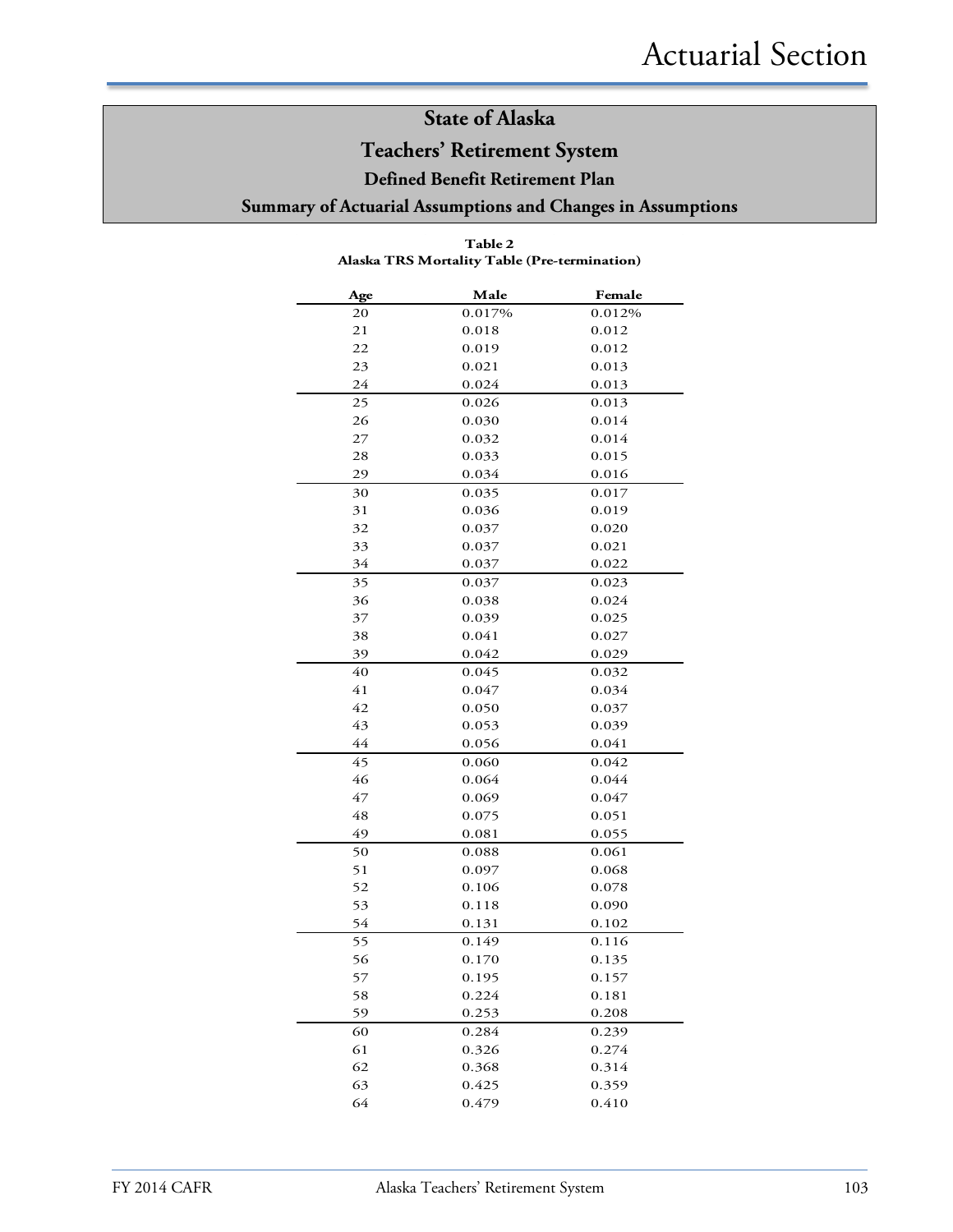**Teachers' Retirement System**

**Defined Benefit Retirement Plan** 

**Summary of Actuarial Assumptions and Changes in Assumptions**

## **Table 3 Alaska TRS Mortality Table (Post-termination)**

| Age | Male   | Female |
|-----|--------|--------|
| 50  | 0.142% | 0.085% |
| 51  | 0.153  | 0.092  |
| 52  | 0.166  | 0.100  |
| 53  | 0.181  | 0.111  |
| 54  | 0.196  | 0.124  |
| 55  | 0.215  | 0.143  |
| 56  | 0.235  | 0.163  |
| 57  | 0.263  | 0.185  |
| 58  | 0.291  | 0.212  |
| 59  | 0.331  | 0.246  |
| 60  | 0.377  | 0.285  |
| 61  | 0.433  | 0.328  |
| 62  | 0.499  | 0.378  |
| 63  | 0.561  | 0.434  |
| 64  | 0.631  | 0.498  |
| 65  | 0.725  | 0.570  |
| 66  | 0.819  | 0.653  |
| 67  | 0.944  | 0.745  |
| 68  | 1.064  | 0.844  |
| 69  | 1.196  | 0.948  |
| 70  | 1.362  | 1.052  |
| 71  | 1.512  | 1.150  |
| 72  | 1.634  | 1.242  |
| 73  | 1.787  | 1.342  |
| 74  | 1.915  | 1.434  |
| 75  | 2.094  | 1.583  |
| 76  | 2.298  | 1.726  |
| 77  | 2.518  | 1.918  |
| 78  | 2.748  | 2.094  |
| 79  | 3.061  | 2.338  |
| 80  | 3.361  | 2.669  |
| 81  | 3.788  | 2.985  |
| 82  | 4.292  | 3.327  |
| 83  | 4.868  | 3.707  |
| 84  | 5.510  | 4.136  |
| 85  | 6.214  | 4.625  |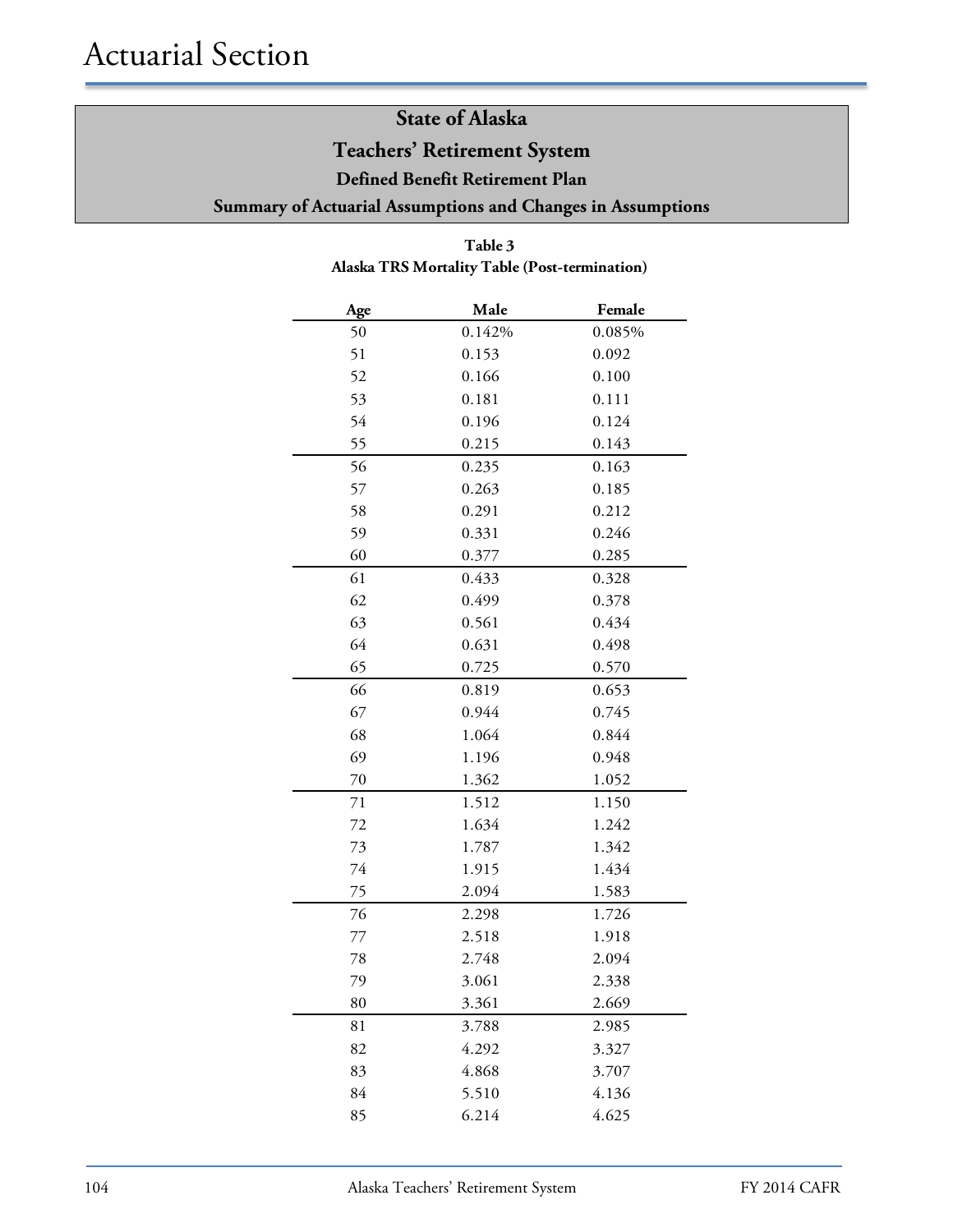## **Teachers' Retirement System**

**Defined Benefit Retirement Plan** 

### **Summary of Actuarial Assumptions and Changes in Assumptions**

#### **Table 4**

#### **Alaska TRS Turnover Assumptions Select Rates of Turnover During the First 8 Years of Employment:**

| Year of Employment | <b>Unisex Rate</b> |
|--------------------|--------------------|
| 1                  | 17.00%             |
| 2                  | 17.00              |
| 3                  | 14.00              |
| 4                  | 12.00              |
| 5                  | 10.00              |
| 6                  | 9.00               |
| 7                  | 7.50               |
| 8                  | 6.00               |

#### **Ultimate Rates of Turnover After the First 8 Years of Employment**

| Age | Male    | Female  | Age    | Male    | Female  |
|-----|---------|---------|--------|---------|---------|
| 15  | 4.4584% | 4.3747% | 40     | 4.3189% | 4.2658% |
| 16  | 4.4528  | 4.3714  | 41     | 4.3065  | 4.2559  |
| 17  | 4.4483  | 4.3692  | 42     | 4.2908  | 4.2460  |
| 18  | 4.4438  | 4.3681  | 43     | 4.2762  | 4.2372  |
| 19  | 4.4415  | 4.3670  | $44\,$ | 4.2570  | 4.2262  |
| 20  | 4.4067  | 4.3351  | 45     | 4.2357  | 4.2130  |
| 21  | 4.4044  | 4.3351  | 46     | 4.2132  | 4.2009  |
| 22  | 4.3999  | 4.3340  | 47     | 4.1850  | 4.1844  |
| 23  | 4.3965  | 4.3340  | 48     | 4.1524  | 4.1657  |
| 24  | 4.3909  | 4.3329  | 49     | 4.1187  | 4.1470  |
| 25  | 4.3864  | 4.3329  | 50     | 4.0804  | 4.1250  |
| 26  | 4.3819  | 4.3318  | 51     | 4.0354  | 4.0997  |
| 27  | 4.3774  | 4.3307  | 52     | 3.9825  | 4.0700  |
| 28  | 4.3729  | 4.3274  | 53     | 3.9240  | 4.0348  |
| 29  | 4.3684  | 4.3241  | 54     | 3.8588  | 3.9974  |
| 30  | 4.3650  | 4.3208  | 55     | 3.7845  | 3.9523  |
| 31  | 4.3628  | 4.3186  | 56     | 3.6945  | 3.8940  |
| 32  | 4.3594  | 4.3142  | 57     | 3.5843  | 3.8192  |
| 33  | 4.3572  | 4.3109  | 58     | 3.4639  | 3.7345  |
| 34  | 4.3560  | 4.3065  | 59     | 3.3188  | 3.6267  |
| 35  | 4.3538  | 4.3021  | 60     | 3.1557  | 3.5046  |
| 36  | 4.3504  | 4.2955  | 61     | 2.9745  | 3.3682  |
| 37  | 4.3459  | 4.2900  | 62     | 2.7642  | 3.2131  |
| 38  | 4.3380  | 4.2823  | 63     | 2.5245  | 3.0360  |
| 39  | 4.3290  | 4.2746  | 64     | 2.2647  | 2.8435  |
|     |         |         | $65+$  | 4.5000  | 4.4000  |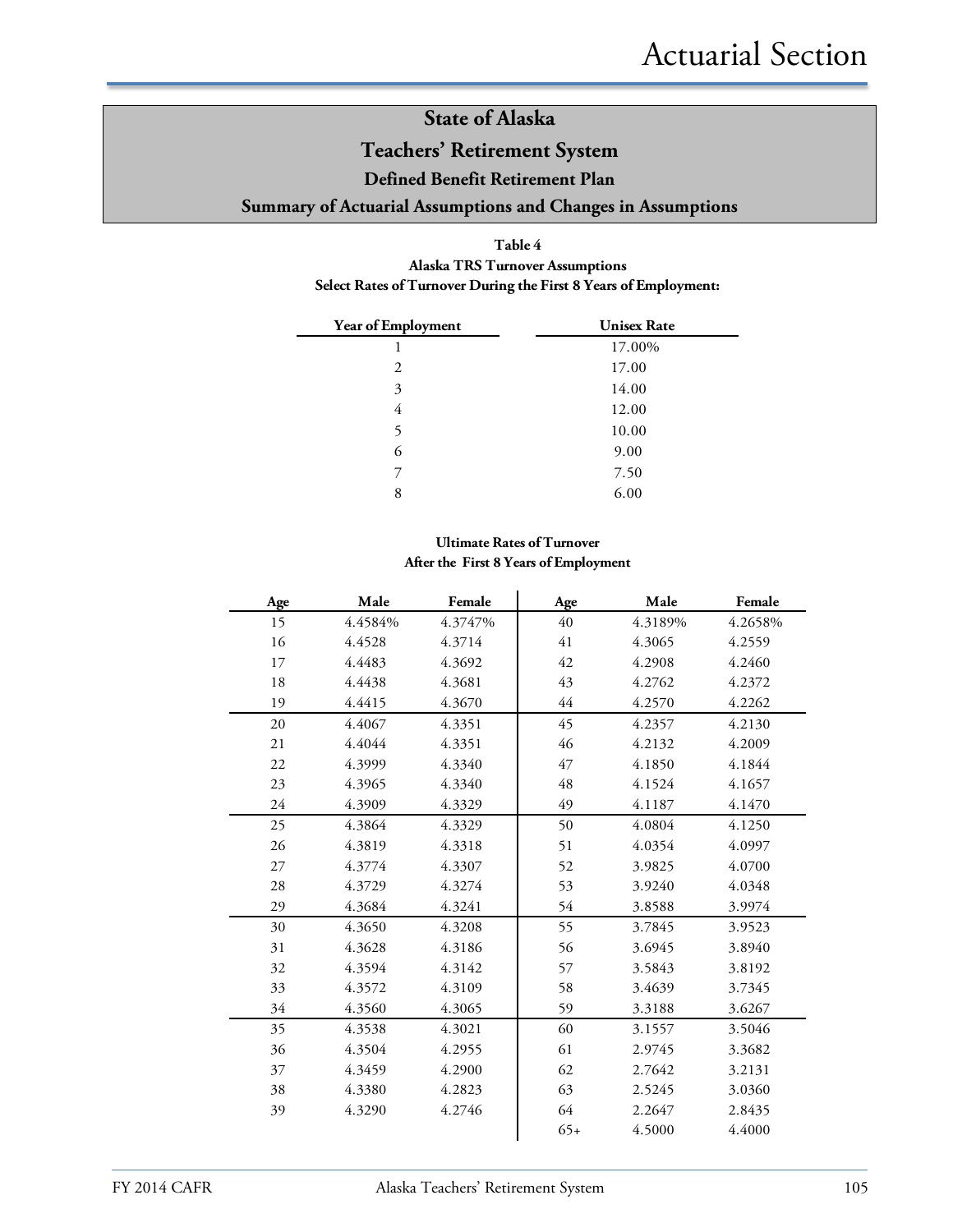## **Teachers' Retirement System**

**Defined Benefit Retirement Plan** 

#### **Summary of Actuarial Assumptions and Changes in Assumptions**

#### **Age Male Female** 0.0224% 0.0202% 0.0224 0.0202 0.0232 0.0209 0.0232 0.0209 0.0240 0.0216 0.0240 0.0216 0.0240 0.0216 0.0248 0.0223 0.0256 0.0230 0.0264 0.0238 0.0272 0.0245 0.0272 0.0245 0.0280 0.0252 0.0288 0.0259 0.0296 0.0266 0.0304 0.0274 0.0320 0.0288 0.0328 0.0295 0.0344 0.0310 0.0352 0.0317 0.0368 0.0331 0.0384 0.0346 0.0408 0.0367 0.0432 0.0389 0.0472 0.0425 0.0520 0.0468 0.0560 0.0504 0.0608 0.0547 0.0664 0.0598 0.0712 0.0641 0.0768 0.0691 0.0832 0.0749 0.0912 0.0821 0.1016 0.0914 0.1136 0.1022 0.1280 0.1152 0.1472 0.1325 0.1712 0.1541 0.1952 0.1757 0.2304 0.2074 0.2696 0.2426 0.3120 0.2808 0.3616 0.3254 0.4176 0.3758

#### **Table 5 Alaska TRS Disability Table**

0.4768 0.4291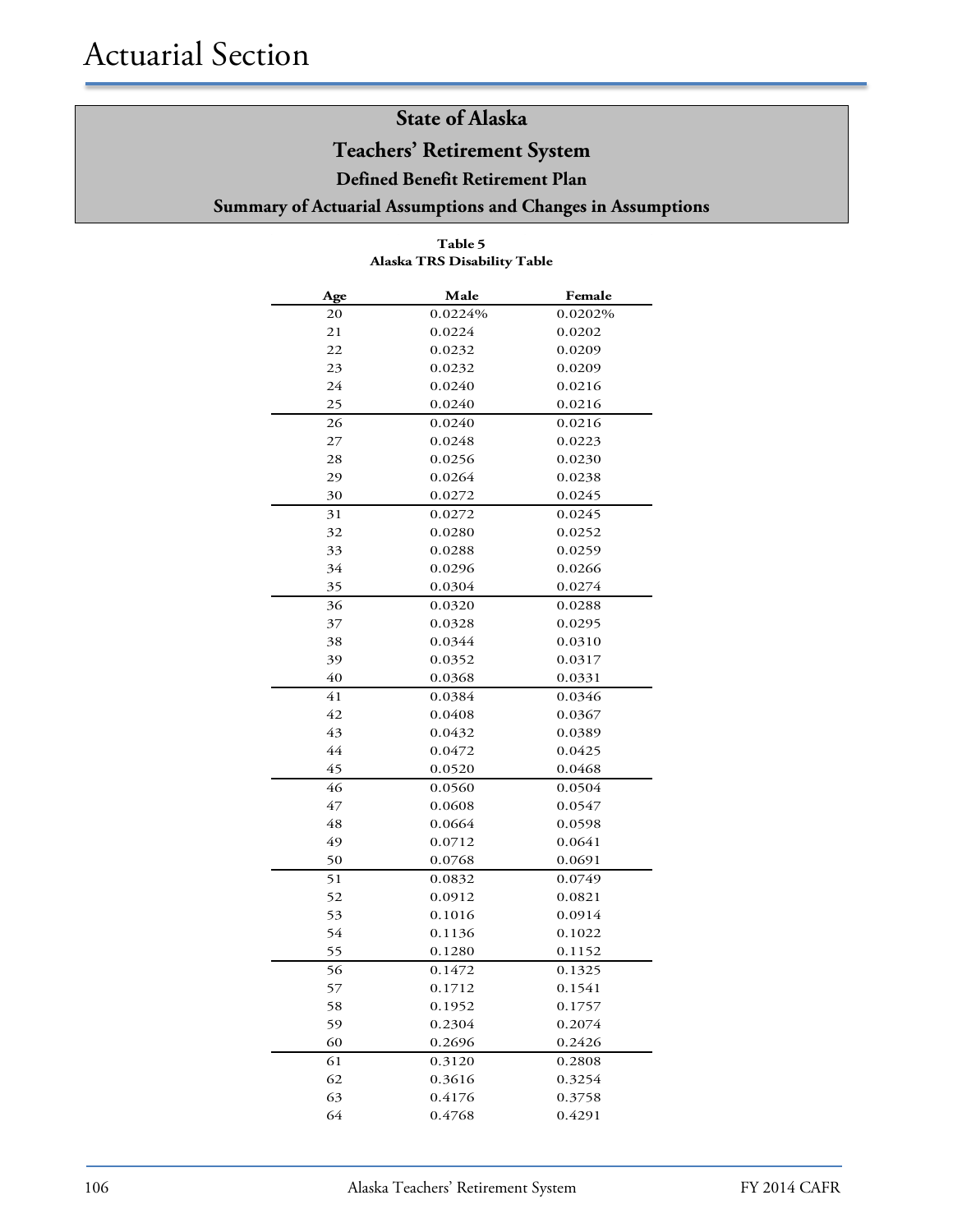**Teachers' Retirement System**

**Defined Benefit Retirement Plan** 

#### **Summary of Actuarial Assumptions and Changes in Assumptions**

### **Table 6 Alaska TRS Retirement Table**

|                          | <b>Retirement Rate</b> |        |                  |  |  |  |  |
|--------------------------|------------------------|--------|------------------|--|--|--|--|
|                          | Reduced                |        | <b>Unreduced</b> |  |  |  |  |
| <b>Age at Retirement</b> | <b>Unisex Rates</b>    | Male   | Female           |  |  |  |  |
| < 50                     | N/A                    | 10.00% | 10.00%           |  |  |  |  |
| 50                       | 8.00%                  | 13.00  | 13.00            |  |  |  |  |
| 51                       | 8.00                   | 12.00  | 12.00            |  |  |  |  |
| 52                       | 8.00                   | 12.00  | 12.00            |  |  |  |  |
| 53                       | 6.00                   | 13.00  | 13.00            |  |  |  |  |
| 54                       | 12.00                  | 16.00  | 16.00            |  |  |  |  |
| 55                       | 8.00                   | 18.00  | 20.00            |  |  |  |  |
| 56                       | 8.00                   | 17.00  | 15.00            |  |  |  |  |
| 57                       | 8.00                   | 13.00  | 17.50            |  |  |  |  |
| 58                       | 8.00                   | 17.50  | 18.00            |  |  |  |  |
| 59                       | 12.00                  | 15.00  | 17.50            |  |  |  |  |
| 60                       | N/A                    | 17.50  | 20.00            |  |  |  |  |
| 61                       | N/A                    | 17.50  | 20.00            |  |  |  |  |
| 62                       | N/A                    | 11.00  | 25.00            |  |  |  |  |
| 63                       | N/A                    | 20.00  | 25.00            |  |  |  |  |
| 64                       | N/A                    | 25.00  | 20.00            |  |  |  |  |
| 65                       | N/A                    | 30.00  | 20.00            |  |  |  |  |
| 66                       | N/A                    | 25.00  | 20.00            |  |  |  |  |
| 67                       | N/A                    | 25.00  | 20.00            |  |  |  |  |
| 68                       | N/A                    | 25.00  | 20.00            |  |  |  |  |
| 69                       | N/A                    | 25.00  | 20.00            |  |  |  |  |
| 70-84                    | N/A                    | 50.00  | 50.00            |  |  |  |  |
| 85                       | N/A                    | 100.00 | 100.00           |  |  |  |  |

#### **Changes in Actuarial Assumptions Since the Prior Valuation**

There have been no changes in assumptions since the prior valuation.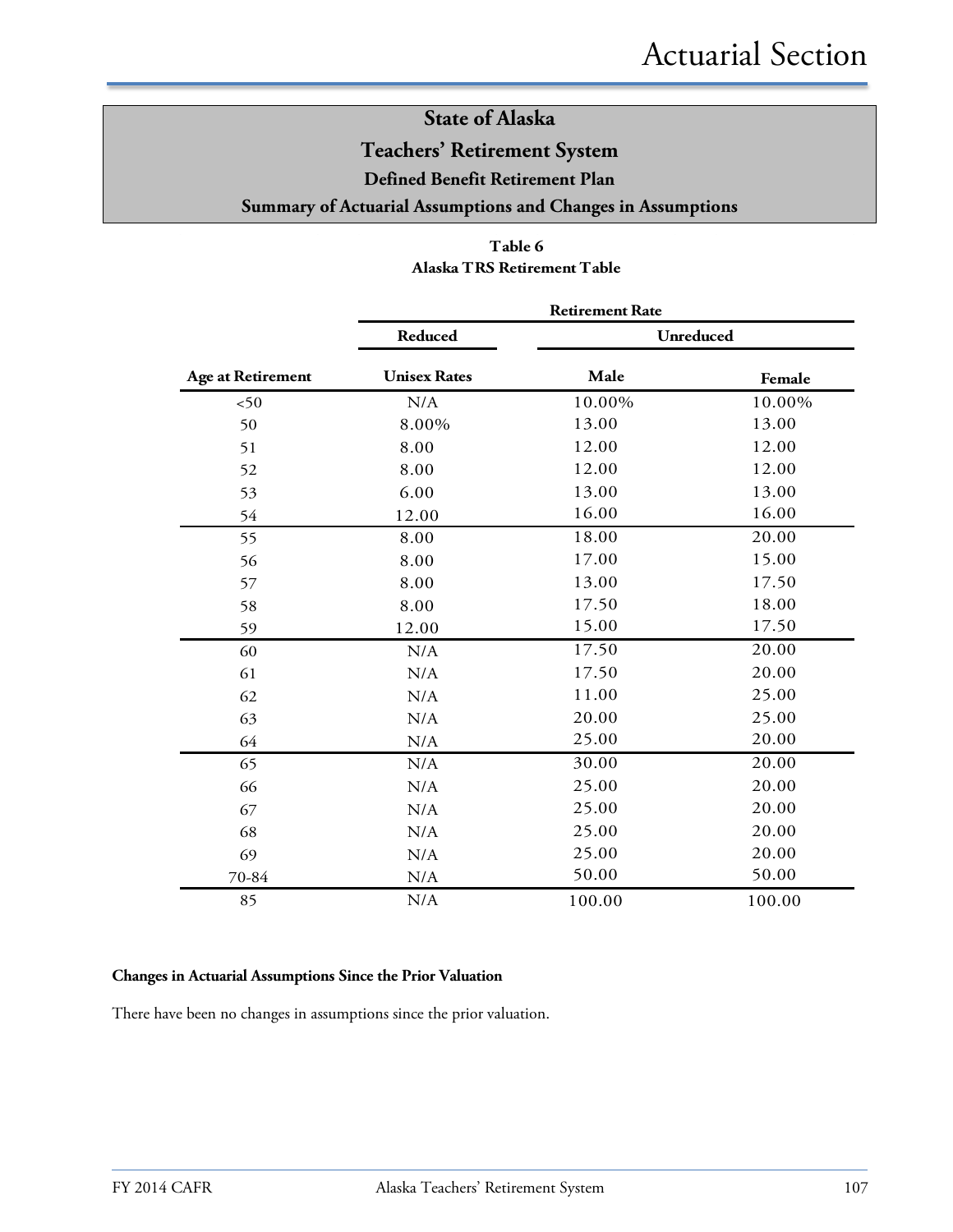| <b>Teachers' Retirement System</b><br>Defined Benefit Retirement Plan<br><b>Funding Excess/(Unfunded Liability)</b><br>(In thousands) |                              |               |                                                                |                     |  |  |  |
|---------------------------------------------------------------------------------------------------------------------------------------|------------------------------|---------------|----------------------------------------------------------------|---------------------|--|--|--|
| <b>Actuarial</b><br><b>Valuation Year</b><br><b>Ended June 30</b>                                                                     | Postemployment<br>Healthcare | Pension       | <b>Total</b><br><b>Funding Excess/</b><br>(Unfunded Liability) | <b>Funded Ratio</b> |  |  |  |
| 2004                                                                                                                                  | \$ (709, 527)                | \$(1,568,703) | (2,278,230)                                                    | 62.8%               |  |  |  |
| 2005                                                                                                                                  | (845, 674)                   | (1,693,934)   | (2,539,608)                                                    | 60.9                |  |  |  |
| 2006                                                                                                                                  | (1,012,540)                  | (2,075,617)   | (3,088,157)                                                    | 57.3                |  |  |  |
| 2007                                                                                                                                  | (1,163,423)                  | (1,601,581)   | (2,765,004)                                                    | 61.5                |  |  |  |
| 2008                                                                                                                                  | (1,120,634)                  | (1,561,568)   | (2,682,202)                                                    | 64.8                |  |  |  |
| 2009                                                                                                                                  | (1,026,288)                  | (2,348,268)   | (3,374,556)                                                    | 57.0                |  |  |  |
| 2010                                                                                                                                  | (1,361,547)                  | (2,747,113)   | (4,108,660)                                                    | 53.6                |  |  |  |
| 2011                                                                                                                                  | (1,340,703)                  | (2,850,155)   | (4,190,858)                                                    | 54.1                |  |  |  |
| 2012                                                                                                                                  | (1,272,507)                  | (3,204,783)   | (4, 477, 290)                                                  | 52.1                |  |  |  |
| 2013                                                                                                                                  | (1, 198, 791)                | (3, 419, 240) | (4,618,031)                                                    | 51.9                |  |  |  |

### **10-YEAR TREND OF UNFUNDED LIABILITY (In thousands)**

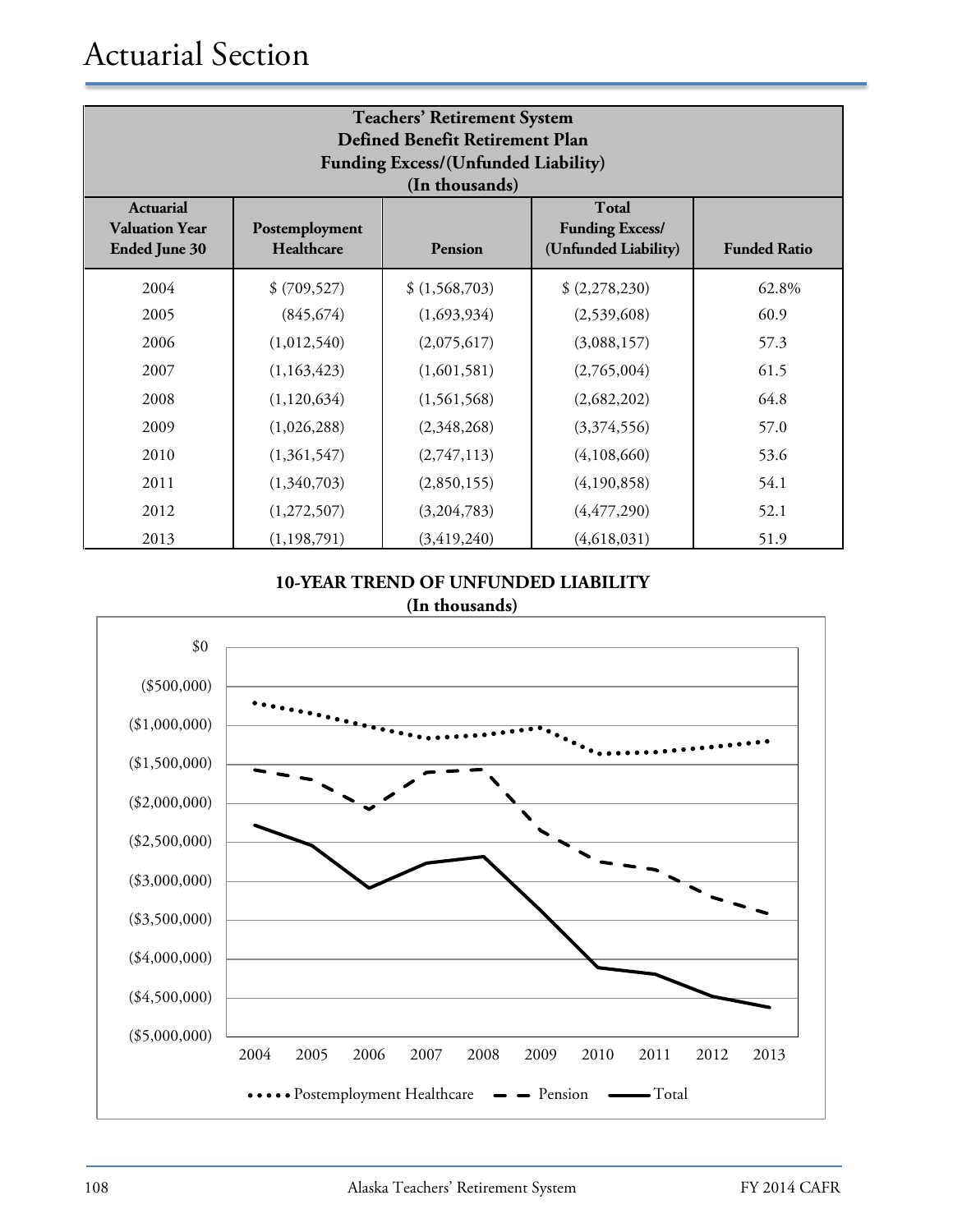| <b>Teachers' Retirement System</b><br><b>Defined Benefit Retirement Plan</b><br><b>Employer Contribution Rates</b> |                                                                   |         |        |        |                    |  |  |
|--------------------------------------------------------------------------------------------------------------------|-------------------------------------------------------------------|---------|--------|--------|--------------------|--|--|
|                                                                                                                    | <b>Actuarially Determined</b>                                     |         |        |        |                    |  |  |
| <b>Year Ended</b><br>June 30                                                                                       | <b>Actuarial</b><br><b>Valuation Year</b><br><b>Ended June 30</b> | Adopted |        |        |                    |  |  |
| 2007                                                                                                               | 2004                                                              | 13.76%  | 28.02% | 41.78% | 26.00%             |  |  |
| 2008                                                                                                               | 2005                                                              | 12.56   | 29.70  | 42.26  | 54.03 <sup>2</sup> |  |  |
| 2009                                                                                                               | 2006                                                              | 9.37    | 34.80  | 44.17  | 44.17              |  |  |
| 2010                                                                                                               | 2007                                                              | 7.59    | 31.94  | 39.53  | 39.53              |  |  |
| 2011                                                                                                               | 2008                                                              | 7.56    | 31.00  | 38.56  | 38.56              |  |  |
| 2012                                                                                                               | 2009                                                              | 6.57    | 36.04  | 42.61  | 45.55              |  |  |
| 2013                                                                                                               | 2010                                                              | 7.47    | 42.09  | 49.56  | 52.67              |  |  |
| 2014                                                                                                               | 2011                                                              | 6.59    | 43.51  | 50.10  | 53.62              |  |  |
| 2015                                                                                                               | 2012                                                              | 6.40    | 59.91  | 66.31  | 70.75              |  |  |
| 2016                                                                                                               | 2013                                                              | 4.64    | 19.84  | 24.48  | 29.27              |  |  |

<sup>1</sup> Also referred to as the consolidated rate.

<sup>2</sup> The ARMB recognized the fact that the Plan becomes a closed Plan on July 1, 2006, and set a rate reflecting no payroll growth.

Valuations are used to set contribution rates in future years.



## **10-YEAR COMPARISON OF EMPLOYER CONTRIBUTION RATES**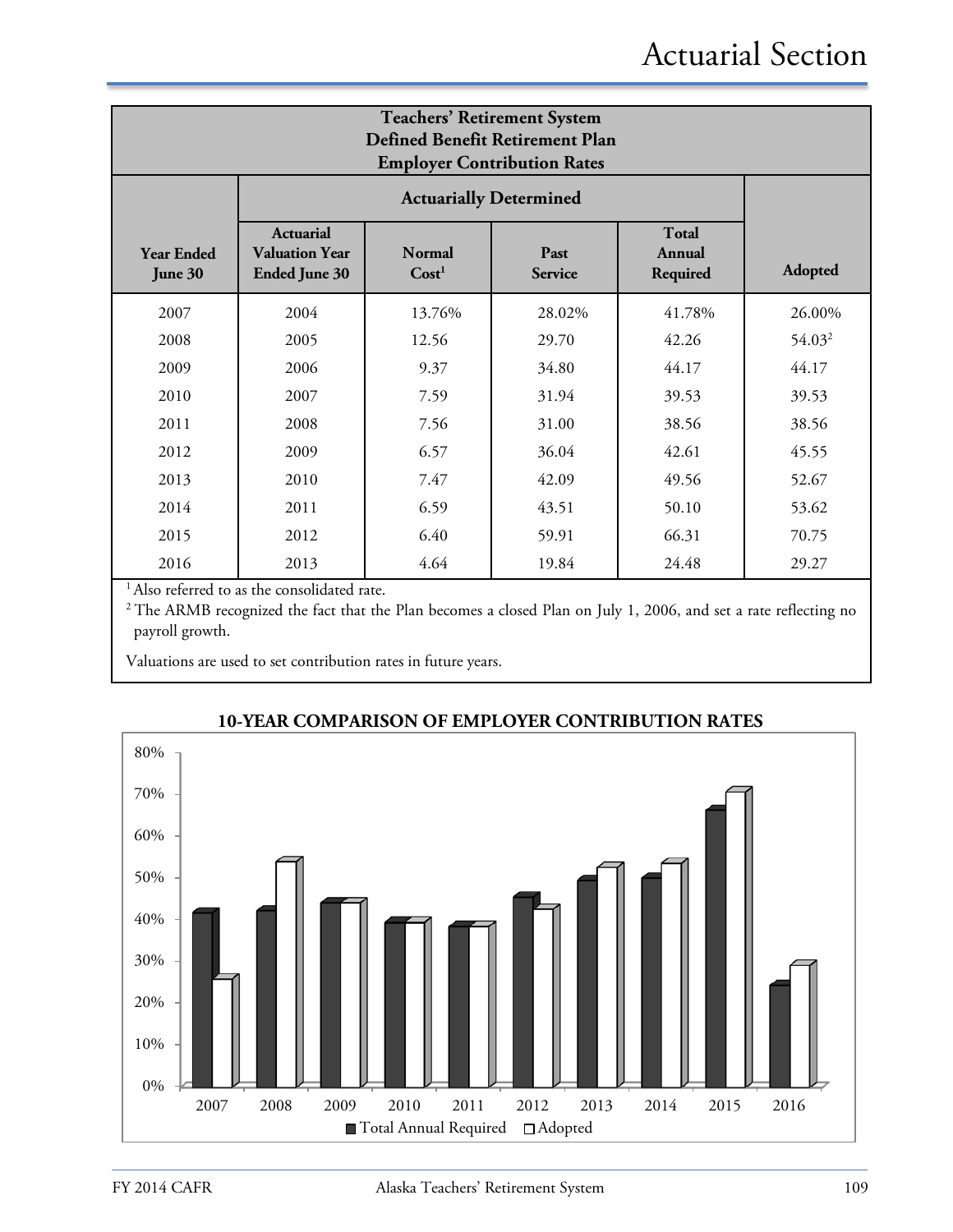# Actuarial Section

| <b>Teachers' Retirement System</b><br>Defined Benefit Retirement Plan<br><b>Schedule of Active Member Valuation Data</b> |        |                                          |                                          |                                                                 |                                                |  |  |
|--------------------------------------------------------------------------------------------------------------------------|--------|------------------------------------------|------------------------------------------|-----------------------------------------------------------------|------------------------------------------------|--|--|
| <b>Valuation</b><br>Date                                                                                                 | Number | <b>Annual Earnings</b><br>(In thousands) | <b>Annual Average</b><br><b>Earnings</b> | <b>Percent Increase</b><br><b>In Average</b><br><b>Earnings</b> | Number of<br>Participating<br><b>Employers</b> |  |  |
| June 30, 2013                                                                                                            | 6,352  | \$504,260                                | \$79,386                                 | 2.6%                                                            | 58                                             |  |  |
| June 30, 2012                                                                                                            | 6,845  | 529,468                                  | 77,351                                   | 3.6                                                             | 58                                             |  |  |
| June 30, 2011                                                                                                            | 7,303  | 545,155                                  | 74,648                                   | 3.5                                                             | 58                                             |  |  |
| June 30, 2010                                                                                                            | 7,832  | 564,887                                  | 72,125                                   | 6.5                                                             | 58                                             |  |  |
| June 30, 2009                                                                                                            | 8,226  | 557,026                                  | 67,715                                   | 5.2                                                             | 58                                             |  |  |
| June 30, 2008                                                                                                            | 8,531  | 549,148                                  | 64,371                                   | 5.8                                                             | 58                                             |  |  |
| June 30, 2007                                                                                                            | 9,107  | 554,245                                  | 60,859                                   | 2.9                                                             | 58                                             |  |  |
| June 30, 2006                                                                                                            | 9,710  | 574,409                                  | 59,156                                   | 6.6                                                             | 58                                             |  |  |
| June 30, 2005                                                                                                            | 9,656  | 535,837                                  | 55,493                                   | 2.9                                                             | 58                                             |  |  |
| June 30, 2004                                                                                                            | 9,688  | 522,421                                  | 53,925                                   | 0.0                                                             | 58                                             |  |  |

| <b>Teachers' Retirement System</b><br>Defined Benefit Retirement Plan<br>Schedule of Pension Benefit Recipients Added to and Removed from Rolls |        |                                                               |        |                                      |        |                                            |                                                                                                        |                                                          |  |
|-------------------------------------------------------------------------------------------------------------------------------------------------|--------|---------------------------------------------------------------|--------|--------------------------------------|--------|--------------------------------------------|--------------------------------------------------------------------------------------------------------|----------------------------------------------------------|--|
|                                                                                                                                                 |        | <b>Added</b><br>to Rolls                                      |        | <b>Removed</b><br>from Rolls         |        | $Rolls -$<br><b>End of Year</b>            |                                                                                                        |                                                          |  |
| <b>Year Ended</b>                                                                                                                               | $No.*$ | <b>Annual Pension</b><br>Allowances*                          | $No.*$ | <b>Annual Pension</b><br>Allowances* | No.    | <b>Annual Pension</b><br><b>Allowances</b> | Percent<br><b>Increase</b><br>$/(Decrease)$ In<br><b>Annual</b><br><b>Pension</b><br><b>Allowances</b> | Average<br>Annual<br><b>Pension</b><br><b>Allowances</b> |  |
| June 30, 2013                                                                                                                                   | 576    | \$19,387,542                                                  | 172    | \$1,652,575                          | 11,705 | \$396,159,703                              | 4.69%                                                                                                  | \$33,845                                                 |  |
| June 30, 2012                                                                                                                                   | 473    | 17,104,564                                                    | 188    | (617, 561)                           | 11,301 | 378, 424, 736                              | 4.91                                                                                                   | 33,486                                                   |  |
| June 30, 2011                                                                                                                                   | 564    | 19,546,369                                                    | 146    | 1,464,766                            | 11,016 | 360,702,611                                | 5.28                                                                                                   | 32,744                                                   |  |
| June 30, 2010                                                                                                                                   | 533    | 16,980,817                                                    | 190    | 5,495,399                            | 10,598 | 342,621,008                                | 3.47                                                                                                   | 32,329                                                   |  |
| June 30, 2009                                                                                                                                   | 368    | 9,788,639                                                     | 139    | (2,857,118)                          | 10,255 | 331,135,590                                | 3.97                                                                                                   | 32,290                                                   |  |
| June 30, 2008                                                                                                                                   | 481    | 14,265,236                                                    | 133    | 806,945                              | 10,026 | 318,489,833                                | 4.41                                                                                                   | 31,766                                                   |  |
| June 30, 2007                                                                                                                                   | 432    | 12,388,703                                                    | 140    | (14, 114, 559)                       | 9,678  | 305,031,542                                | 9.52                                                                                                   | 31,518                                                   |  |
| June 30, 2006                                                                                                                                   | 487    | 12,731,292                                                    | 121    | (50, 838)                            | 9,386  | 278,528,280                                | 4.81                                                                                                   | 29,675                                                   |  |
| June 30, 2005                                                                                                                                   | 446    | 11,243,448                                                    | 133    | 13,053,612                           | 9,020  | 265,746,150                                | (0.68)                                                                                                 | 29,462                                                   |  |
| June 30, 2004                                                                                                                                   | 491    | 17,867,366                                                    | 96     | 5,503,666                            | 8,707  | 267,556,314                                | 4.84                                                                                                   | 30,729                                                   |  |
|                                                                                                                                                 |        | *Numbers are estimated, and include other internal transfers. |        |                                      |        |                                            |                                                                                                        |                                                          |  |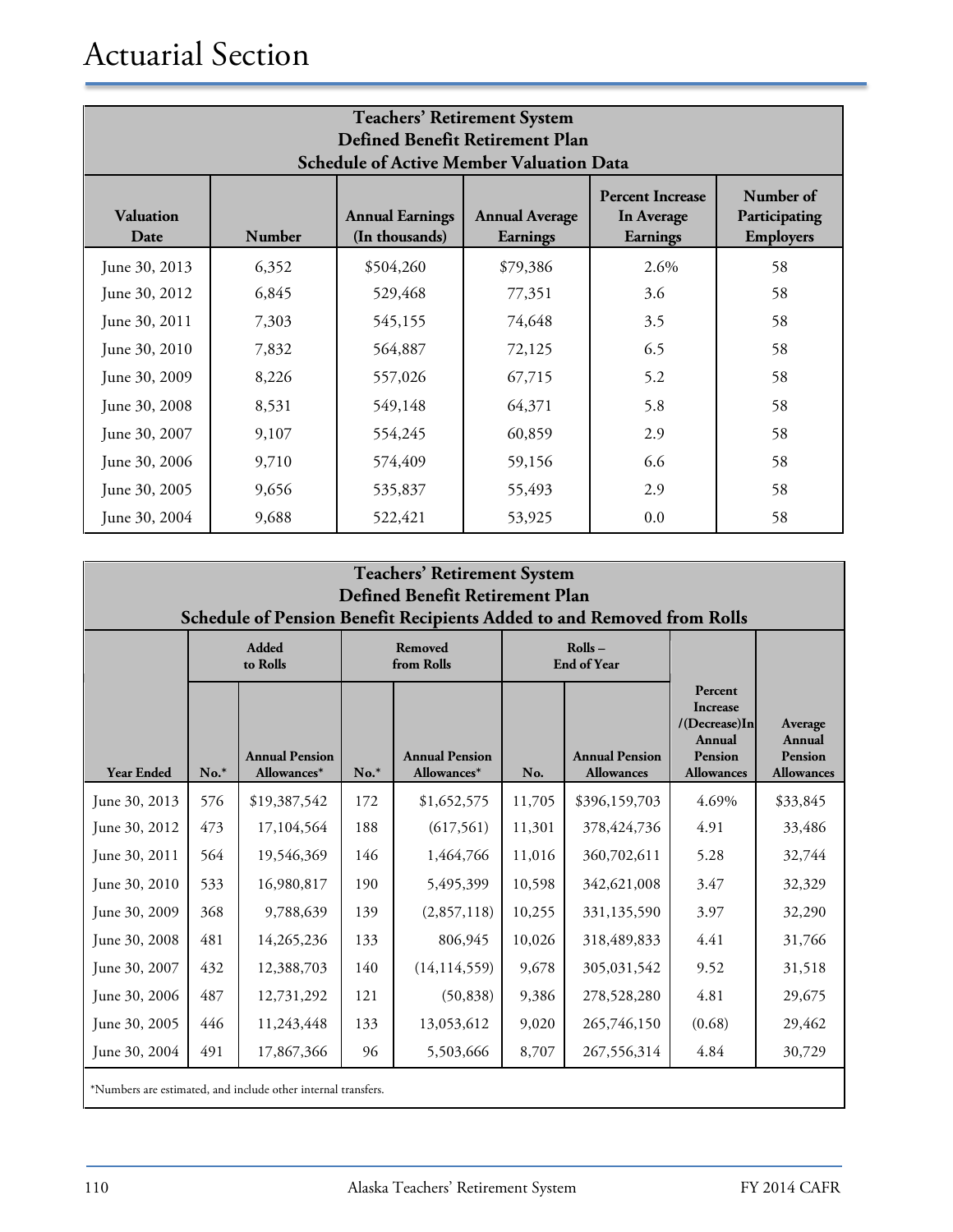| <b>Teachers' Retirement System</b><br>Defined Benefit Retirement Plan<br><b>Pension Solvency Test</b><br>(In thousands) |                                                           |                                          |                                                                       |                                                     |                                                                    |       |       |  |
|-------------------------------------------------------------------------------------------------------------------------|-----------------------------------------------------------|------------------------------------------|-----------------------------------------------------------------------|-----------------------------------------------------|--------------------------------------------------------------------|-------|-------|--|
|                                                                                                                         | <b>Pension</b><br><b>Aggregate Accrued Liability For:</b> |                                          |                                                                       |                                                     | <b>Portion of Accrued Liabilities</b><br><b>Covered by Assets:</b> |       |       |  |
| <b>Valuation</b><br>Date                                                                                                | (1)<br><b>Active</b><br>Member<br><b>Contributions</b>    | (2)<br><b>Inactive</b><br><b>Members</b> | (3)<br>Active<br><b>Members</b><br>(Employer-<br>Financed<br>Portion) | <b>Pension</b><br><b>Valuation</b><br><b>Assets</b> | (1)                                                                | (2)   | (3)   |  |
| June 30, 2013                                                                                                           | \$726,139                                                 | \$4,726,282                              | \$1,137,132                                                           | \$3,170,313                                         | 100.0%                                                             | 51.7% | $-$ % |  |
| June 30, 2012                                                                                                           | 727,435                                                   | 4,532,982                                | 1,139,360                                                             | 3,194,994                                           | 100.0                                                              | 54.4  |       |  |
| June 30, 2011                                                                                                           | 717,819                                                   | 4,352,035                                | 1,126,250                                                             | 3,345,949                                           | 100.0                                                              | 60.4  |       |  |
| June 30, 2010 <sup>1</sup>                                                                                              | 716,675                                                   | 4,153,119                                | 1,137,187                                                             | 3,259,868                                           | 100.0                                                              | 61.2  |       |  |
| June 30, 2009                                                                                                           | 692,105                                                   | 3,815,020                                | 956,862                                                               | 3,115,719                                           | 100.0                                                              | 63.5  |       |  |
| June 30, 2008                                                                                                           | 654,662                                                   | 3,700,812                                | 876,180                                                               | 3,670,086                                           | 100.0                                                              | 81.5  |       |  |
| June 30, 2007                                                                                                           | 638,420                                                   | 3,567,894                                | 837,134                                                               | 3,441,867                                           | 100.0                                                              | 78.6  |       |  |
| June 30, 2006 <sup>12</sup>                                                                                             | 615,207                                                   | 3,432,703                                | 811,426                                                               | 3,296,934                                           | 100.0                                                              | 78.1  |       |  |
| Change in Assumptions<br><sup>2</sup> Change in Methods                                                                 |                                                           |                                          |                                                                       |                                                     |                                                                    |       |       |  |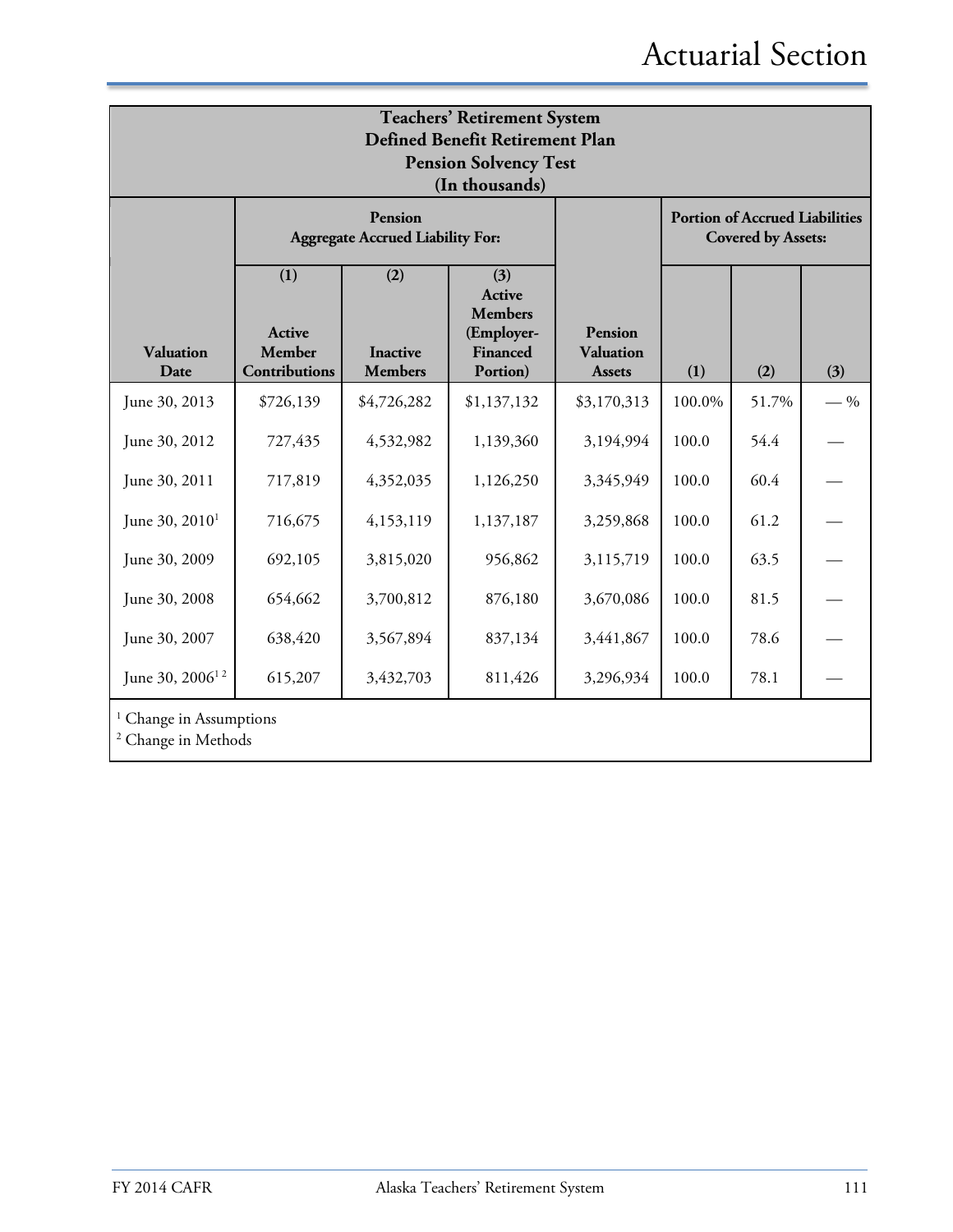| <b>Teachers' Retirement System</b><br>Defined Benefit Retirement Plan<br><b>Postemployment Healthcare Solvency Test</b><br>(In thousands) |                                                                             |                                          |                                                                              |                                                                        |        |                                                                    |       |  |  |
|-------------------------------------------------------------------------------------------------------------------------------------------|-----------------------------------------------------------------------------|------------------------------------------|------------------------------------------------------------------------------|------------------------------------------------------------------------|--------|--------------------------------------------------------------------|-------|--|--|
|                                                                                                                                           | <b>Postemployment Healthcare</b><br><b>Aggregate Accrued Liability For:</b> |                                          |                                                                              |                                                                        |        | <b>Portion of Accrued Liabilities</b><br><b>Covered by Assets:</b> |       |  |  |
| <b>Valuation</b><br>Date                                                                                                                  | (1)<br><b>Active</b><br>Member<br><b>Contributions</b>                      | (2)<br><b>Inactive</b><br><b>Members</b> | (3)<br><b>Active</b><br><b>Members</b><br>(Employer-<br>Financed<br>Portion) | Post-<br>Employment<br>Healthcare<br><b>Valuation</b><br><b>Assets</b> | (1)    | (2)                                                                | (3)   |  |  |
| June 30, 2013                                                                                                                             | $\frac{\text{I}}{\text{I}}$                                                 | \$2,012,114                              | \$990,440                                                                    | \$1,803,863                                                            | 100.0% | 89.6%                                                              | $-$ % |  |  |
| June 30, 2012                                                                                                                             |                                                                             | 1,933,288                                | 1,013,379                                                                    | 1,674,160                                                              | 100.0  | 86.6                                                               |       |  |  |
| June 30, 2011                                                                                                                             |                                                                             | 1,879,564                                | 1,053,127                                                                    | 1,591,988                                                              | 100.0  | 84.7                                                               |       |  |  |
| June 30, $2010^1$                                                                                                                         |                                                                             | 1,755,961                                | 1,084,846                                                                    | 1,479,260                                                              | 100.0  | 84.2                                                               |       |  |  |
| June 30, 2009                                                                                                                             |                                                                             | 1,477,788                                | 905,739                                                                      | 1,357,239                                                              | 100.0  | 91.8                                                               |       |  |  |
| June $30, 20081$                                                                                                                          |                                                                             | 1,480,864                                | 906,660                                                                      | 1,266,890                                                              | 100.0  | 85.6                                                               |       |  |  |
| June 30, 2007                                                                                                                             |                                                                             | 1,344,131                                | 801,824                                                                      | 982,532                                                                | 100.0  | 73.1                                                               |       |  |  |
| June 30, 2006 <sup>12</sup>                                                                                                               |                                                                             | 1,493,219                                | 877,296                                                                      | 844,766                                                                | 100.0  | 56.6                                                               |       |  |  |

Healthcare liabilities are calculated using the funding assumptions (i.e., funding investment return and net of Medicare Part D subsidy).

 $^{\rm 1}$  Change in Assumptions

<sup>2</sup> Change in Methods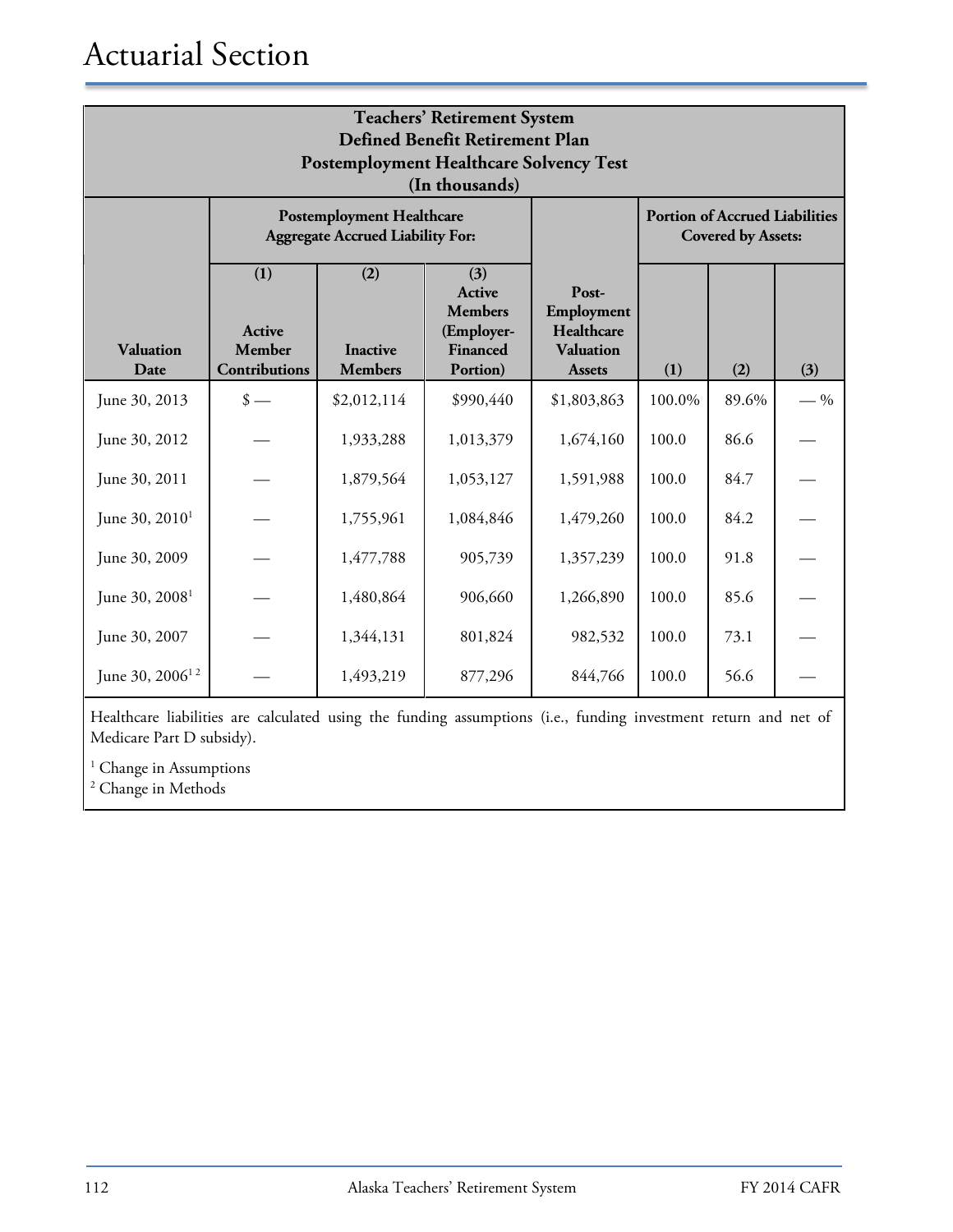| <b>Teachers' Retirement System</b><br>Defined Benefit Retirement Plan<br><b>Analysis of Financial Experience</b>                                                                                                |                                                                                |             |            |        |             |  |  |
|-----------------------------------------------------------------------------------------------------------------------------------------------------------------------------------------------------------------|--------------------------------------------------------------------------------|-------------|------------|--------|-------------|--|--|
| Change in Employer/State Contribution Rate Due to (Gains) and Losses<br>in Accrued Liabilities During the Last Five Fiscal Years Resulting From Differences<br>Between Assumed Experience and Actual Experience |                                                                                |             |            |        |             |  |  |
|                                                                                                                                                                                                                 | <b>Change in Employer/State</b><br><b>Contribution Rate During Fiscal Year</b> |             |            |        |             |  |  |
| Type of<br>(Gain) or Loss                                                                                                                                                                                       | 2013                                                                           | 2012        | 2011       | 2010   | 2009        |  |  |
| Health Experience                                                                                                                                                                                               | $(1.21)\%$                                                                     | $(2.02)\%$  | $(0.72)\%$ | 0.19%  | $(2.67)\%$  |  |  |
| Salary Experience                                                                                                                                                                                               | (0.30)                                                                         |             | (0.03)     | 0.59   | 0.29        |  |  |
| <b>Investment Experience</b>                                                                                                                                                                                    | 2.44                                                                           | 4.18        | (0.46)     | 0.05   | 7.23        |  |  |
| Demographic Experience                                                                                                                                                                                          | 0.38                                                                           | (0.36)      | (0.03)     | (0.75) | (0.54)      |  |  |
| <b>Contribution Shortfall</b>                                                                                                                                                                                   | 1.62                                                                           | 0.71        | 0.86       | 0.01   | (0.26)      |  |  |
| (Gain) or Loss During Year From Experience                                                                                                                                                                      | 2.93                                                                           | 2.51        | 0.54       | 0.09   | 4.05        |  |  |
| Non-recurring changes                                                                                                                                                                                           |                                                                                |             |            |        |             |  |  |
| Asset Valuation Method                                                                                                                                                                                          |                                                                                |             |            |        |             |  |  |
| Past Service Amortization Change                                                                                                                                                                                |                                                                                | 13.07       |            |        |             |  |  |
| Assumption and Method Changes                                                                                                                                                                                   |                                                                                | 0.63        |            | 6.86   |             |  |  |
| System Benefit Changes                                                                                                                                                                                          |                                                                                |             |            |        |             |  |  |
| Composite (Gain) or Loss During Year                                                                                                                                                                            | 2.93                                                                           | 16.21       | 0.54       | 6.95   | 4.05        |  |  |
| Beginning Total Employer/State Contribution Rate                                                                                                                                                                | 66.31                                                                          | 50.10       | 49.56      | 42.61  | 38.56       |  |  |
| Ending Total Employer/State Contribution Rate                                                                                                                                                                   | 69.24                                                                          | 66.31       | 50.10      | 49.56  | 42.61       |  |  |
| Board Adopted Contribution Rate                                                                                                                                                                                 | 24.48%                                                                         | 70.75%      | 53.62%     | 52.67% | 45.55%      |  |  |
| Fiscal Year Above Rate is Applied                                                                                                                                                                               | FY16                                                                           | <b>FY15</b> | FY14       | FY13   | <b>FY12</b> |  |  |

NOTE: In the second session of the 28<sup>th</sup> Alaska legislature, the legislature changed the actuarial methodology from level dollar amortization to level percent of pay. The June 30, 2013 PERS actuarial valuation report was not updated for this change, but specific revisions for the amortization change were presented to reflect the change in amortization. The change in the amortization resulted in an adjusted FY 16 employer/state contribution rate of 24.48%.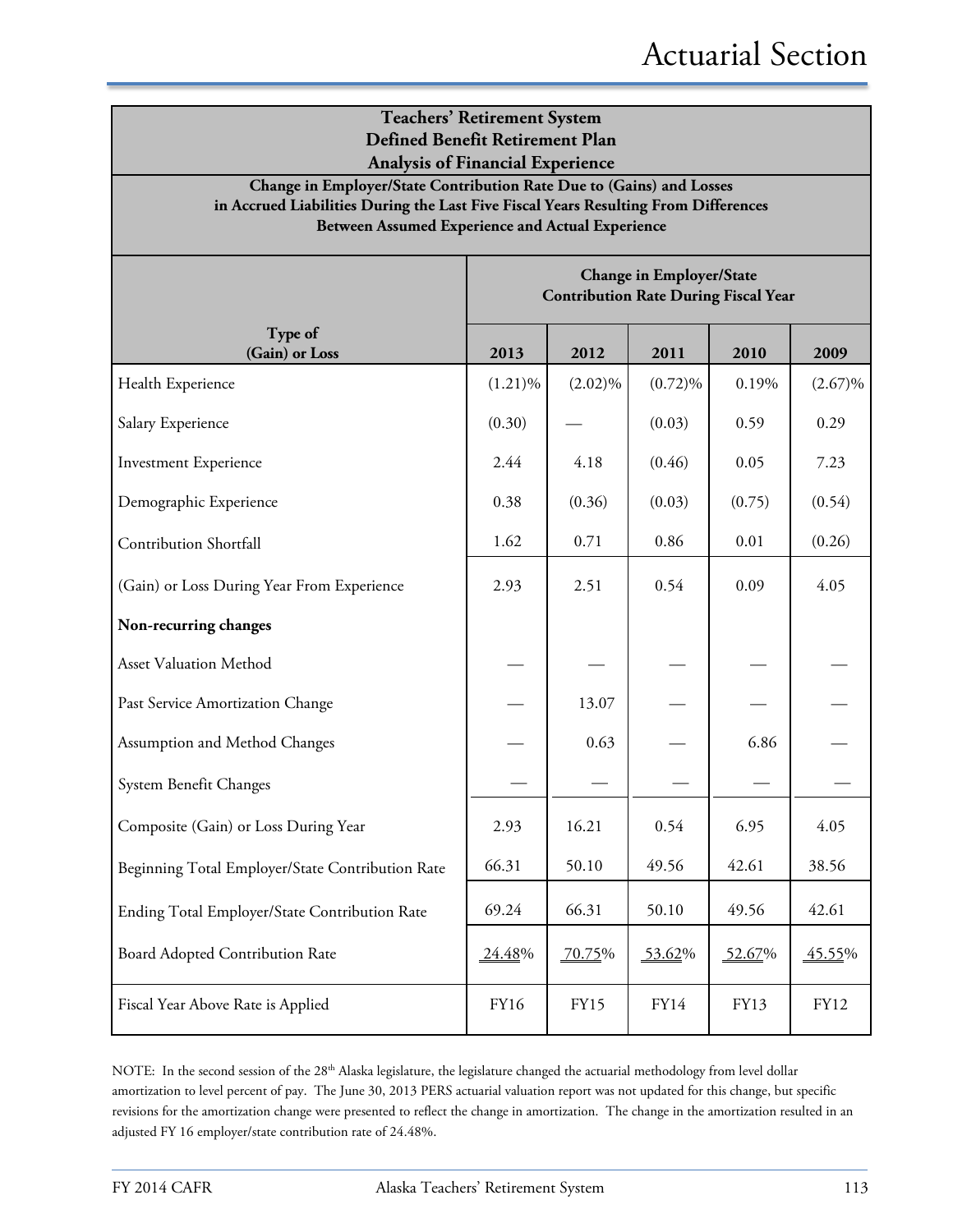| <b>Teachers' Retirement System</b><br>Defined Benefit Retirement Plan<br><b>Analysis of Financial Experience</b><br>Change in Employer/State Contribution Rate Due to (Gains) and Losses<br>in Accrued Liabilities During the Last Three Fiscal Years Resulting From Differences<br><b>Between Assumed Experience and Actual Experience</b> |                                                               |         |            |            |            |            |  |
|---------------------------------------------------------------------------------------------------------------------------------------------------------------------------------------------------------------------------------------------------------------------------------------------------------------------------------------------|---------------------------------------------------------------|---------|------------|------------|------------|------------|--|
|                                                                                                                                                                                                                                                                                                                                             | Change in Employer/State Contribution Rate During Fiscal Year |         |            |            |            |            |  |
|                                                                                                                                                                                                                                                                                                                                             |                                                               | Pension |            |            | Healthcare |            |  |
| Type of<br>(Gain) or Loss                                                                                                                                                                                                                                                                                                                   | 2013                                                          | 2012    | 2011       | 2013       | 2012       | 2011       |  |
| Health Experience                                                                                                                                                                                                                                                                                                                           | N/A                                                           | N/A     | N/A        | $(1.21)\%$ | $(2.02)\%$ | $(0.72)\%$ |  |
| Salary Experience                                                                                                                                                                                                                                                                                                                           | $(0.30)\%$                                                    | $-$ %   | $(0.03)\%$ | N/A        | N/A        | N/A        |  |
| <b>Investment Experience</b>                                                                                                                                                                                                                                                                                                                | 2.09                                                          | 3.47    | 0.18       | 0.35       | 0.71       | 0.28       |  |
| Demographic Experience                                                                                                                                                                                                                                                                                                                      | 0.38                                                          | (0.36)  | (0.03)     | N/A        | N/A        | N/A        |  |
| Contribution Shortfall                                                                                                                                                                                                                                                                                                                      | 1.34                                                          | 0.52    | 0.75       | 0.28       | 0.19       | (0.11)     |  |
| (Gain) or Loss During Year From Experience                                                                                                                                                                                                                                                                                                  | 3.51                                                          | 3.63    | 0.87       | (0.58)     | (1.12)     | (0.33)     |  |
| Non-recurring changes                                                                                                                                                                                                                                                                                                                       |                                                               |         |            |            |            |            |  |
| <b>Asset Valuation Method</b>                                                                                                                                                                                                                                                                                                               |                                                               |         |            |            |            |            |  |
| Past Service Amortization Change                                                                                                                                                                                                                                                                                                            |                                                               | 9.52    |            |            | 3.55       |            |  |
| Assumption and Method Changes                                                                                                                                                                                                                                                                                                               |                                                               |         |            |            | 0.63       |            |  |
| System Benefit Changes                                                                                                                                                                                                                                                                                                                      |                                                               |         |            |            |            |            |  |
| Composite (Gain) or Loss During Year                                                                                                                                                                                                                                                                                                        | 3.51                                                          | 13.15   | 0.87       | (0.58)     | 3.06       | (0.33)     |  |
| Beginning Total Employer/State Contribution<br>Rate                                                                                                                                                                                                                                                                                         | 44.55                                                         | 31.40   | 30.53      | 21.76      | 18.70      | 19.03      |  |
| Ending Total Employer/State Contribution Rate                                                                                                                                                                                                                                                                                               | 48.06%                                                        | 44.55%  | 31.40%     | 21.18%     | 21.76%     | 18.70%     |  |
| Fiscal Year Above Rate is Applied                                                                                                                                                                                                                                                                                                           | FY16                                                          | FY15    | FY14       | FY16       | FY15       | FY14       |  |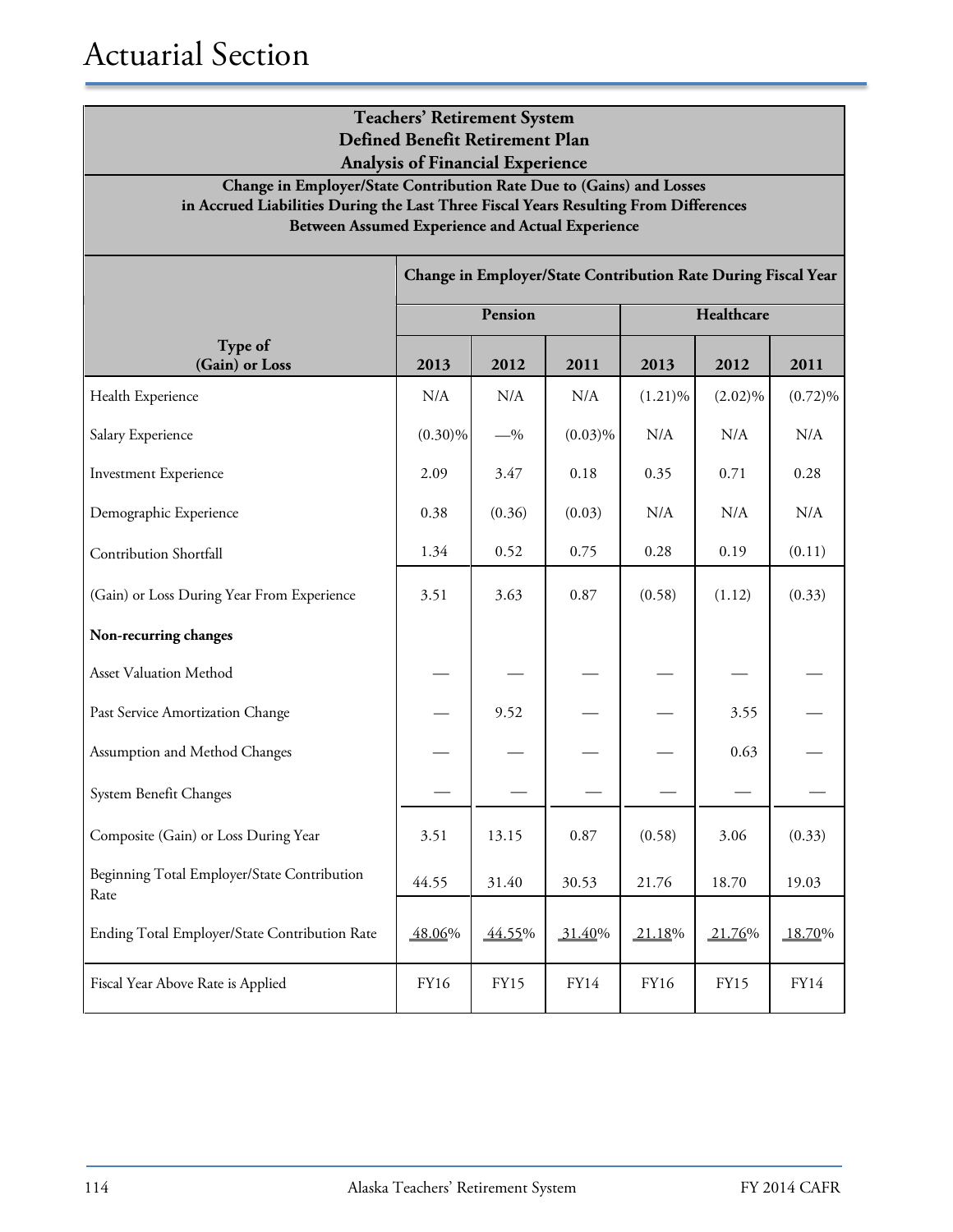### **Teachers' Retirement System**

## **Defined Benefit Retirement Plan**

### **Summary of Plan Provisions and Changes in Plan Provisions**

#### **1. Effective Date**

July 1, 1955, with amendments through June 30, 2013. Chapter 97, 1990 Session Laws of Alaska, created a twotier retirement system. Members who were first hired under the TRS before July 1, 1990 (Tier 1) are eligible for different benefits than members hired after June 30, 1990 (Tier 2). Chapter 9, 2005 Session Laws of Alaska, closed the plan to new members hired after June 30, 2006.

#### **2. Administration of Plan**

The Commissioner of Administration or the Commissioner's designee is the administrator of the system. The Attorney General of the state is the legal counsel for the system and shall advise the administrator and represent the system in legal proceedings.

Prior to June 30, 2005, the Teachers' Retirement Board prescribed policies and adopted regulations and performed other activities necessary to carry out the provisions of the system. The Alaska State Pension Investment Board, Department of Revenue, Treasury Division was responsible for investing TRS funds.

On July 27, 2005, Senate Bill 141, enacted as Chapter 9, 2005 Session laws of Alaska, replaced the Teachers' Retirement Board and the Alaska State Pension Investment Board with the Alaska Retirement Management Board.

#### **3. Employers Included**

Currently, there are 58 employers participating in the TRS, including the State of Alaska, 53 school districts, and four other eligible organizations.

#### **4. Membership**

Membership in the Alaska TRS is mandatory for the following employees hired before July 1, 2006:

- certificated full-time and part-time elementary and secondary teachers, certificated school nurses, and certificated employees in positions requiring teaching certificates;
- positions requiring a teaching certificate as a condition of employment in the Department of Education and Early Development and the Department of Labor and Workforce Development;
- University of Alaska full-time and part-time teachers, and full-time administrative employees in positions requiring academic standing if approved by the TRS administrator;
- certain full-time or part-time teachers of Alaska Native language or culture who have elected to be covered under the TRS;
- members on approved sabbatical leave under AS 14.20.310;
- certain State legislators who have elected to be covered under the TRS; and
- a teacher who has filed for worker's compensation benefits due to an on-the-job assault and who, as a result of the physical injury, is placed on leave without pay.

Employees participating in the University of Alaska's Optional Retirement Plan or other retirement plans funded by the State are not covered by the TRS.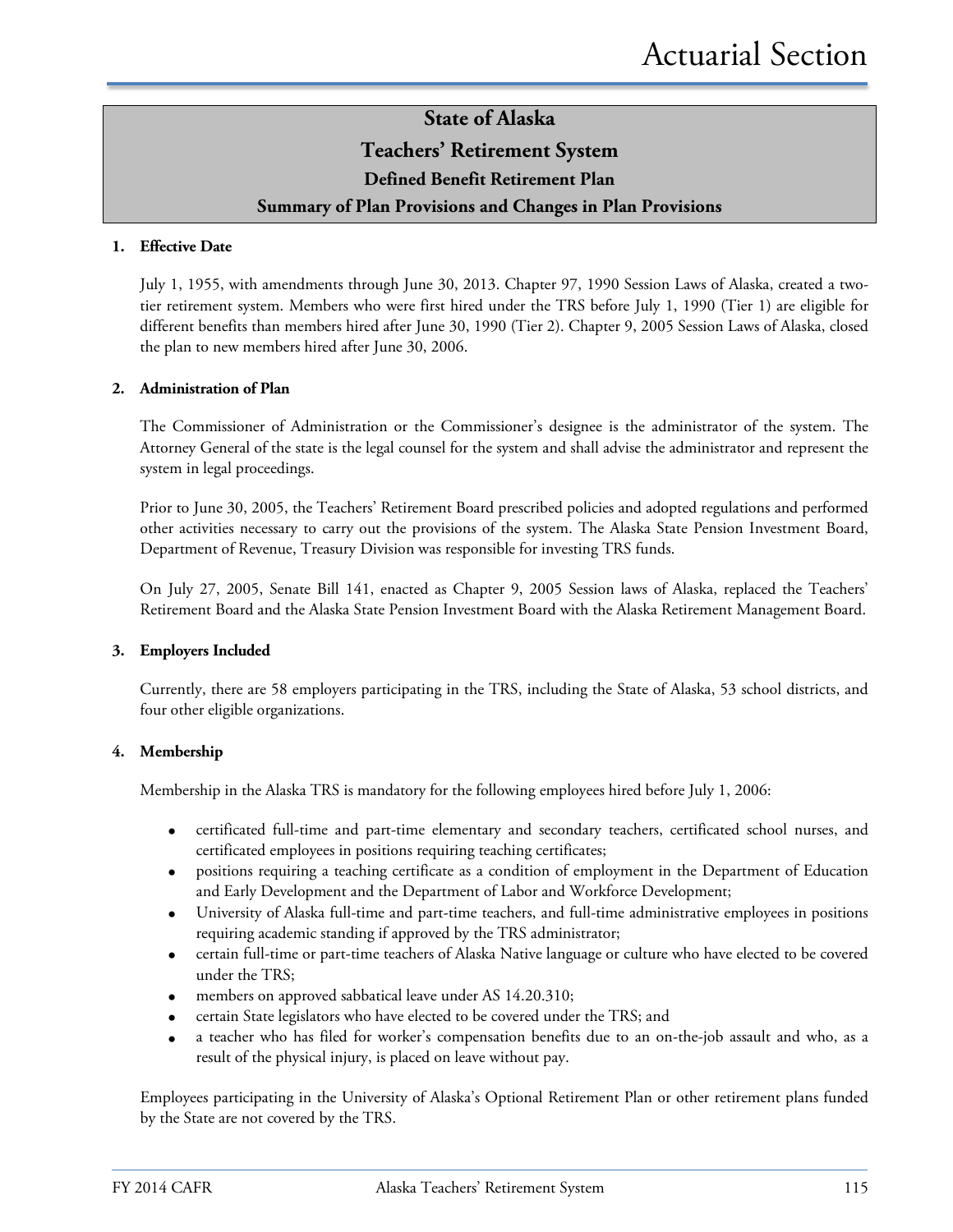### **Teachers' Retirement System**

### **Defined Benefit Retirement Plan**

### **Summary of Plan Provisions and Changes in Plan Provisions**

Employees who work half-time in the TRS and Public Employees' Retirement System (PERS) simultaneously are eligible for half-time TRS and PERS credit.

Senate Bill 141, signed into law on July 27, 2005, closes the plan effective July 1, 2006 to new members first hired on or after July 1, 2006.

#### **5. Credited Service**

TRS members receive a year of membership credit if they work a minimum of 172 days during the school year (July 1 through June 30 of the following year). Fractional credit is determined based on the number of days worked. Part-time members who work at least 50% of full-time receive membership credit for each day in proportion to full-time service. Credit is granted for all Alaskan public school service.

Members may claim other types of service, including:

- Outside teaching service in out-of-state schools or Alaska private schools (not more than ten years may be claimed);
- Military service (not more than five years of military service or ten years of combined outside and military service may be claimed);
- Alaska Bureau of Indian Affairs (BIA) service;
- Retroactive Alaskan service that was not creditable at the time it occurred, but later became creditable because of legislative change;
- Unused sick leave credit after members retire; and
- Leave of absence without pay.

Except for retroactive Alaska service that occurred before July 1, 1955, and unused sick leave, contributions are required for all claimed service.

Members receiving TRS disability benefits continue to earn TRS credit while disabled.

Survivors who are receiving occupational death benefits continue to earn TRS service credit while occupational survivor benefits are being paid.

#### **6. Employer Contributions**

TRS employers contribute the amounts required, in addition to employees' contributions, to fund the benefits of the system.

The normal cost rate is a uniform rate for all participating employers (less the value of members' contributions).

The past service rate is a uniform rate for all participating employers to amortize the unfunded past service liability with payments that are a level dollar amount over fixed 25-year periods.

Employer rates cannot be less than the normal cost rate.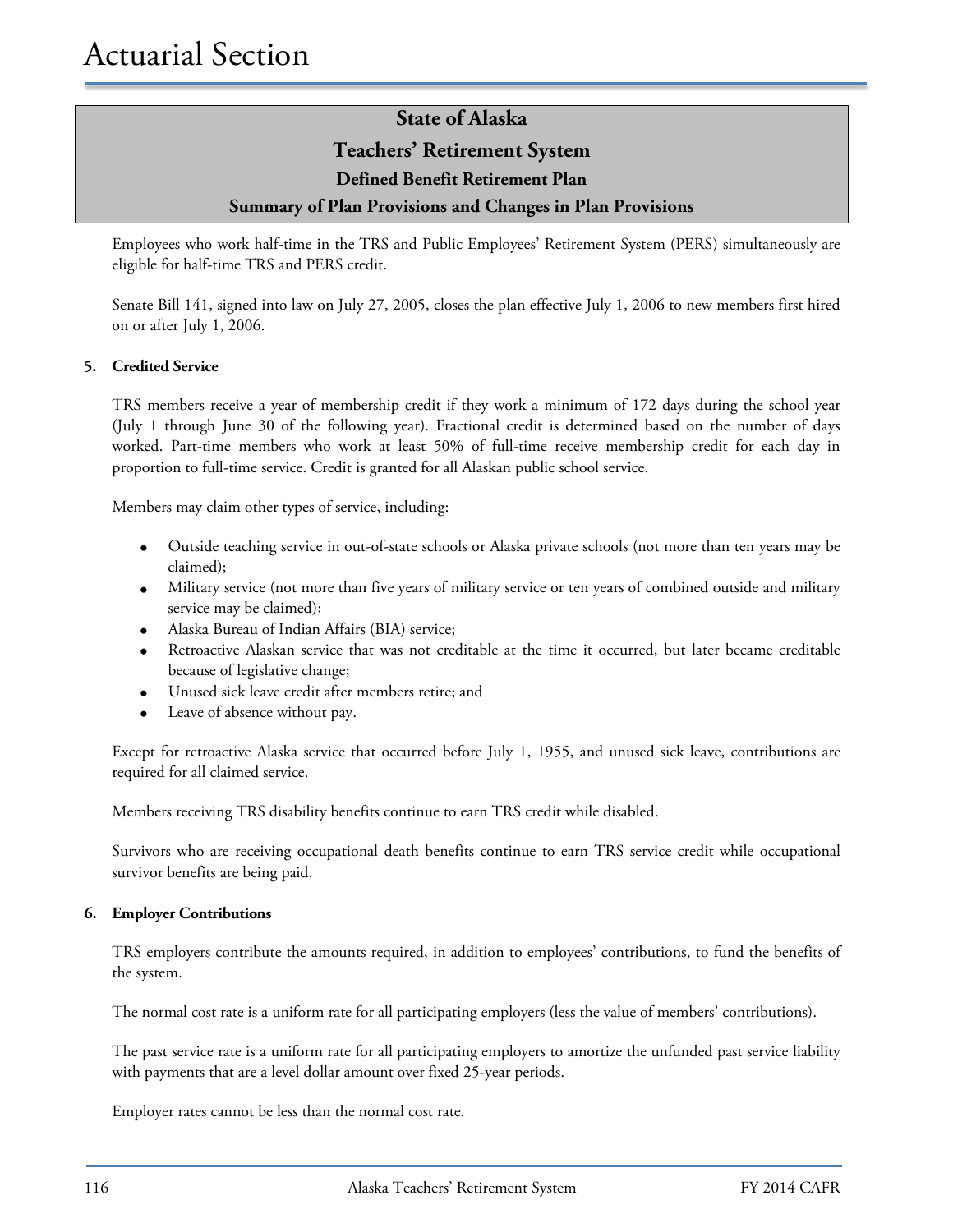### **State of Alaska Teachers' Retirement System Defined Benefit Retirement Plan Summary of Plan Provisions and Changes in Plan Provisions**

#### **7. Additional State Contribution**

Pursuant to AS14.25.070 effective July 1, 2008, the State shall contribute an amount (in addition to the State contribution as an employer) that when combined with the employer contribution (12.56% of total DB and DCR payroll, less employer contributions to DCR) will be sufficient to pay the total contribution rate adopted by The State of Alaska Retirement Management Board.

#### **8. Member Contributions**

**Mandatory Contributions:** Members are required to contribute 8.65% of their base salaries. Members' contributions are deducted from gross salaries before federal income taxes are withheld.

**Contributions for Claimed Service:** Member contributions are also required for most of the claimed service described in (5) above.

**1% Supplemental Contributions:** Members who joined the system before July 1, 1982 and elected to participate in the supplemental contributions provision are required to contribute an additional 1% of their salaries. Supplemental contributions are deducted from gross salaries after federal income taxes are withheld. Under the supplemental provision, an eligible spouse or dependent child will receive a survivor's allowance or spouse's pension if the member dies (see 13 below). Supplemental contributions are only refundable upon death (see 13 below).

**Interest:** Members' contributions earn 4.5% interest, compounded annually on June 30.

**Refund of Contributions:** Terminated members may receive refunds of their member contribution accounts which includes their mandatory contributions, indebtedness payments, and interest earned. Terminated members' accounts may be attached to satisfy claims under Alaska Statute 09.38.065, federal income tax levies, and valid Qualified Domestic Relations Orders.

**Reinstatement of Contributions:** Refunded accounts and the corresponding TRS service may be reinstated upon reemployment in the TRS prior to July 1, 2010. Interest accrues on refunds until paid in full or members retire.

#### **9. Retirement Benefits**

#### **Eligibility:**

- a. Members, including deferred vested members, are eligible for normal retirement at age 55 or early retirement at age 50 if they were hired before July 1, 1990 (Tier 1) and age 60 or early retirement at age 55 if they were hired on or after July 1, 1990 (Tier 2). Additionally, they must have at least:
	- i. eight years of paid-up membership service;
	- ii. 15 years of paid-up creditable service, the last five years of which are membership service, and they were first hired under the TRS before July 1, 1975;
	- iii. five years of paid-up membership service and three years of paid-up Alaska Bureau of Indian Affairs service;
	- iv. 12 years of combined part-time and full-time paid-up membership service;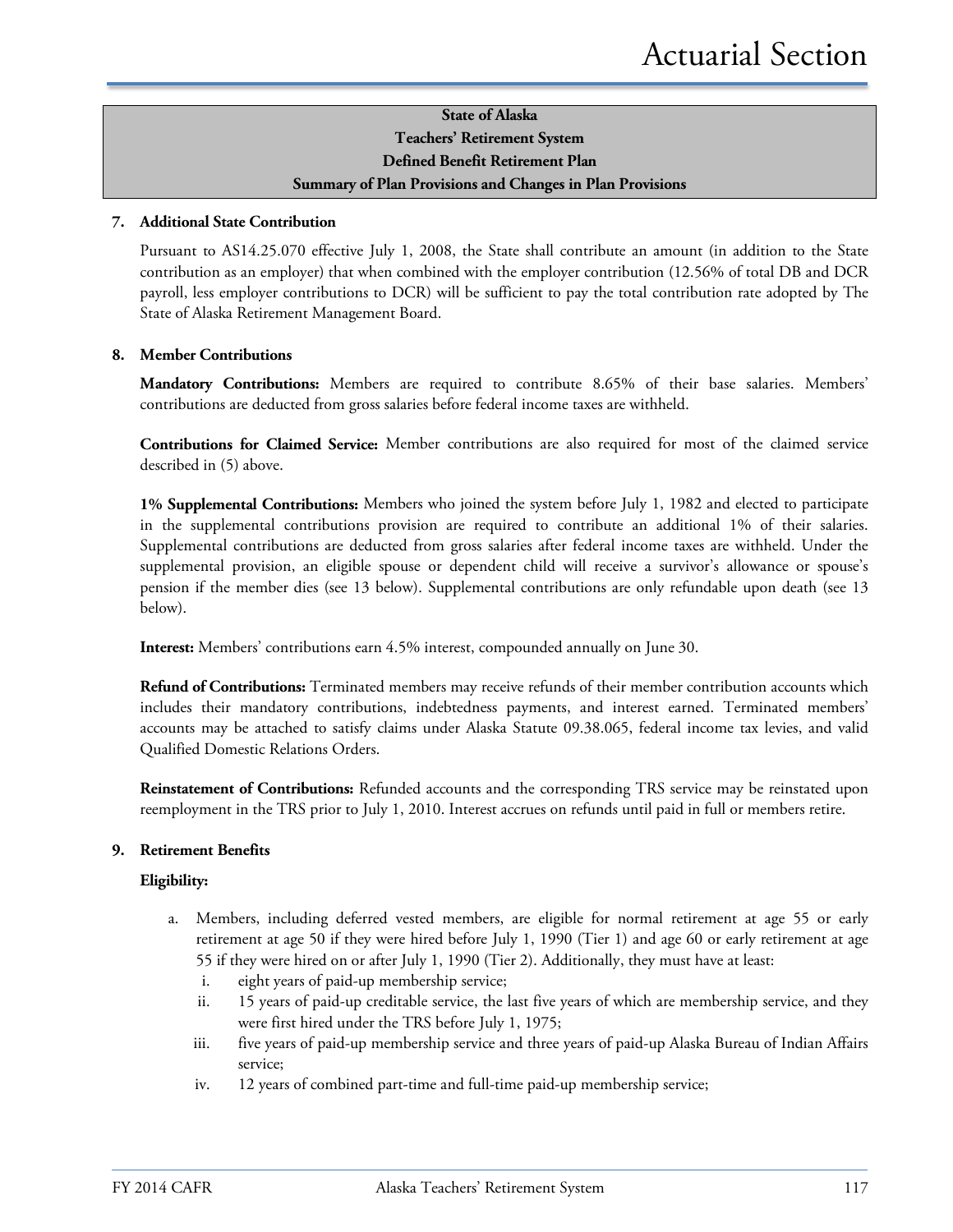## **Teachers' Retirement System**

### **Defined Benefit Retirement Plan**

### **Summary of Plan Provisions and Changes in Plan Provisions**

- v. two years of paid-up membership service if they are vested in the Public Employees' Retirement System (PERS); or
- vi. one year of paid-up membership service if they are retired from the PERS.
- b. Members may retire at any age when they have:
	- i. 25 years of paid-up creditable service, the last five years of which are membership service;
	- ii. 20 years of paid-up membership service;
	- iii. 20 years of combined paid-up membership and Alaska Bureau of Indian Affairs service, the last five years of which are membership service; or
	- iv. 20 years of combined paid-up part-time and full-time membership service.

**Benefit Type:** Lifetime benefits are paid to members. Eligible members may receive normal, unreduced benefits when they (1) reach normal retirement age and complete the service required; or (2) satisfy the minimum service requirements to retire at any age under (b) above. Members may receive early, actuarially reduced benefits when they reach early retirement age and complete the service required.

Members may select joint and survivor options and a last survivor option. Under those options and early retirement, benefits are actuarially adjusted so that members receive the actuarial equivalents of their normal benefit amounts.

**Benefit Calculation:** Retirement benefits are calculated by multiplying the average base salary (ABS) times the total TRS service times the percentage multiplier. The ABS is determined by averaging the salaries earned during the three highest school years. Members must earn at least 115 days of credit in a school year to include it in the ABS calculation. The TRS pays a minimum benefit of \$25.00 per month for each year of service when the calculated benefit is less.

The percentage multipliers are 2% for the first 20 years and 2.5% for all remaining service. Service before July 1, 1990 is calculated at 2%.

**Indebtedness:** Members who terminate and refund their TRS contributions are not eligible to retire unless they return to TRS employment and pay back their refunds plus interest or accrue additional service which qualifies them for retirement. TRS refunds must be paid in full if the corresponding service is to count toward the minimum service requirements for retirement. Refunded TRS service is included in total service for the purpose of calculating retirement benefits. However, when refunds are not completely paid before retirement, benefits are actuarially reduced for life. Indebtedness balances may also be created when a member purchases qualified claimed service.

#### **10. Reemployment of Retired Members**

Retirees who return to work in a permanent full-time or part-time TRS position after a Normal Retirement are eligible to return under the Standard Option.

Under the Standard Option, retirement and retiree healthcare benefits are suspended while retired members are reemployed under the TRS. During reemployment, members earn additional TRS service and contributions are withheld from their wages.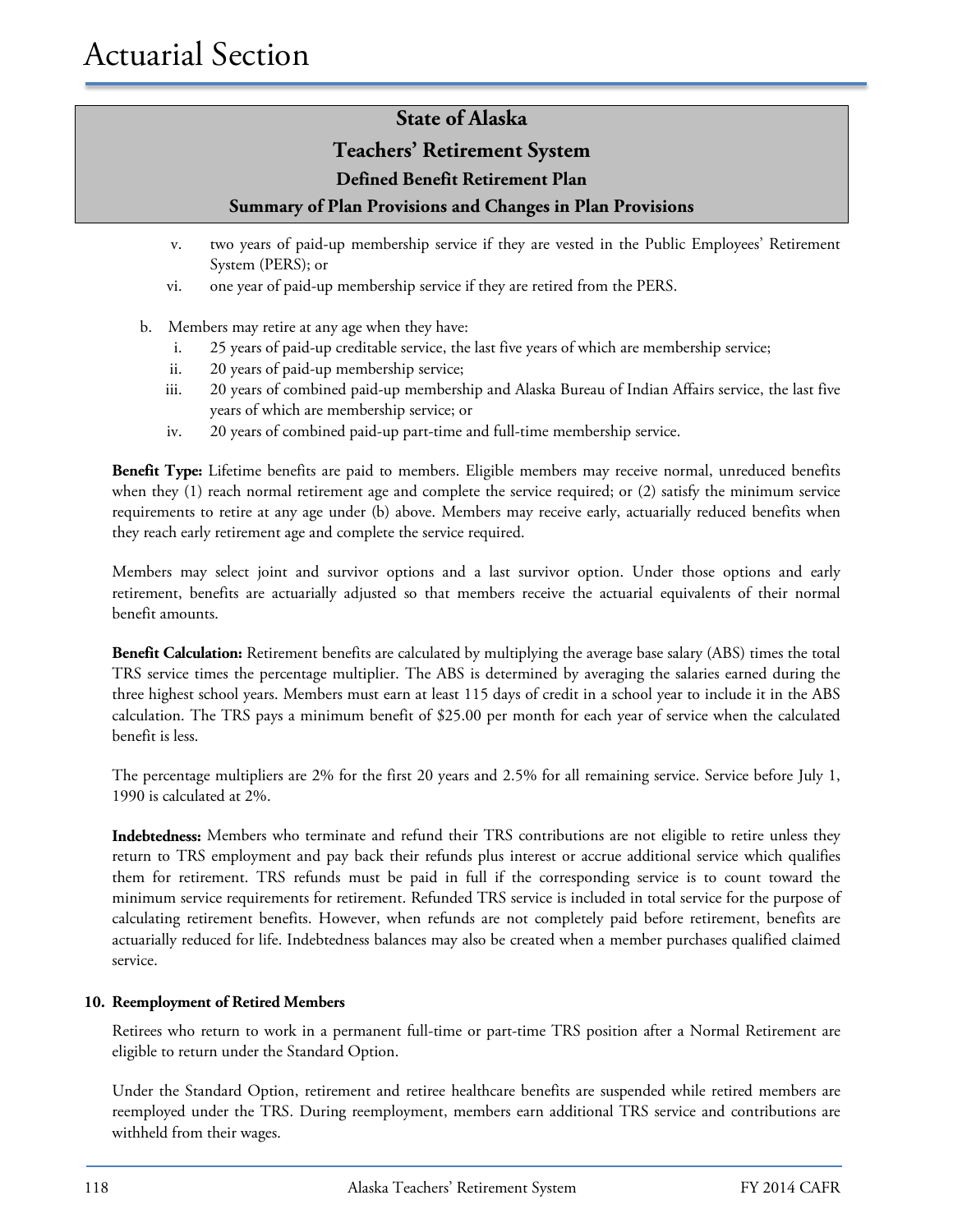### **Teachers' Retirement System**

### **Defined Benefit Retirement Plan**

### **Summary of Plan Provisions and Changes in Plan Provisions**

Members retired under the RIP who return to employment under the TRS, Public Employees' Retirement System (PERS), Judicial Retirement System (JRS) or the University of Alaska's Optional Retirement Plan will:

- a. forfeit the three years of incentive credits that they received;
- b. owe the TRS 110% of the benefits that they received under the RIP, which may include costs for health insurance, excluding amounts that they paid to participate; and
- c. be charged 7% interest from the date that they are reemployed until their indebtedness is paid in full or they retire again. If the indebtedness is not completely paid, future benefits will be actuarially reduced for life.

Employers make contributions to the unfunded liability of the plan on behalf of rehired retired members at the rate the employer is making contributions to the unfunded liability of the plan for other members.

#### **11. Postemployment Healthcare Benefits**

When pension benefits begin, major medical benefits are provided by the TRS to (1) all employees first hired before July 1, 1990 (Tier 1) and their surviving spouses and (2) members and their surviving spouses who have twenty-five years of membership service, are disabled or age sixty or older, regardless of their initial hire dates. Employees first hired after June 30, 1990 (Tier 2) and their surviving spouses may receive major medical benefits prior to age sixty by paying premiums.

#### **12. Disability Benefits**

Monthly disability benefits are paid to permanently disabled members until they die, recover or become eligible for normal retirement. To be eligible, members must have at least five years of paid-up membership service.

Disability benefits are equal to 50% of the member's base salary at the time of disability. The benefit is increased by 10% of the base salary for each minor child, up to a maximum of 40%. Members continue to earn TRS service until eligible for normal retirement.

Members are appointed to normal retirement on the first of the month after they become eligible.

#### **13. Death Benefits**

Monthly death benefits may be paid to a spouse or dependent children upon the death of a member. If monthly benefits are not payable under the supplemental contributions provision or occupational and nonoccupational death provisions, the designated beneficiary receives the lump sum benefit described below.

**Occupational Death:** When an active member dies from occupational causes, a monthly survivor's pension may be paid to the spouse, unless benefits are payable under the supplemental contributions provision (below). The pension equals 40% of the member's base salary on the date of death or disability, if earlier. If there is no spouse, the pension may be paid to the member's dependent children. On the member's normal retirement date, the benefit converts to a normal retirement benefit. The normal benefit is based on the member's average base salary on the date of death and service, including service accumulated from the date of the member's death to the normal retirement date.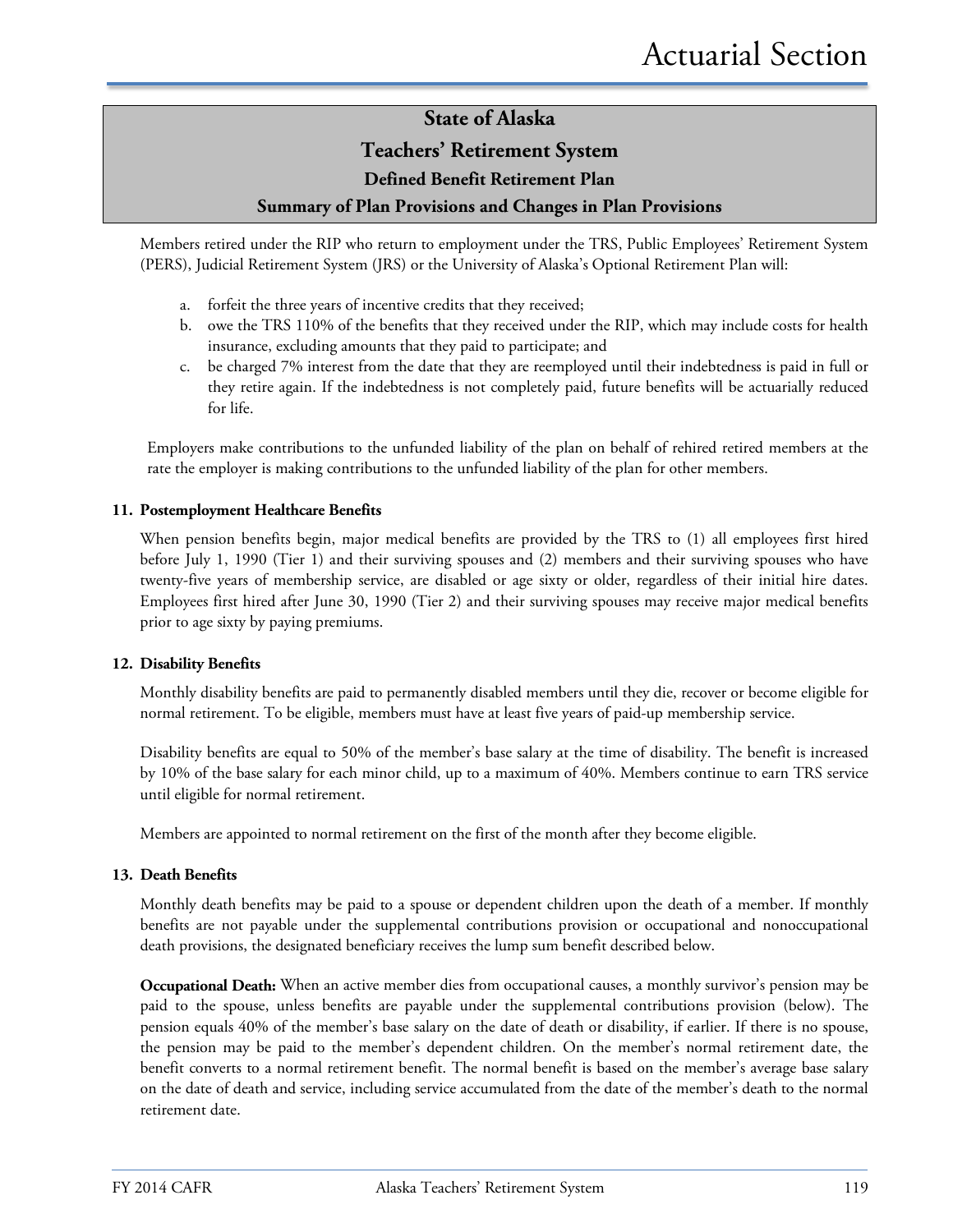# **State of Alaska Teachers' Retirement System Defined Benefit Retirement Plan Summary of Plan Provisions and Changes in Plan Provisions**

**Nonoccupational Death:** When a vested member dies from nonoccupational causes, the surviving spouse may elect to receive a monthly 50% joint and survivor benefit or a lump sum benefit, unless benefits are payable under the supplemental contributions provision (below). The monthly benefit is calculated on the member's average base salary and TRS service accrued at the time of death.

**Lump Sum Benefit:** Upon the death of an active member who has less than one year of service or an inactive member who is not vested, the designated beneficiary receives the member's contribution account, which includes mandatory contributions, indebtedness payments, and interest earned. Any supplemental contributions will also be refunded. If the member has more than one year of TRS service or is vested, the beneficiary also receives \$1,000 and \$100 for each year of TRS service, up to a maximum of \$3,000. An additional \$500 may be payable if the member is survived by dependent children.

**Supplemental Contributions Provision:** Members are eligible for supplemental coverage if they joined the TRS before July 1, 1982, elected to participate in the supplemental provision, and made the required contributions. A survivor's allowance or spouse's pension (below) may be payable if the member made supplemental contributions for at least one year and dies while in membership service or while disabled under the TRS. In addition, the allowance and pension may be payable if the member dies while retired or in deferred vested status if supplemental contributions were made for at least five years.

- a. **Survivor's Allowance:** If the member is survived by dependent children, the surviving spouse and dependent children are entitled to a survivor's allowance. The allowance for the spouse is equal to 35% of the member's base salary at the time of death or disability, plus 10% for each dependent child up to a maximum of 40%. The allowance terminates and a spouse's pension becomes payable when there is no longer an eligible dependent child.
- b. **Spouse's Pension:** The spouse's pension is equal to 50% of the retirement benefit that the deceased member was receiving or the unreduced retirement benefit that the deceased member would have received if retired at the time of death. The spouse's pension begins on the first of the month after the member's death or termination of the survivor's allowance.
- c. **Death After Retirement:** If a joint and survivor option was selected at retirement, the eligible spouse receives continuing, lifetime monthly benefits after the member dies. A survivor's allowance or spouse's pension may be payable if the member participated in the supplemental contributions provision. If a joint and survivor option was not selected and benefits are not payable under the supplemental contributions provision, the designated beneficiary receives the member's contribution account, less any benefits already paid and the member's last benefit check.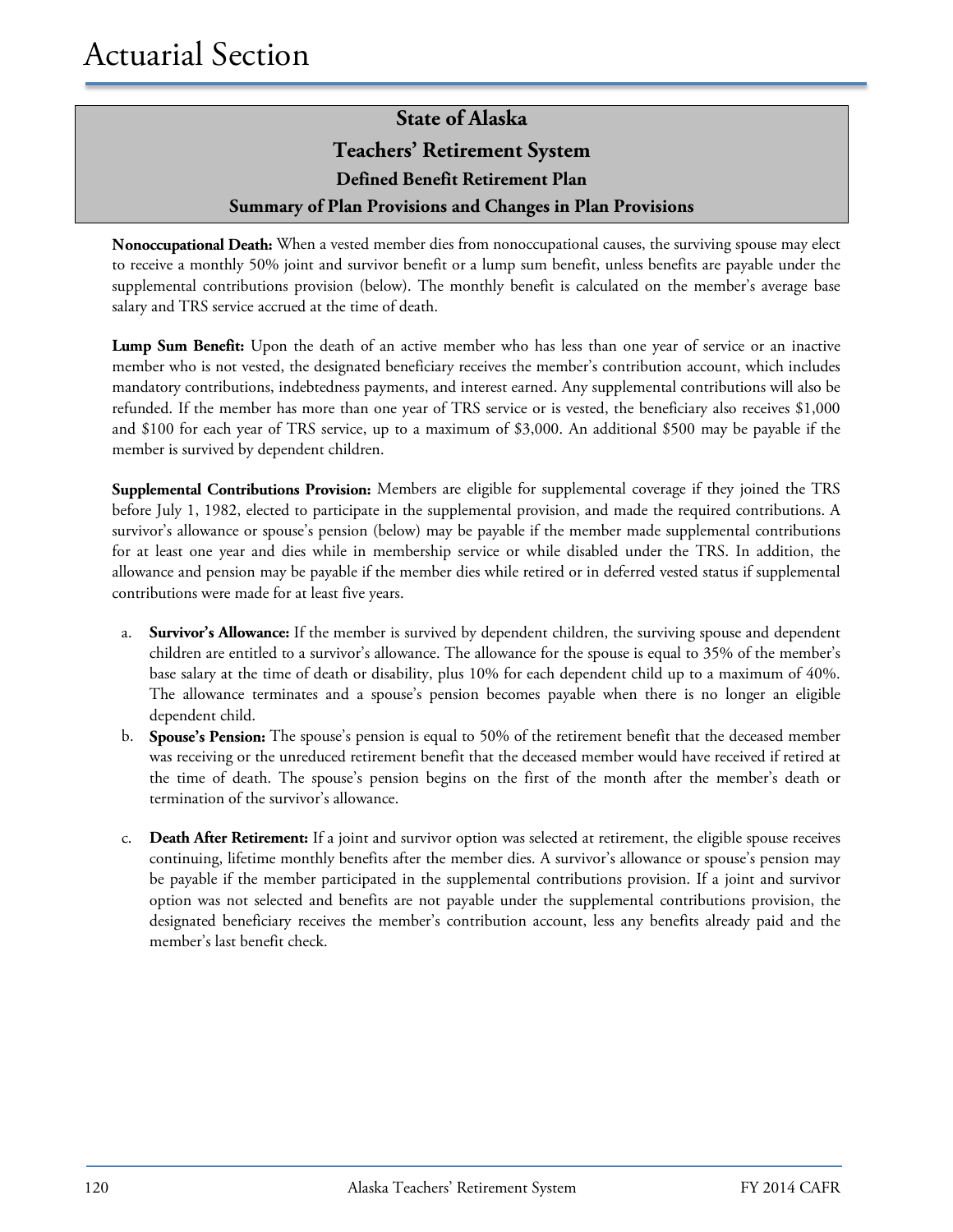### **Teachers' Retirement System**

### **Defined Benefit Retirement Plan**

### **Summary of Plan Provisions and Changes in Plan Provisions**

#### **14. Postretirement Pension Adjustments**

Postretirement pension adjustments (PRPAs) are granted annually to eligible benefit recipients when the consumer price index (CPI) for urban wage earners and clerical workers for Anchorage increases during the preceding calendar year. PRPAs are calculated by multiplying the recipient's base benefit, including past PRPAs, excluding the Alaska COLA, times:

- a. 75% of the CPI increase in the preceding calendar year or 9%, whichever is less, if the recipient is at least age 65 or on TRS disability; or
- b. 50% of the CPI increase in the preceding calendar year or 6%, whichever is less, if the recipient is at least age 60, or under age 60 if the recipient has been receiving benefits for at least eight years.

Ad hoc PRPAs, up to a maximum of 4%, may be granted to eligible recipients who were first hired before July 1, 1990 (Tier 1) if the CPI increases and the funding ratio is at least 105%.

In a year where an Ad Hoc PRPA is granted, eligible recipients will receive the higher of the two calculations.

#### **15. Alaska Cost of Living Allowance**

Eligible benefit recipients who reside in Alaska receive an Alaska cost of living allowance (COLA) equal to 10% of their base benefits. The following benefit recipients are eligible:

- a. members who were first hired under the TRS before July 1, 1990 (Tier 1) and their survivors;
- b. members who were first hired under the TRS after June 30, 1990 (Tier 2) and their survivors if they are at least age 65; and
- c. all disabled members.

#### **Changes in Benefit Provisions Since the Prior Valuation**

There have been no changes in benefit provisions since the prior valuation.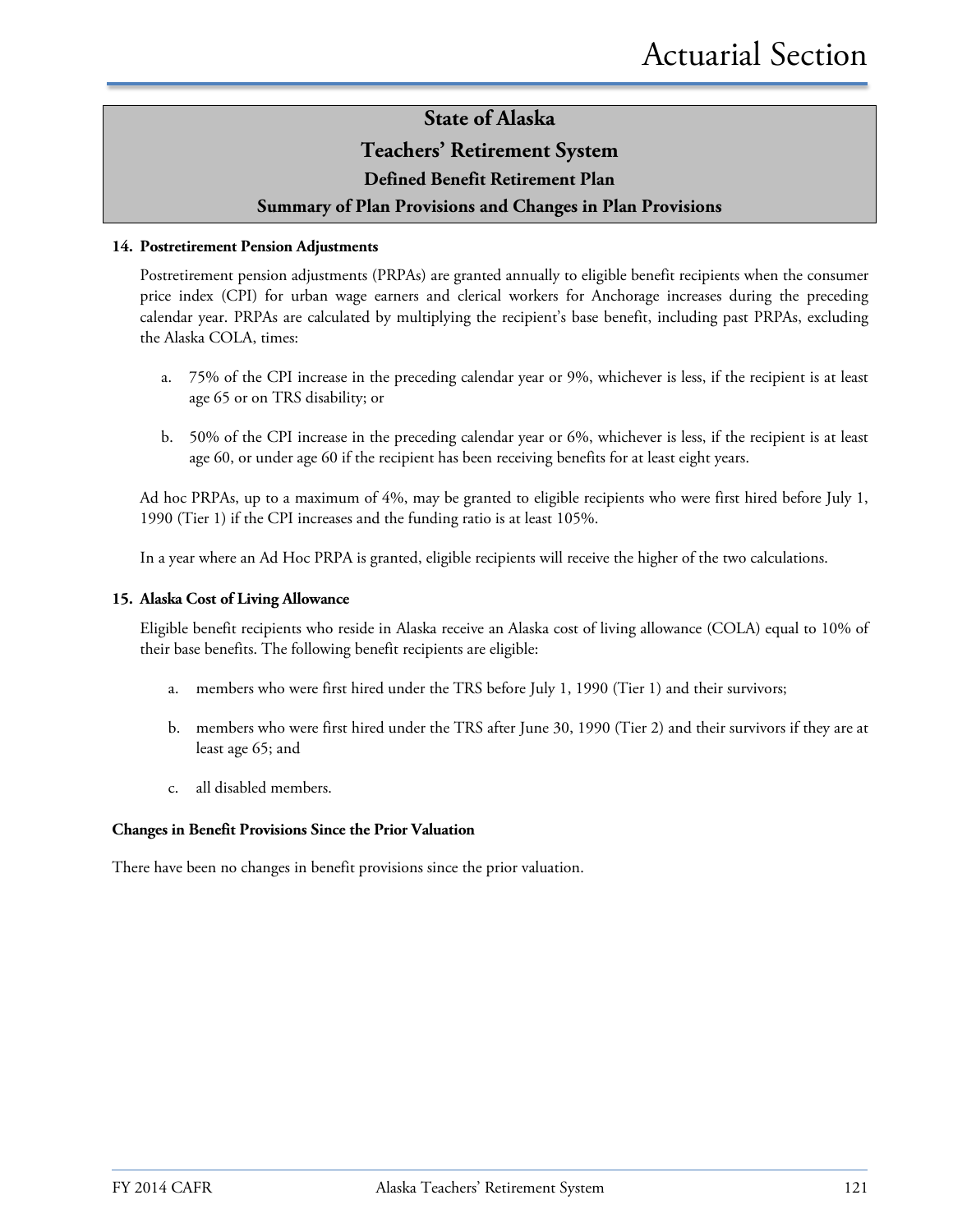# Actuarial Section

# **buck**consultants

# A Xerox Company

August 22, 2014

State of Alaska The Alaska Retirement Management Board The Department of Revenue, Treasury Division The Department of Administration, Division of Retirement and Benefits P.O. Box 110203 Juneau, AK 99811-0203

### *Certification of Actuarial Valuation*

Dear Members of The Alaska Retirement Management Board, The Department of Revenue and The Department of Administration:

This report summarizes the annual actuarial valuation results of the State of Alaska Teachers' Retirement System Defined Contribution Retirement (TRS DCR) Plan as of June 30, 2013 performed by Buck Consultants, LLC.

The actuarial valuation is based on financial information provided in the financial statements audited by KPMG LLP and member data provided by the Division of Retirement and Benefits and summarized in this report. The benefits considered are those delineated in Alaska statutes effective June 30, 2013. The actuary did not verify the data submitted, but did perform tests for consistency and reasonableness.

All costs, liabilities and other factors under the Plan were determined in accordance with generally accepted actuarial principles and procedures. An actuarial cost method is used to measure the actuarial liabilities which we believe is reasonable. Buck Consultants, LLC is solely responsible for the actuarial data and actuarial results presented in this report. This report fully and fairly discloses the actuarial position of the Plan.

The State of Alaska Teachers' Retirement System DCR Plan is funded by Employer Contributions in accordance with the funding policy adopted by the Alaska Retirement Management Board (Board). The funding objective for the State of Alaska Teachers' Retirement System DCR Plan is to pay required contributions that remain level as a percent of TRS DCR Compensation. The Board has also established a funding policy objective that the required contributions be sufficient to pay the Normal Costs of active plan members, Plan expenses, and amortize the Unfunded Actuarial Accrued Liability as a level percent of TRS DCR Compensation over a closed 25-year period. This objective is currently being met and is projected to continue to be met.

In our opinion, the actuarial assumptions used are reasonable, taking into account the experience of the Plan and reasonable long-term expectations, and represent our best estimate of the anticipated long-term experience under the Plan. The actuary performs an analysis of Plan experience periodically and recommends changes if, in the opinion of the actuary, assumption changes are needed to more accurately reflect expected future experience. The last full experience analysis was performed in 2010. A review of the healthcare assumptions was performed for last year's actuarial valuation and changes were made to the healthcare cost trend rates and the per capita claims cost rates, effective June 30, 2012, to better reflect expected future healthcare experience. Changes were also made to expected healthcare benefit participation, lower initial relative values of DCR healthcare, and increased employer sharing of medical cost trend as a result of recent plan decision discussions. Based on updated experience, these assumptions are still reasonable. A summary of the actuarial assumptions and methods used in this actuarial valuation are shown in this report.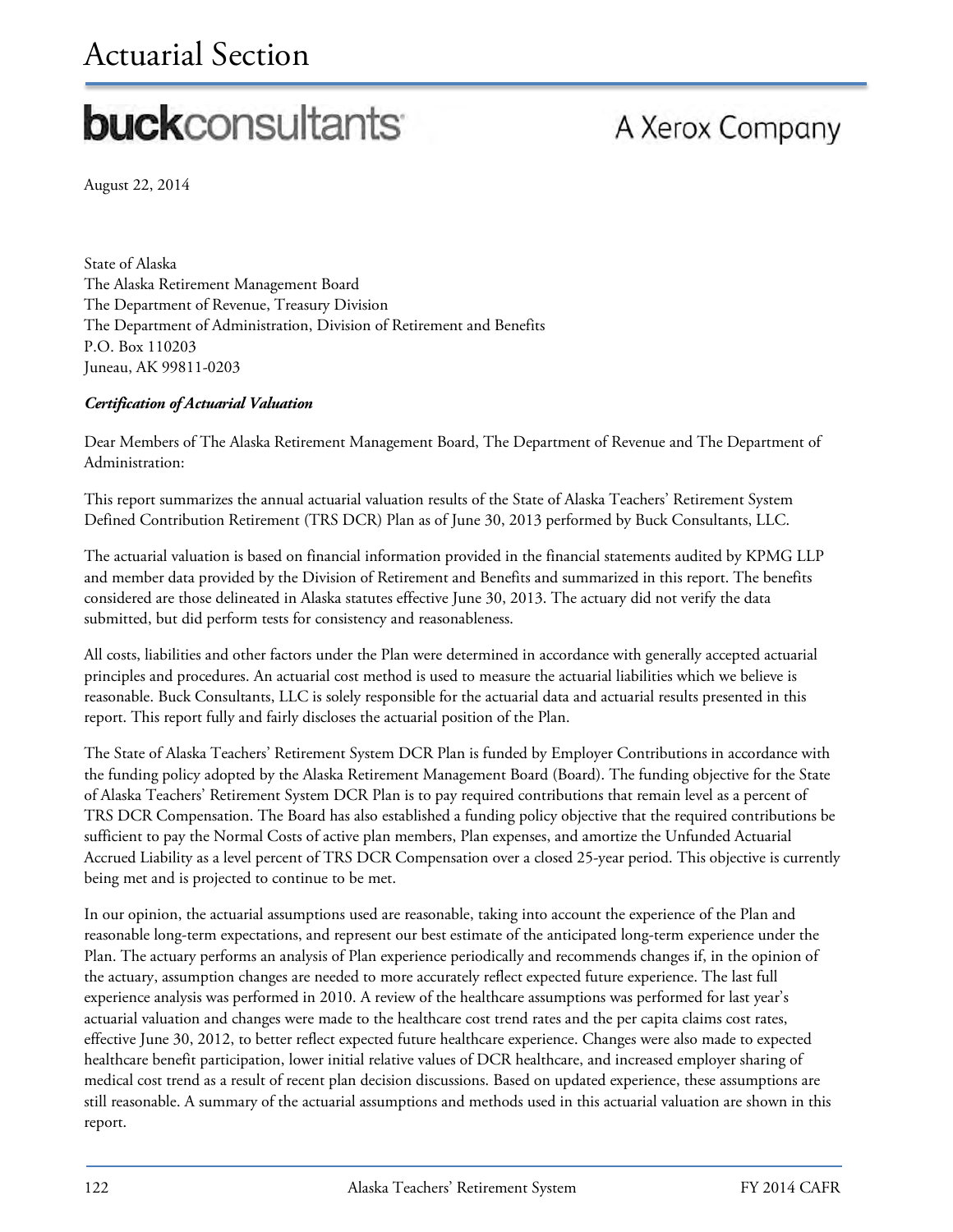The assumptions and methods used to determine the Annual Required Contributions (ARC) of the Employers to the State of Alaska Teachers' Retirement System DCR Plan as outlined in this report and all supporting schedules meet the parameters and requirements for disclosure of Governmental Accounting Standards Board (GASB) Statements No. 25, Financial Reporting for Defined Benefit Pension Plans and Note Disclosures for Defined Contribution Plans, and No. 43, Financial Reporting for Postemployment Benefit Plans Other Than Pension Plans. Based on member data and asset information provided by the Division of Retirement and Benefits, we have prepared the Schedule of Funding Progress, Schedule of Employer Contributions, and trend data schedules under GASB Nos. 25 and 43 that are included in the Financial Section of the CAFR. We have also prepared the member data tables shown in Section 4 of this report for the Statistical Section of the CAFR, and the summary of actuarial assumptions and solvency test for the Actuarial Section of the CAFR.

The undersigned is an Enrolled Actuary, an Associate of the Society of Actuaries and Member of the American Academy of Actuaries and meet the Qualification Standards of the American Academy of Actuaries to render the actuarial opinions contained in this report. This report has been prepared in accordance with all Applicable Actuarial Standards of Practice. We are available to answer any questions on the material contained in the report, or to provide explanations or further details as may be appropriate.

Respectfully submitted,

BUCK CONSULTANTS, LLC

David H. Alaskinsky

David H. Slishinsky, ASA, EA, MAAA, FCA Principal, Consulting Actuary

The undersigned actuary is responsible for all assumptions related to the average annual per capita health claims cost and the health care cost trend rates, and hereby affirms her qualification to render opinions in such matters, in accordance with the qualification standards of the American Academy of Actuaries

Achie A. Bist

Melissa Bissett, FSA, MAAA Senior Consultant, Health & Productivity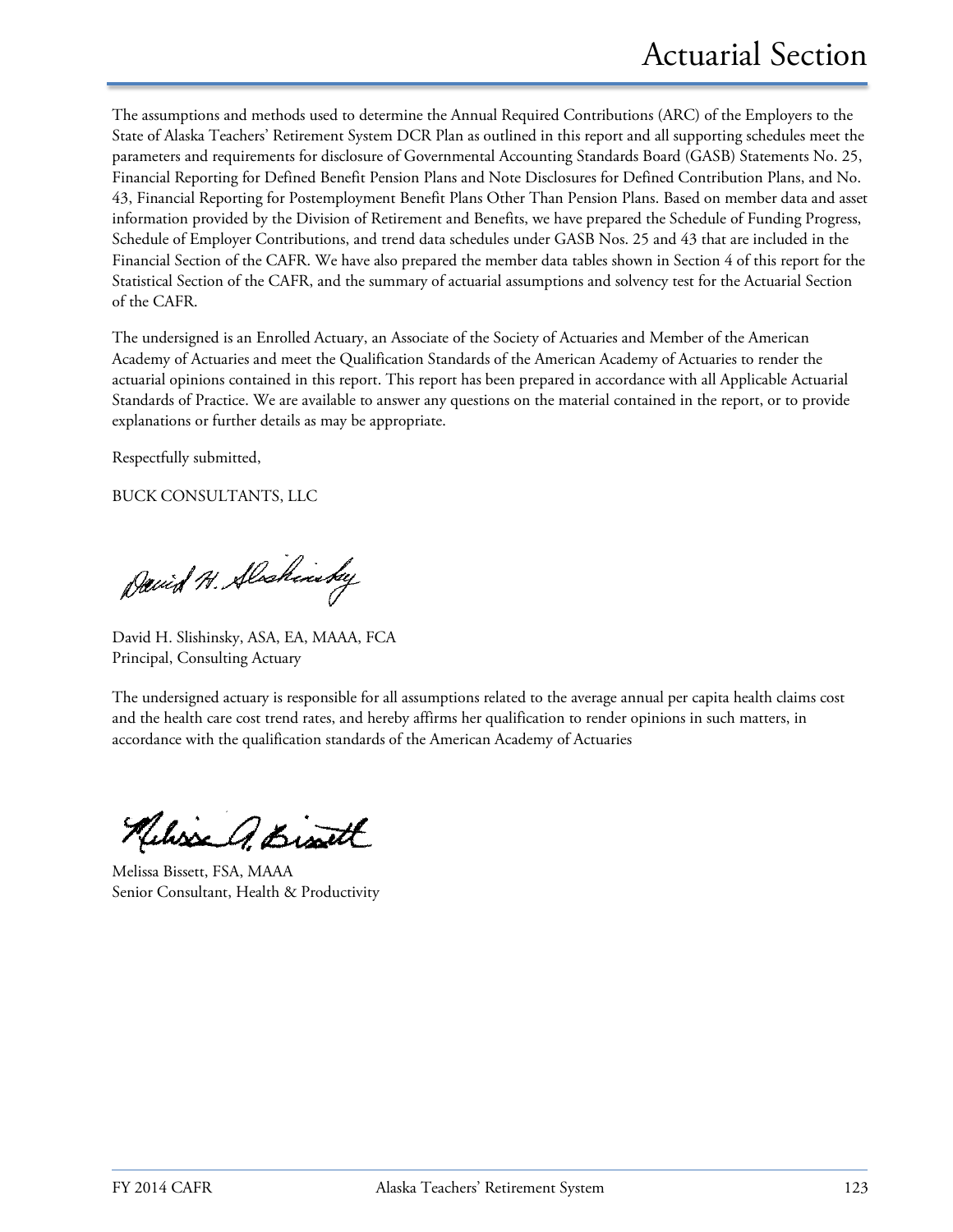# **State of Alaska Teachers' Retirement System Defined Contribution Retirement Plan Summary of Actuarial Methods and Valuation Procedures**

The funding method used in this valuation was adopted by the Board in October 2006. The asset smoothing method used to determine valuation assets was implemented effective June 30, 2006.

Benefits valued are those delineated in Alaska State statutes as of the valuation date. Changes in State statutes effective after the valuation date are not taken into consideration in setting the assumptions and methods.

#### **Valuation of Liabilities**

#### **A. Actuarial Method –** Entry Age Actuarial Cost

Liabilities and contributions shown in the report are computed using the Entry Age Actuarial Cost method of funding. Any funding surpluses or unfunded accrued liability is amortized over 25 years as a level percentage of expected payroll. However, in keeping with GASB requirements, the net amortization period will not exceed 30 years.

Cost factors designed to produce annual costs as a constant percentage of each member's expected compensation in each year for death and disability benefits (constant dollar amount for retiree medical benefits), from the assumed entry age to the last age with a future benefit were applied to the projected benefits to determine the normal cost (the portion of the total cost of the Plan allocated to the current year under the method). The normal cost is determined by summing intermediate results for active members and determining an average normal cost rate which is then related to the total DCR Plan payroll of active members. The actuarial accrued liability for active members (the portion of the total cost of the Plan allocated to prior years under the method) was determined as the excess of the actuarial present value of projected benefits over the actuarial present value of future normal costs.

The actuarial accrued liability for beneficiaries and disabled members currently receiving benefits (if any) was determined as the actuarial present value of the benefits expected to be paid. No future normal costs are payable for these members.

The actuarial accrued liability under this method at any point in time is the theoretical amount of the fund that would have been accumulated had annual contributions equal to the normal cost been made in prior years (it does not represent the liability for benefits accrued to the valuation date). The unfunded actuarial accrued liability is the excess of the actuarial accrued liability over the actuarial value of plan assets measured on the valuation date.

Under this method, experience gains or losses, i.e., decreases or increases in accrued liabilities attributable to deviations in experience from the actuarial assumptions, adjust the unfunded actuarial accrued liability.

#### **B. Valuation of Assets**

Effective June 30, 2006, the asset valuation method recognizes 20% of the investment gain or loss in each of the current and preceding four years. This method will be phased in over five years. Fair Value of Assets were \$0 as of June 30, 2006. All assets are valued at fair value. Assets are accounted for on an accrued basis and are taken directly from financial statements audited by KPMG LLP. Valuation assets are constrained to a range of 80% to 120% of the fair value of assets.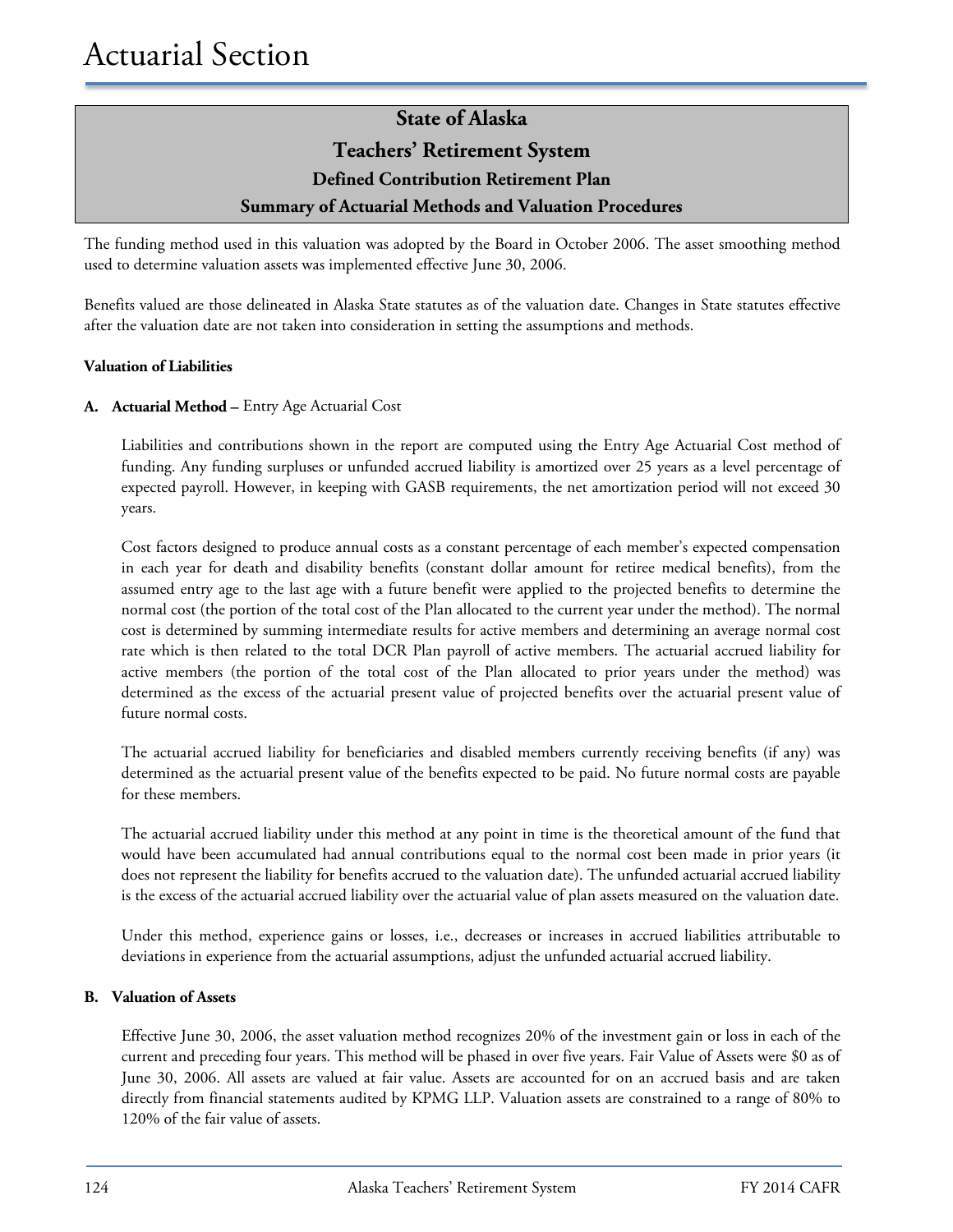**Teachers' Retirement System**

**Defined Contribution Retirement Plan** 

### **Summary of Actuarial Methods and Valuation Procedures**

#### **C. Valuation of Retiree Medical Benefits**

The methodology used for the valuation of the retiree medical benefits is described in Section 6.2(c) of the State of Alaska Teachers' Retirement System Defined Benefit Plan Actuarial Valuation Report as of June 30, 2013.

Due to the lack of experience for the DCR Plan only, base claims costs are based on those described in the actuarial valuation as of June 30, 2012 for TRS with some adjustments. The claims costs were adjusted to reflect the differences between the DCR medical plan and the DB medical plan. These differences include network steerage, different coverage levels and an indexing of the retiree out-of-pocket dollar amounts. To account for higher initial copays, deductibles and out-of-pocket limits, FY12 claims costs were reduced 11.9% for medical and 7.1% for prescription drugs. Retiree out-of-pocket amounts were indexed 0.2% each year to reflect the effect of the deductible leveraging on trend and other plan design features.

No implicit subsidies are assumed. Employees projected to retire with 30 years of service prior to Medicare are valued with commencement deferred to Medicare eligibility, as such members will be required to pay the full plan premium. Explicit subsidies for disabled and normal retirement are determined using the plan-defined percentages of total projected plan costs, again with no implicit subsidy assumed.

#### **Healthcare Reform**

Healthcare Reform legislation passed on March 23, 2010 included several provisions with potential implications for the State of Alaska Retiree Health Plan liability. Buck evaluated the impact due to the following provisions; however, only the Patient Centered Outcomes Research Institute fee impact has been included in the valuation results as part of the administrative fee.

Because the State plan is retiree-only, and was in effect at the time the legislation was enacted, not all provisions are required. Unlimited lifetime benefits and dependent coverage to age 26 are two of these provisions. We did look at the impact of including these provisions, but there was no decision made to adopt them, and no requirement to do so.

The Plan will be subject to the high cost plan excise tax (Cadillac tax). Based upon guidance available at the time of disclosure Buck estimated the year in which the tax would potentially affect Alaska to be sufficiently far into the future to produce a minimal impact. Buck determined the impact to be immaterial based on a blend of pre-Medicare and Medicare retirees.

We have not identified any other specific provisions of healthcare reform that would be expected to have a significant impact on the measured obligation. As additional guidance on the legislation is issued, we will continue to monitor any potential impacts.

#### **Changes in Methods From the Prior Valuation**

There have been no changes in methods since the prior valuation.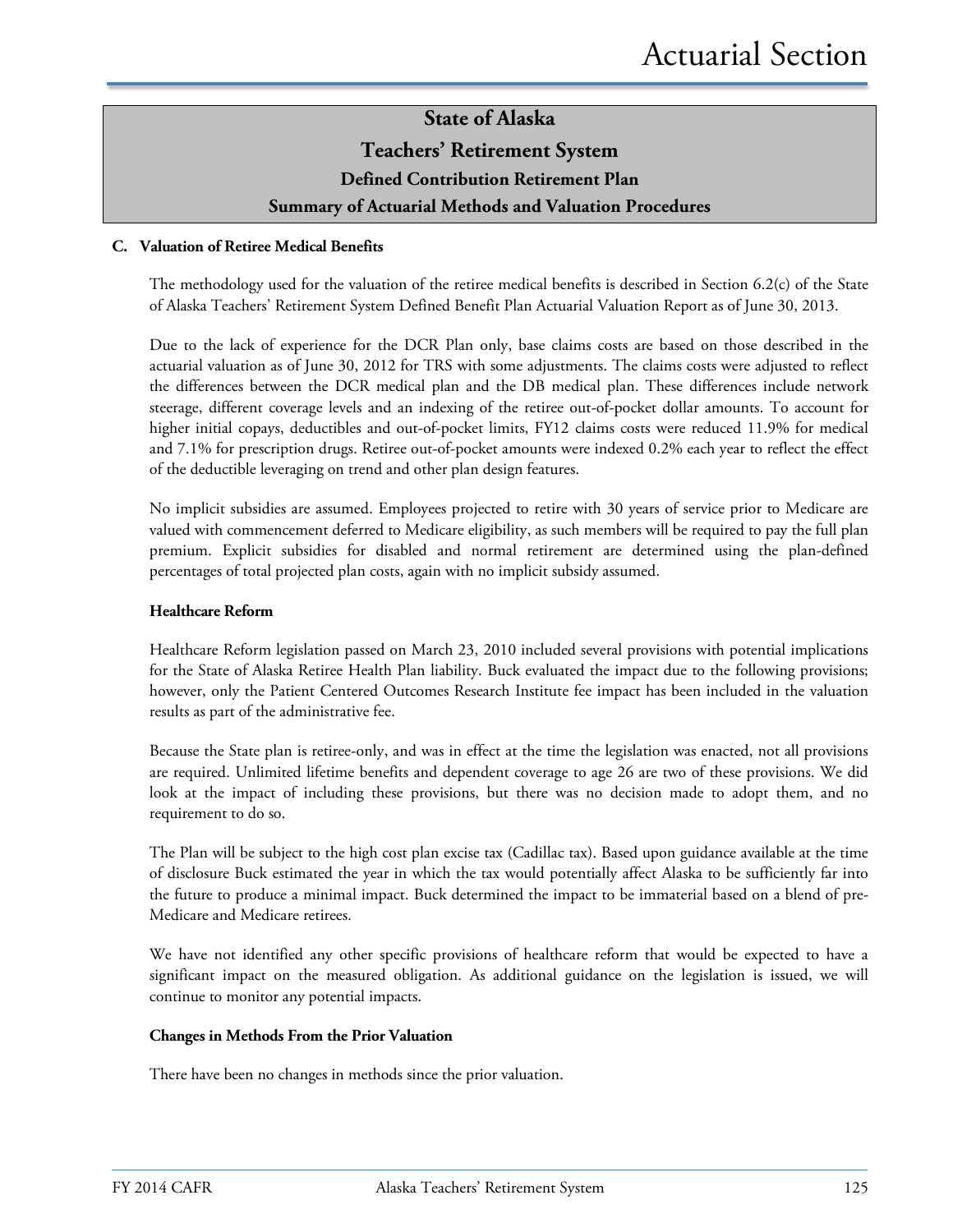## **Teachers' Retirement System**

**Defined Contribution Retirement Plan** 

#### **Summary of Actuarial Assumptions and Changes in Assumptions**

The demographic and economic assumptions used in the June 30, 2013 valuation are described below. Unless noted otherwise, these assumptions were adopted by the Board in December 2010. These assumptions were the result of an experience study performed for the DB Plan as of June 30, 2009.

|    |                                 | 1. Investment Return / Discount Rate 8.00% per year (geometric), compounded annually, net of expenses.                                                                                                                                                                                                               |
|----|---------------------------------|----------------------------------------------------------------------------------------------------------------------------------------------------------------------------------------------------------------------------------------------------------------------------------------------------------------------|
| 2. | Salary Scale                    | Inflation $-3.12\%$ per year. Productivity $-0.5\%$ per year. See Table 1 for<br>salary scale rates.                                                                                                                                                                                                                 |
| 3. | Payroll Growth                  | 3.62% per year.                                                                                                                                                                                                                                                                                                      |
| 4. | Total Inflation                 | Total inflation as measured by the Consumer Price Index for urban and<br>clerical workers for Anchorage is assumed to increase 3.12% annually.                                                                                                                                                                       |
| 5. | Mortality (Pre-termination)*    | Based upon the 2005-2009 actual experience of the TRS DB Plan. (See<br>Table 2) 55% of the 1994 Group Annuity Mortality (GAM) Table, 1994<br>Base Year without margin projected to 2013 using Projection Scale AA<br>for females and 45% for males. 15% of deaths are assumed to result from<br>occupational causes. |
| 6. | Mortality (Post-termination)*   | Based upon the 2005-2009 actual experience of the TRS DB Plan. (See<br>Table 3). 3-year setback of the 1994 GAM Table, 1994 GAM Table,<br>1994 Base Year without margin projected to 2013 using Projection Scale<br>AA for females and 4-year setback for males.                                                     |
| 7. | Turnover                        | Select rates were estimated and ultimate rates were set to the TRS DB<br>Plan's rate loaded by 10%. (See Table 4).                                                                                                                                                                                                   |
| 8. | Disability                      | Incidence rates based upon the 2005-2009 actual experience of the TRS<br>DB Plan, in accordance with Table 5. Post-disability mortality in<br>accordance with the RP-2000 Disabled Retiree Mortality Table. 15% of<br>disabilities are assumed to result from occupational causes.                                   |
| 9. | Retirement                      | Retirement rates were estimated in accordance with Table 6.                                                                                                                                                                                                                                                          |
|    | 10. Marriage and Age Difference | Wives are assumed to be three years younger than husbands. 85% of male<br>members and 75% of female members are assumed to be married.                                                                                                                                                                               |
|    | 11. Part-time Status            | Part-time employees are assumed to earn 0.60 years of credited service per<br>year.                                                                                                                                                                                                                                  |
|    | 12. Expenses                    | All expenses are net of the investment return assumption.                                                                                                                                                                                                                                                            |

\*The mortality assumptions include an allowance for future mortality improvement. The mortality table used was set in 2010 with an Actual Deaths to Expected Deaths ratio of 117%.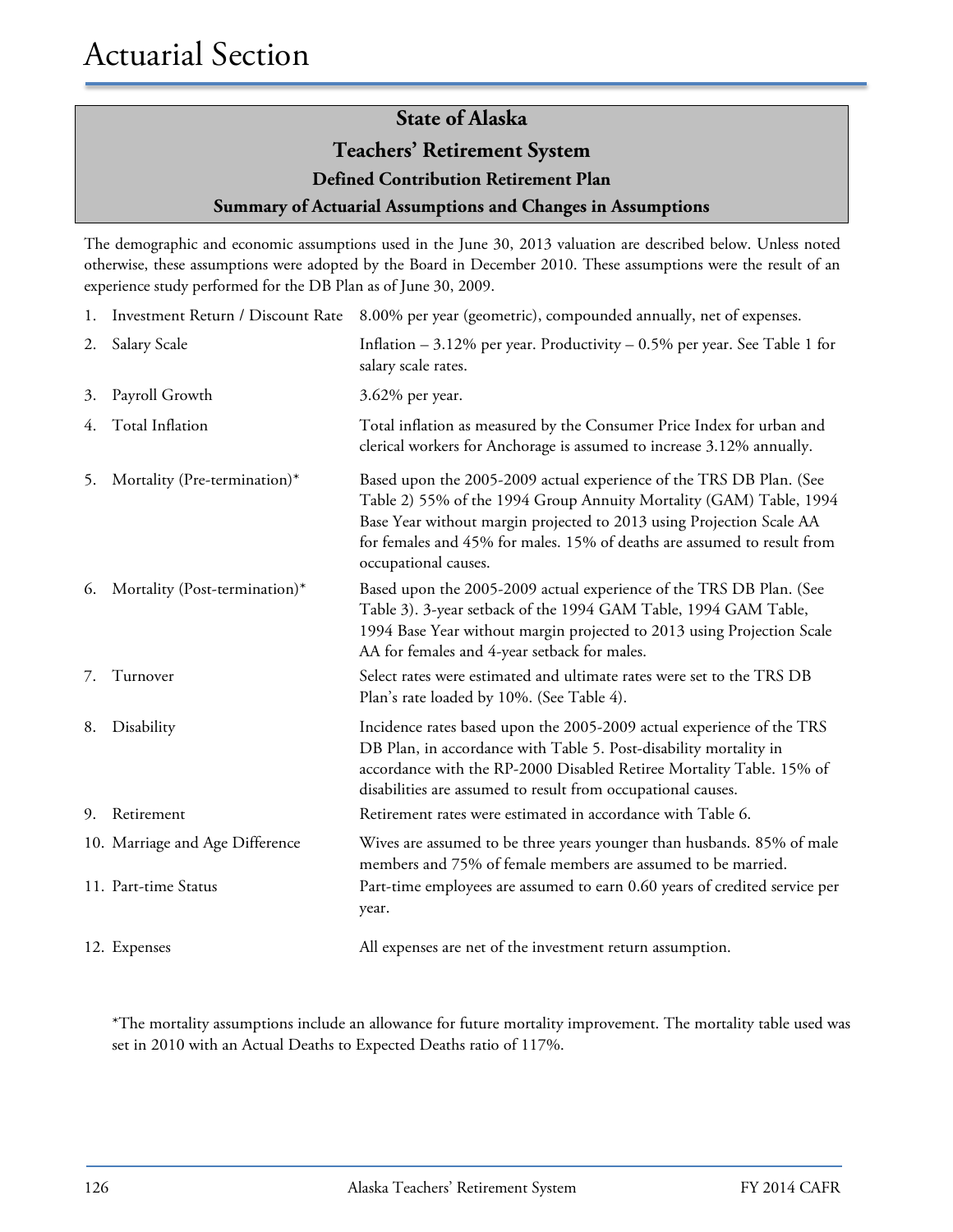### **Teachers' Retirement System**

**Defined Contribution Retirement Plan** 

#### **Summary of Actuarial Assumptions and Changes in Assumptions**

13. Per Capita Claims Cost Sample claims cost rates adjusted to age 65 for FY14 medical benefits are shown below:

|                      |   | Medical | Prescription<br>drugs |
|----------------------|---|---------|-----------------------|
| Pre-Medicare         | S | 11,125  | 2,621                 |
| Medicare Parts A & B |   | 1,726   | 2,621                 |
| Medicare Part B Only |   | 6,676   | 2,621                 |
| Medicare Part D      |   | N/A     | 502                   |

14. Third Party Administrator Fees \$177.57 per person per year; assumed trend rate of 5% per year.

15. Base Claims Cost Adjustments Due to higher initial copays, deductibles, out-of-pocket limits and member cost sharing compared to the DB medical plan, the following cost adjustments are applied to the per capita claims cost rates above:

- 0.881 for the medical plan.
- 0.929 for the prescription drug plan.
- 0.998 for the annual indexing of member cost sharing.

16. Health Cost Trend The table below shows the rate used to project the cost from the shown fiscal year to the next fiscal year. For example, 8.7% is applied to the FY14 pre-Medicare medical claims costs to get the FY15 medical claims costs.

| Fiscal year | Medical<br>$pre-65$ | Medical<br>$post-65$ | Prescription<br>drugs |
|-------------|---------------------|----------------------|-----------------------|
| 2014        | 8.7%                | 6.4%                 | 6.3%                  |
| 2015        | 8.5                 | 6.3                  | 6.2                   |
| 2016        | 8.0                 | 6.3                  | 6.2                   |
| 2017        | 7.5                 | 6.2                  | 6.1                   |
| 2018        | 7.0                 | 6.1                  | 6.0                   |
| 2019        | 6.6                 | 6.1                  | 5.8                   |
| 2020        | 6.4                 | 6.0                  | 5.8                   |
| 2025        | 6.0                 | 6.0                  | 5.8                   |
| 2050        | 5.0                 | 5.0                  | 5.0                   |
| 2100        | 4.5                 | 4.5                  | 4.5                   |

For the June 30, 2012 valuations and later, the updated Society of Actuaries' Healthcare Cost Trend Model is used to project medical and prescription drug costs. This model effectively begins estimating trend amounts beginning in 2012 and projects out to 2100. The model has been adopted by the Society of Actuaries and has been populated with assumptions that are specific to the State of Alaska.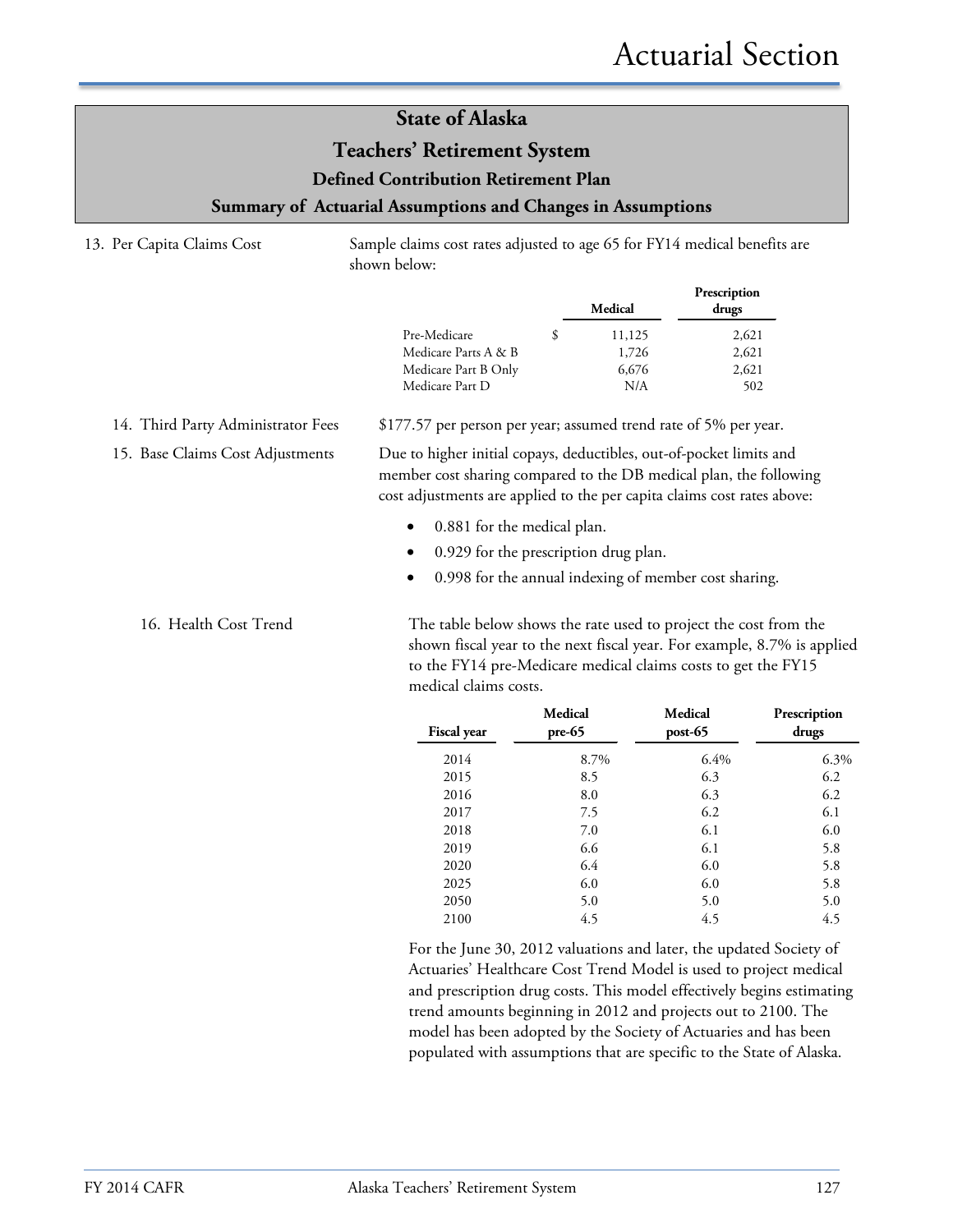# Actuarial Section

17. Aging Factors

# **State of Alaska Teachers' Retirement System Defined Contribution Retirement Plan Summary of Actuarial Assumptions and Changes in Assumptions**

| Age       | Medical | Prescription<br>drugs |
|-----------|---------|-----------------------|
| $0 - 44$  | 2.0%    | 4.5%                  |
| $45 - 54$ | 2.5     | 3.5                   |
| $55 - 64$ | 3.5     | 3.0                   |
| $65 - 73$ | 4.0     | 1.5                   |
| $74 - 83$ | 1.5     | 0.5                   |
| $84 - 95$ | 0.5     |                       |
| $94 +$    |         |                       |

#### 18. Retiree Medical Participation

|       | Decrement due to disability | Decrement due to retirement |                       |        |
|-------|-----------------------------|-----------------------------|-----------------------|--------|
| Age   | Percent participation       | Age                         | Percent participation |        |
| 56    | 73.00%                      | 55                          |                       | 40.00% |
| 56    | 77.50                       | 56                          |                       | 50.00  |
| 57    | 79.75                       | 57                          |                       | 55.00  |
| 58    | 82.00                       | 58                          |                       | 60.00  |
| 59    | 84.25                       | 59                          |                       | 65.00  |
| 60    | 86.50                       | 60                          |                       | 70.00  |
| 61    | 88.75                       | 61                          |                       | 75.00  |
| 62    | 91.00                       | 62                          |                       | 80.00  |
| 63    | 93.25                       | 63                          |                       | 85.00  |
| 64    | 95.50                       | 64                          |                       | 90.00  |
| $65+$ | 94.00                       | $65+$                       | Years of Service      |        |
|       |                             |                             | 15                    | 70.50% |
|       |                             |                             | 15-19                 | 75.20  |
|       |                             |                             | $20 - 24$             | 79.90  |
|       |                             |                             | $25 - 29$             | 89.30  |
|       |                             |                             | $30+$                 | 94.00  |
|       |                             |                             |                       |        |

\*Participation rates reflect the expected plan election rate that varies by reason for decrement, duration that a member may pay full cost prior to Medicare eligibility, and availability of alternative and/or lower cost options, particularly in the Medicare market.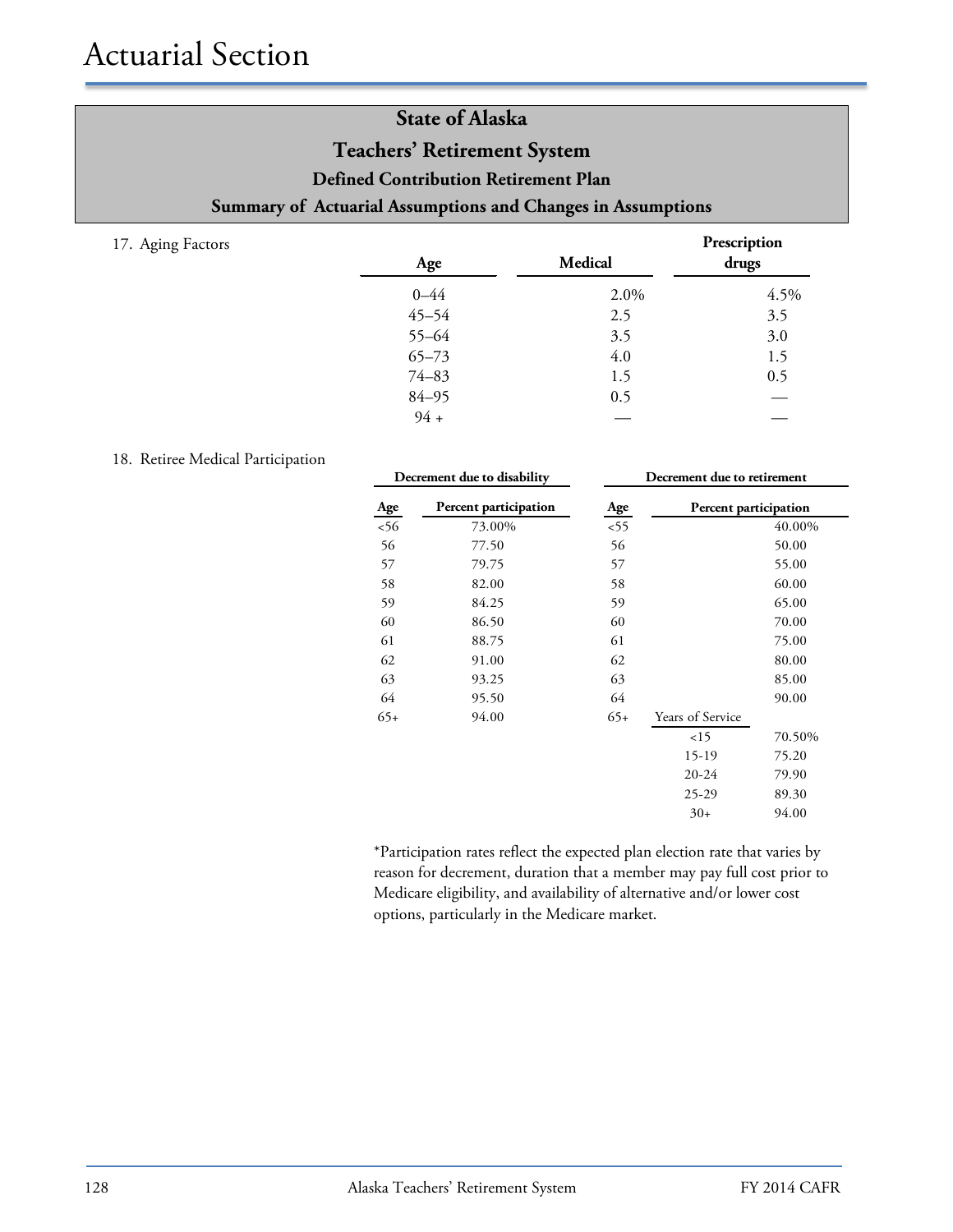# **State of Alaska Teachers' Retirement System Defined Contribution Retirement Plan Summary of Actuarial Assumptions and Changes in Assumptions**

## **Table 1 Alaska TRS DCR Plan Salary Scale**

| Year of Employment | <b>Unisex Rates</b> |
|--------------------|---------------------|
| $1-6$              | 6.11%               |
| 7                  | 5.94                |
| 8                  | 5.78                |
| 9                  | 5.61                |
| 10                 | 5.44                |
| 11                 | 5.28                |
| 12                 | 5.11                |
| 13                 | 4.94                |
| 14                 | 4.78                |
| 15                 | 4.61                |
| 16                 | 4.45                |
| 17                 | 4.28                |
| 18                 | 4.11                |
| 19                 | 3.95                |
| 20                 | 3.78                |
| $21+$              | 3.62                |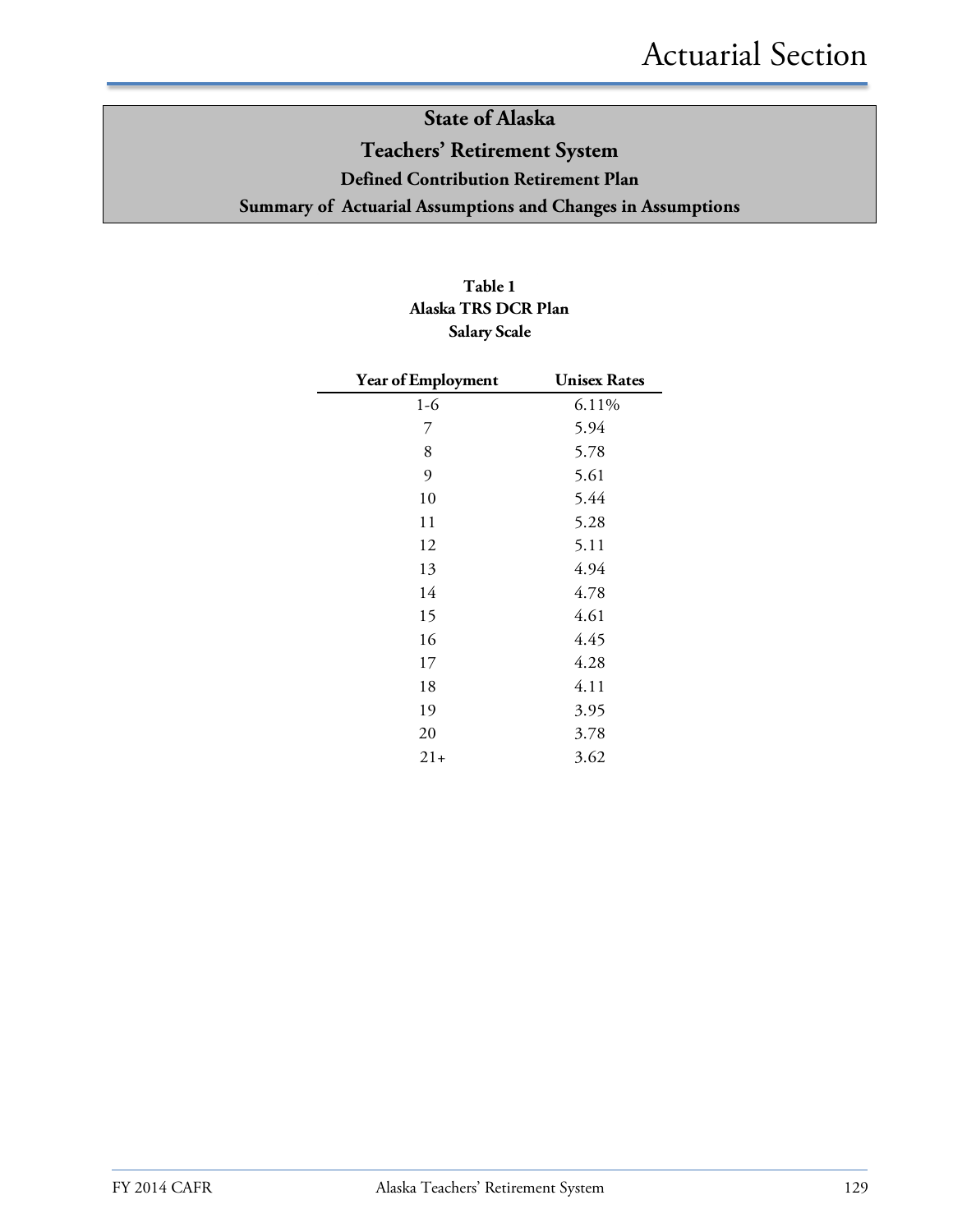# **Teachers' Retirement System**

**Defined Contribution Retirement Plan** 

**Summary of Actuarial Assumptions and Changes in Assumptions**

#### **Table 2 Mortality Table (Pre-termination) Alaska TRS DRC Plan**

| Age | Male   | Female |
|-----|--------|--------|
| 20  | 0.017% | 0.012% |
| 21  | 0.018  | 0.012  |
| 22  | 0.019  | 0.012  |
| 23  | 0.021  | 0.013  |
| 24  | 0.024  | 0.013  |
| 25  | 0.026  | 0.013  |
| 26  | 0.030  | 0.014  |
| 27  | 0.032  | 0.014  |
| 28  | 0.033  | 0.015  |
| 29  | 0.034  | 0.016  |
| 30  | 0.035  | 0.017  |
| 31  | 0.036  | 0.019  |
| 32  | 0.037  | 0.020  |
| 33  | 0.037  | 0.021  |
| 34  | 0.037  | 0.022  |
| 35  | 0.037  | 0.023  |
| 36  | 0.038  | 0.024  |
| 37  | 0.039  | 0.025  |
| 38  | 0.041  | 0.027  |
| 39  | 0.042  | 0.029  |
| 40  | 0.045  | 0.032  |
| 41  | 0.047  | 0.034  |
| 42  | 0.050  | 0.037  |
| 43  | 0.053  | 0.039  |
| 44  | 0.056  | 0.041  |
| 45  | 0.060  | 0.042  |
| 46  | 0.064  | 0.044  |
| 47  | 0.069  | 0.047  |
| 48  | 0.075  | 0.051  |
| 49  | 0.081  | 0.055  |
| 50  | 0.088  | 0.061  |
| 51  | 0.097  | 0.068  |
| 52  | 0.106  | 0.078  |
| 53  | 0.118  | 0.090  |
| 54  | 0.131  | 0.102  |
| 55  | 0.149  | 0.116  |
| 56  | 0.170  | 0.135  |
| 57  | 0.195  | 0.157  |
| 58  | 0.224  | 0.181  |
| 59  | 0.253  | 0.208  |
| 60  | 0.284  | 0.239  |
| 61  | 0.326  | 0.274  |
| 62  | 0.368  | 0.314  |
| 63  | 0.425  | 0.359  |
| 64  | 0.479  | 0.410  |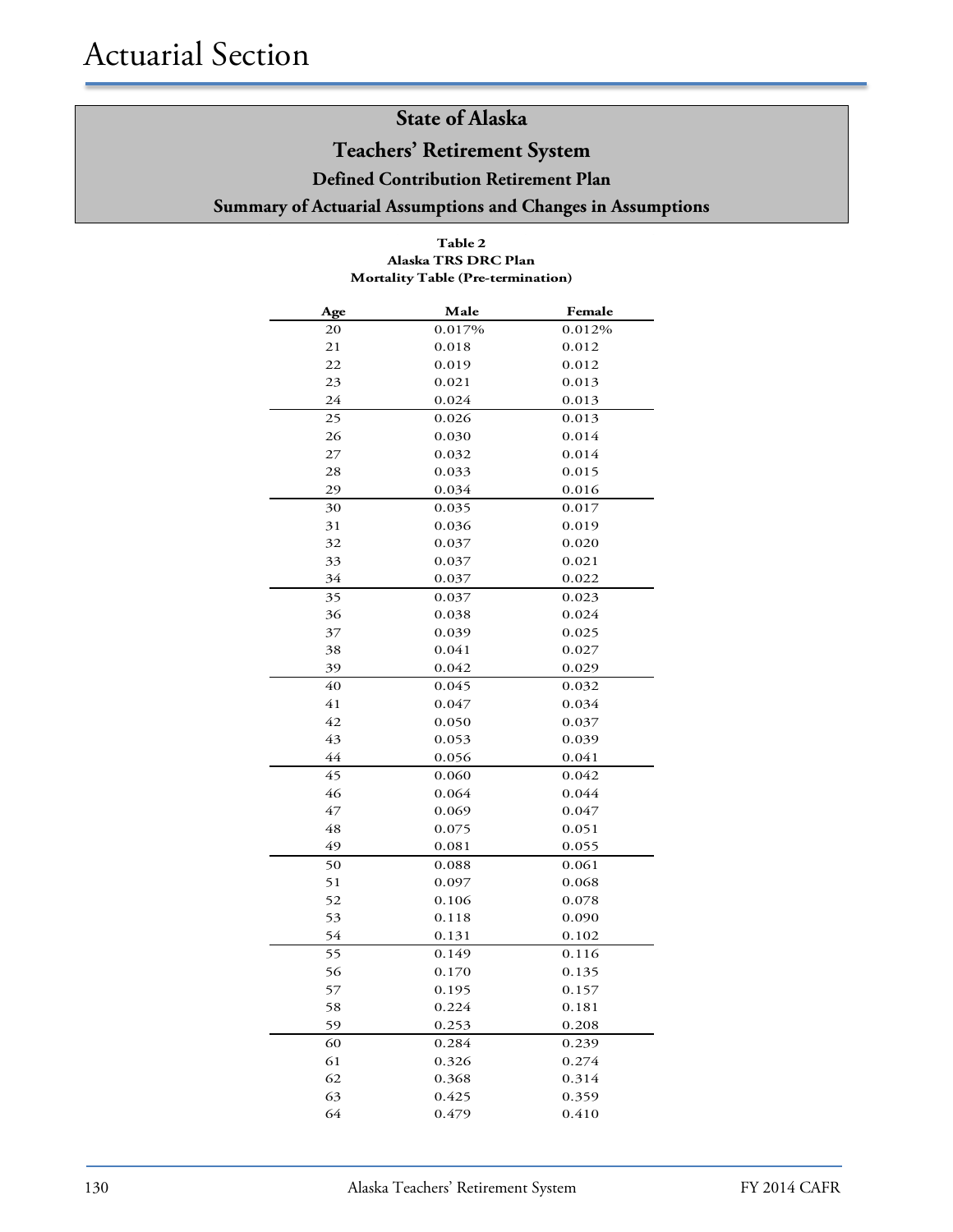# **Teachers' Retirement System**

**Defined Contribution Retirement Plan** 

**Summary of Actuarial Assumptions and Changes in Assumptions**

### **Table 3 Mortality Table (Post-termination) Alaska TRS DCR Plan**

| Age | Male   | Female |
|-----|--------|--------|
| 50  | 0.142% | 0.085% |
| 51  | 0.153  | 0.092  |
| 52  | 0.166  | 0.100  |
| 53  | 0.181  | 0.111  |
| 54  | 0.196  | 0.124  |
| 55  | 0.215  | 0.143  |
| 56  | 0.235  | 0.163  |
| 57  | 0.263  | 0.185  |
| 58  | 0.291  | 0.212  |
| 59  | 0.331  | 0.246  |
| 60  | 0.377  | 0.285  |
| 61  | 0.433  | 0.328  |
| 62  | 0.499  | 0.378  |
| 63  | 0.561  | 0.434  |
| 64  | 0.631  | 0.498  |
| 65  | 0.725  | 0.570  |
| 66  | 0.819  | 0.653  |
| 67  | 0.944  | 0.745  |
| 68  | 1.064  | 0.844  |
| 69  | 1.196  | 0.948  |
| 70  | 1.362  | 1.052  |
| 71  | 1.512  | 1.150  |
| 72  | 1.634  | 1.242  |
| 73  | 1.787  | 1.342  |
| 74  | 1.915  | 1.434  |
| 75  | 2.094  | 1.583  |
| 76  | 2.298  | 1.726  |
| 77  | 2.518  | 1.918  |
| 78  | 2.748  | 2.094  |
| 79  | 3.061  | 2.338  |
| 80  | 3.361  | 2.669  |
| 81  | 3.788  | 2.985  |
| 82  | 4.292  | 3.327  |
| 83  | 4.868  | 3.707  |
| 84  | 5.510  | 4.136  |
| 85  | 6.214  | 4.625  |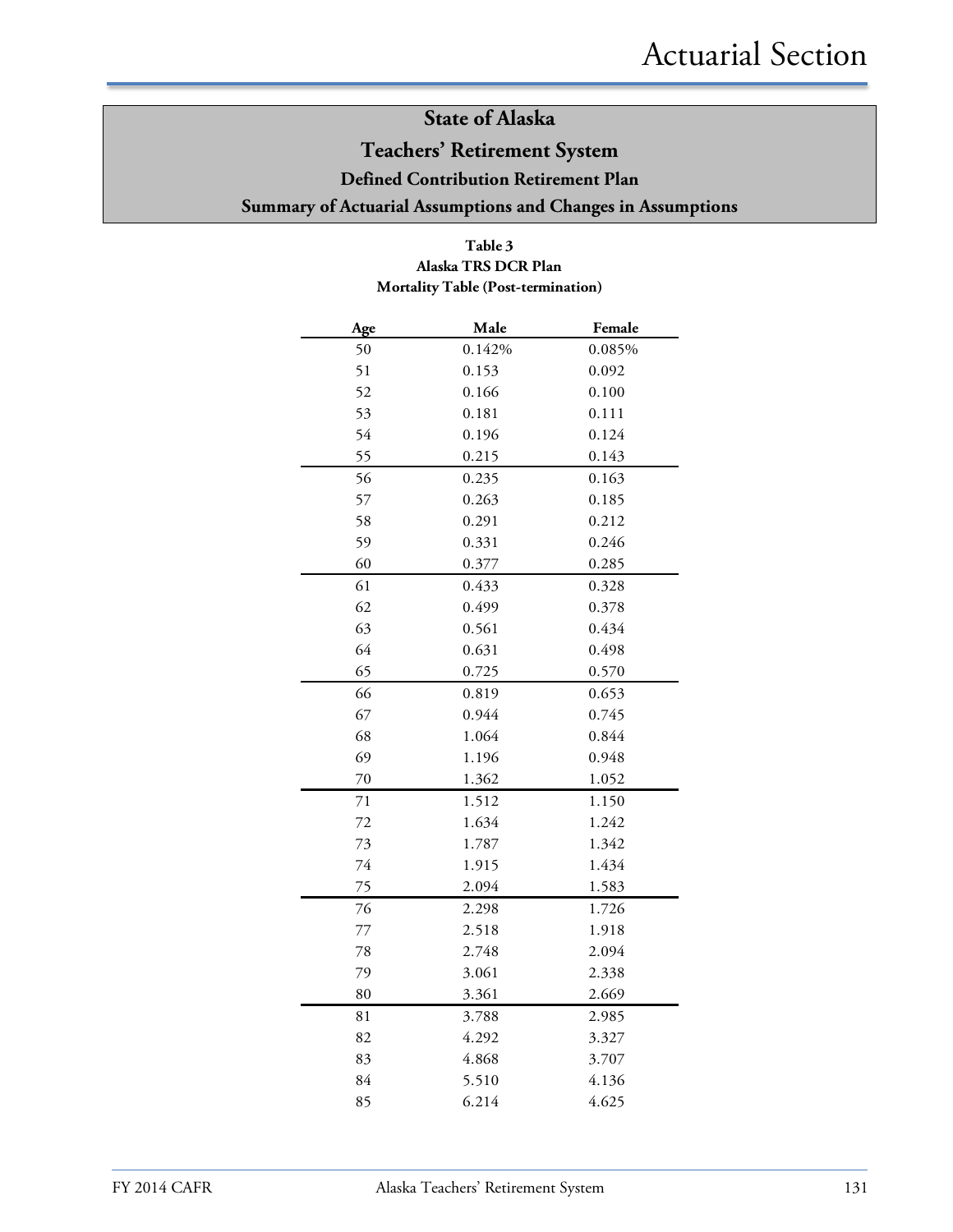# **State of Alaska Teachers' Retirement System Defined Contribution Retirement Plan Summary of Actuarial Assumptions and Changes in Assumptions**

### **Table 4**

### **Alaska TRS DCR Plan Select Rates of Turnover During the First 5 Years of Employment: Turnover Assumptions**

| Year of Employment | Rate   |
|--------------------|--------|
|                    | 18.00% |
|                    | 17.00  |
| $\gamma$           | 14.00  |
| 3                  | 12.00  |
|                    | 10.00  |

#### **Ultimate Rates of Turnover After the First 5 Years of Employment**

| Age | Male    | Female  | Age   | Male    | Female  |
|-----|---------|---------|-------|---------|---------|
| 15  | 4.9042% | 4.8122% | 40    | 4.7508% | 4.6924% |
| 16  | 4.8981  | 4.8085  | 41    | 4.7372  | 4.6815  |
| 17  | 4.8931  | 4.8061  | 42    | 4.7199  | 4.6706  |
| 18  | 4.8882  | 4.8049  | 43    | 4.7038  | 4.6609  |
| 19  | 4.8857  | 4.8037  | 44    | 4.6827  | 4.6488  |
| 20  | 4.8474  | 4.7686  | 45    | 4.6593  | 4.6343  |
| 21  | 4.8448  | 4.7686  | 46    | 4.6345  | 4.6210  |
| 22  | 4.8399  | 4.7674  | 47    | 4.6035  | 4.6028  |
| 23  | 4.8362  | 4.7674  | 48    | 4.5676  | 4.5823  |
| 24  | 4.8300  | 4.7662  | 49    | 4.5306  | 4.5617  |
| 25  | 4.8250  | 4.7662  | 50    | 4.4884  | 4.5375  |
| 26  | 4.8201  | 4.7650  | 51    | 4.4389  | 4.5097  |
| 27  | 4.8151  | 4.7638  | 52    | 4.3808  | 4.4770  |
| 28  | 4.8102  | 4.7601  | 53    | 4.3164  | 4.4383  |
| 29  | 4.8052  | 4.7565  | 54    | 4.2447  | 4.3971  |
| 30  | 4.8015  | 4.7529  | 55    | 4.1630  | 4.3475  |
| 31  | 4.7991  | 4.7505  | 56    | 4.0640  | 4.2834  |
| 32  | 4.7953  | 4.7456  | 57    | 3.9427  | 4.2011  |
| 33  | 4.7929  | 4.7420  | 58    | 3.8103  | 4.1080  |
| 34  | 4.7916  | 4.7372  | 59    | 3.6507  | 3.9894  |
| 35  | 4.7892  | 4.7323  | 60    | 3.4713  | 3.8551  |
| 36  | 4.7854  | 4.7251  | 61    | 3.2720  | 3.7050  |
| 37  | 4.7805  | 4.7190  | 62    | 3.0406  | 3.5344  |
| 38  | 4.7718  | 4.7105  | 63    | 2.7770  | 3.3396  |
| 39  | 4.7619  | 4.7021  | 64    | 2.4912  | 3.1279  |
|     |         |         | $65+$ | 4.9500  | 4.8400  |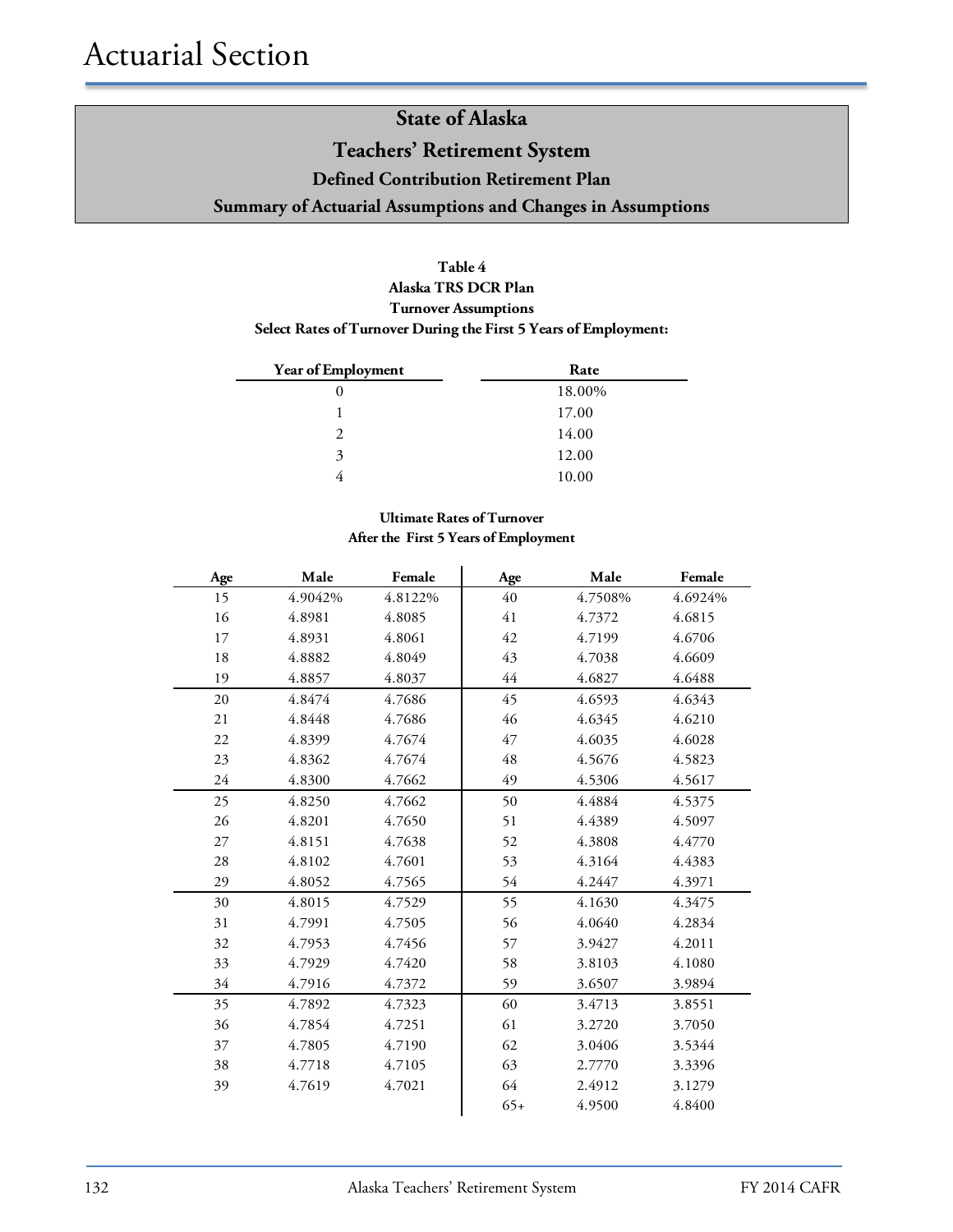# **Teachers' Retirement System**

**Defined Contribution Retirement Plan** 

**Summary of Actuarial Assumptions and Changes in Assumptions**

#### **Table 5 Alaska TRS DCR Plan Disability Table**

| Age | Male   | Female |
|-----|--------|--------|
| 20  | 0.022% | 0.020% |
| 21  | 0.022  | 0.020  |
| 22  | 0.023  | 0.021  |
| 23  | 0.023  | 0.021  |
| 24  | 0.024  | 0.022  |
| 25  | 0.024  | 0.022  |
| 26  | 0.024  | 0.022  |
| 27  | 0.025  | 0.022  |
| 28  | 0.026  | 0.023  |
| 29  | 0.026  | 0.024  |
| 30  | 0.027  | 0.025  |
| 31  | 0.027  | 0.025  |
| 32  | 0.028  | 0.025  |
| 33  | 0.029  | 0.026  |
| 34  | 0.030  | 0.027  |
| 35  | 0.030  | 0.027  |
| 36  | 0.032  | 0.029  |
| 37  | 0.033  | 0.030  |
| 38  | 0.034  | 0.031  |
| 39  | 0.035  | 0.032  |
| 40  | 0.037  | 0.033  |
| 41  | 0.038  | 0.035  |
| 42  | 0.041  | 0.037  |
| 43  | 0.043  | 0.039  |
| 44  | 0.047  | 0.043  |
| 45  | 0.052  | 0.047  |
| 46  | 0.056  | 0.050  |
| 47  | 0.061  | 0.055  |
| 48  | 0.066  | 0.060  |
| 49  | 0.071  | 0.064  |
| 50  | 0.077  | 0.069  |
| 51  | 0.083  | 0.075  |
| 52  | 0.091  | 0.082  |
| 53  | 0.102  | 0.091  |
| 54  | 0.114  | 0.102  |
| 55  | 0.128  | 0.115  |
| 56  | 0.147  | 0.133  |
| 57  | 0.171  | 0.154  |
| 58  | 0.195  | 0.176  |
| 59  | 0.230  | 0.207  |
| 60  | 0.270  | 0.243  |
| 61  | 0.312  | 0.281  |
| 62  | 0.362  | 0.325  |
| 63  | 0.418  | 0.376  |
| 64  | 0.477  | 0.429  |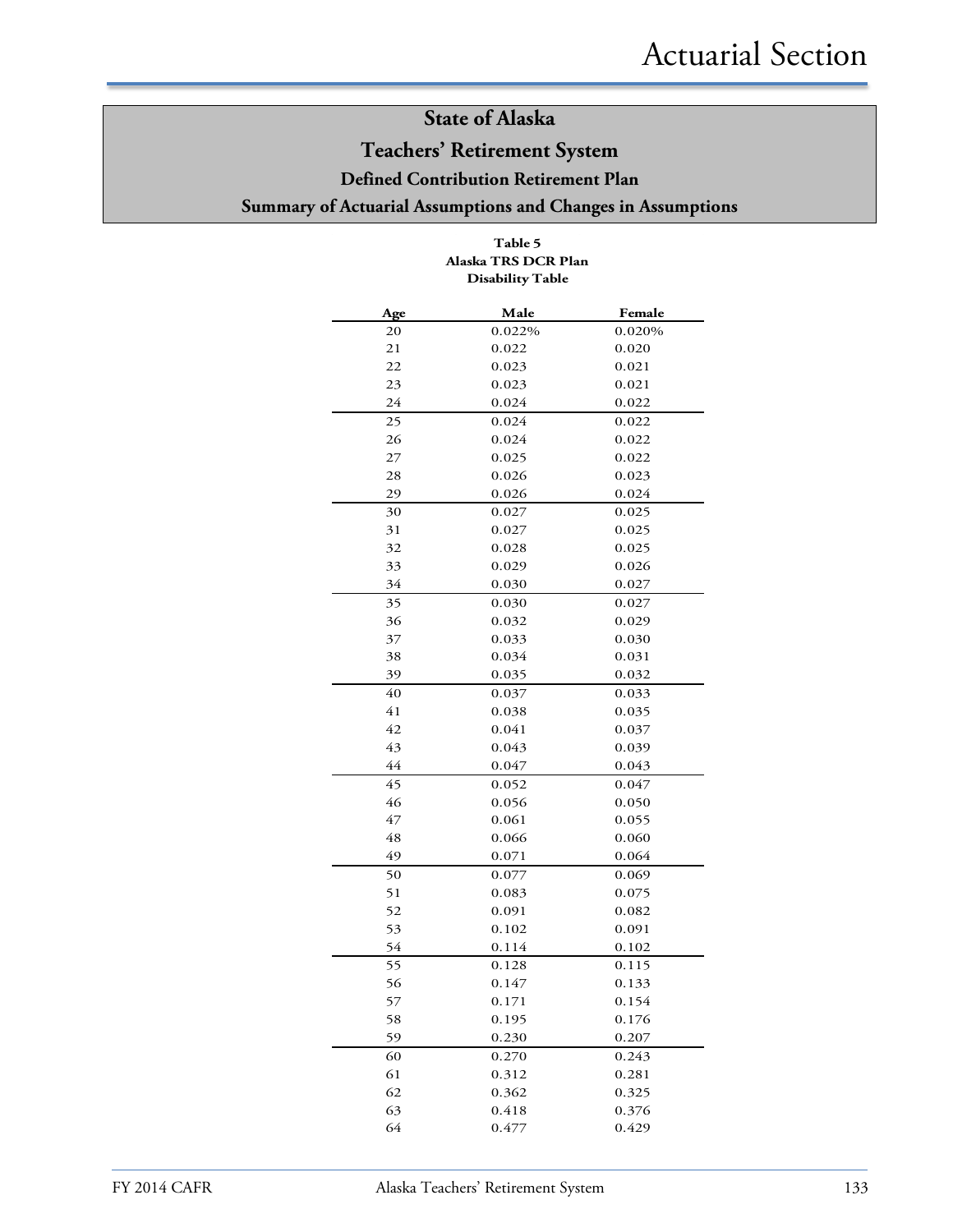# **State of Alaska Teachers' Retirement System**

**Defined Contribution Retirement Plan** 

**Summary of Actuarial Assumptions and Changes in Assumptions**

### **Table 6 Alaska TRS DCR Plan Retirement Table**

| Age   | Rate   |
|-------|--------|
| < 55  | 2.00%  |
| 55-59 | 3.00   |
| 60    | 5.00   |
| 61    | 5.00   |
| 62    | 10.00  |
| 63    | 5.00   |
| 64    | 5.00   |
| 65    | 25.00  |
| 66    | 25.00  |
| 67    | 25.00  |
| 68    | 20.00  |
| 69    | 20.00  |
| 70    | 100.00 |

## **Changes in Actuarial Assumptions Since the Prior Valuation**

There have been changes in assumptions since the prior valuation.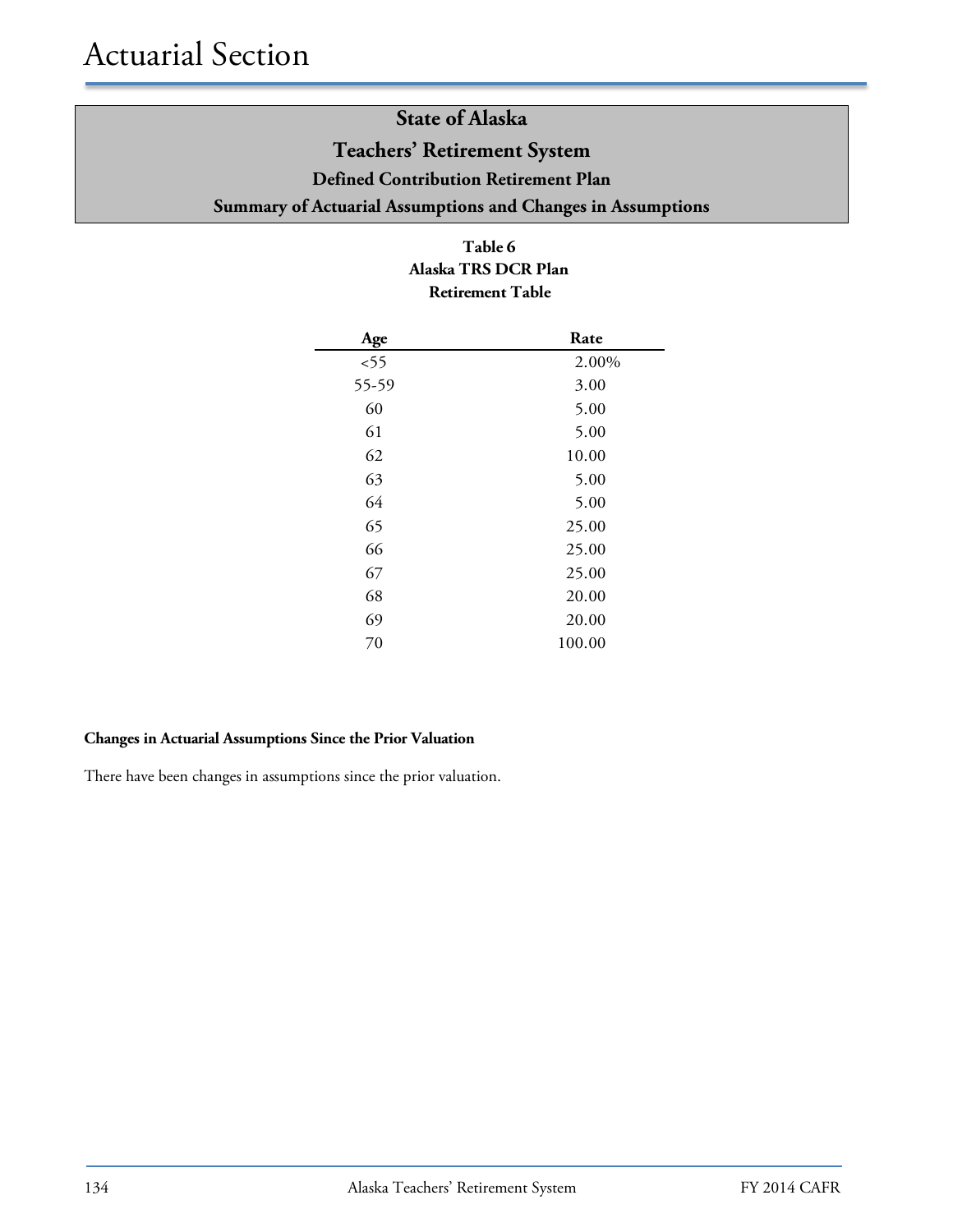| <b>Teachers' Retirement System</b><br><b>Defined Contribution Retirement Plan</b><br>For Occupational Death and Disability and Retiree Medical Benefits<br><b>Funding Excess/(Unfunded Liability)</b>                                                           |           |           |           |         |  |
|-----------------------------------------------------------------------------------------------------------------------------------------------------------------------------------------------------------------------------------------------------------------|-----------|-----------|-----------|---------|--|
| (In thousands)<br><b>Total</b><br><b>Actuarial</b><br><b>Funding Excess/</b><br><b>Valuation Year</b><br><b>Retiree</b><br><b>Occupational Death</b><br><b>Medical</b><br>(Unfunded Liability)<br>and Disability<br><b>Ended June 30</b><br><b>Funded Ratio</b> |           |           |           |         |  |
| 2008                                                                                                                                                                                                                                                            | \$<br>376 | \$551     | \$<br>927 | 215.73% |  |
| 2009                                                                                                                                                                                                                                                            | 1,057     | 907       | 1,964     | 234.5   |  |
| 2010                                                                                                                                                                                                                                                            | 1,559     | 1,465     | 3,024     | 223.5   |  |
| 2011                                                                                                                                                                                                                                                            | 2,136     | 1,572     | 3,708     | 196.1   |  |
| 2012                                                                                                                                                                                                                                                            | 2,285     | (9,874)   | (7,589)   | 55.0    |  |
| 2013                                                                                                                                                                                                                                                            | 2,452     | (13, 444) | (10,992)  | 50.3    |  |

## **6-YEAR TREND OF FUNDING EXCESS (In thousands)**

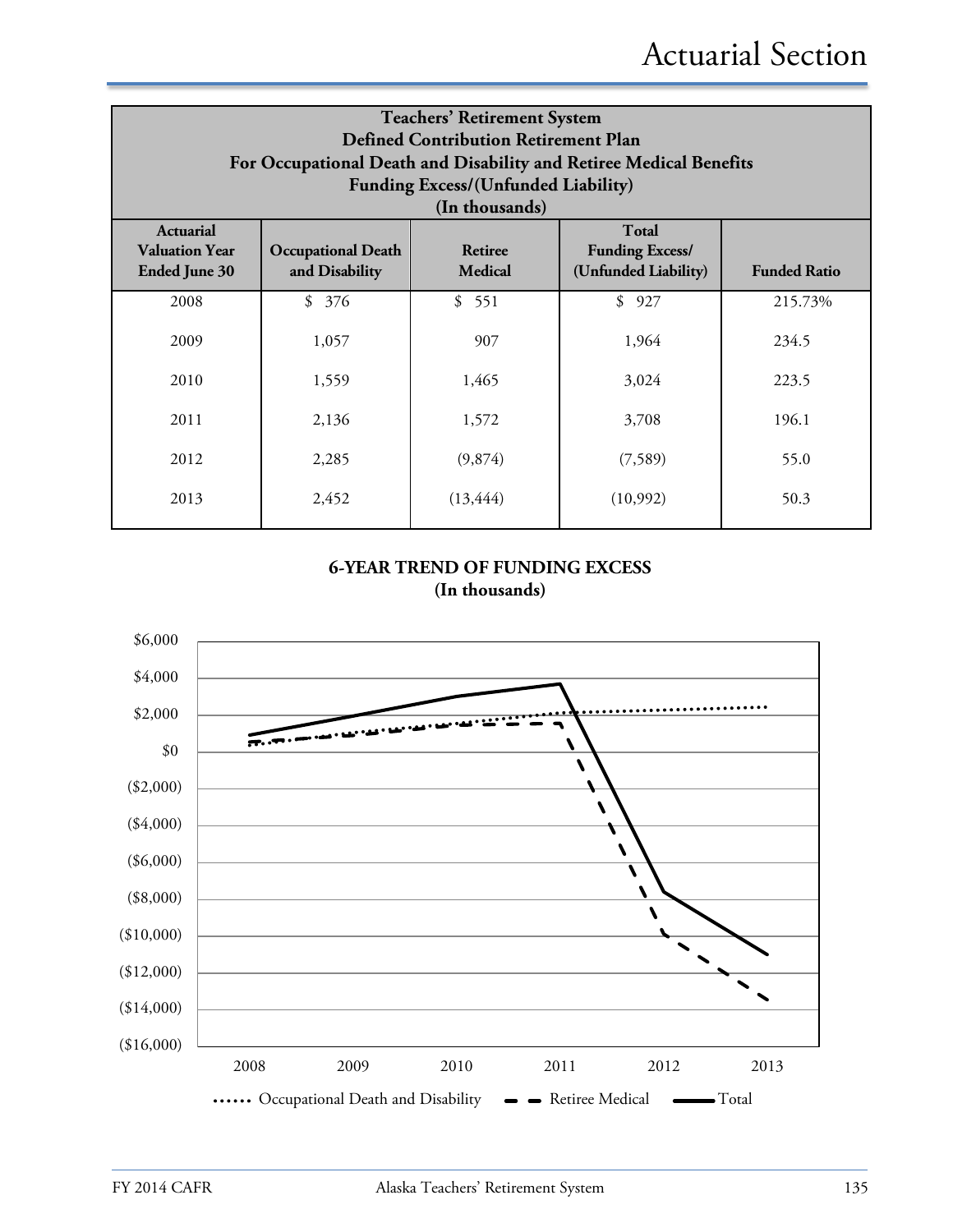| <b>Teachers' Retirement System</b><br><b>Defined Contribution Retirement Plan</b><br>For Occupational Death and Disability and Retiree Medical Benefits<br><b>Employer Contribution Rates</b> |                                                                                                                                                                                  |          |       |       |       |
|-----------------------------------------------------------------------------------------------------------------------------------------------------------------------------------------------|----------------------------------------------------------------------------------------------------------------------------------------------------------------------------------|----------|-------|-------|-------|
| Fiscal<br>Year                                                                                                                                                                                | Occupational<br>Actuarial<br>Death and<br><b>Valuation Year</b><br><b>Total Annual</b><br>Retiree<br>Medical<br><b>Ended June 30</b><br><b>Disability</b><br>Required<br>Adopted |          |       |       |       |
| 2007                                                                                                                                                                                          | N/A                                                                                                                                                                              | N/A      | 1.75% | 1.75% | 1.75% |
| 2008                                                                                                                                                                                          | N/A                                                                                                                                                                              | $0.56\%$ | 0.99  | 1.55  | 1.55  |
| 2009                                                                                                                                                                                          | N/A                                                                                                                                                                              | 0.62     | 0.99  | 1.61  | 1.61  |
| 2010                                                                                                                                                                                          | 2007                                                                                                                                                                             | 0.32     | 1.03  | 1.35  | 1.35  |
| 2011                                                                                                                                                                                          | 2008                                                                                                                                                                             | 0.28     | 0.68  | 0.96  | 0.96  |
| 2012                                                                                                                                                                                          | 2009                                                                                                                                                                             |          | 0.58  | 0.58  | 0.58  |
| 2013                                                                                                                                                                                          | 2010                                                                                                                                                                             |          | 0.49  | 0.49  | 0.49  |
| 2014                                                                                                                                                                                          | 2011                                                                                                                                                                             |          | 0.47  | 0.47  | 0.47  |
| 2015                                                                                                                                                                                          | 2012                                                                                                                                                                             |          | 2.04  | 2.04  | 2.04  |
| 2016                                                                                                                                                                                          | 2013                                                                                                                                                                             |          | 2.04  | 2.04  | 2.04  |
| Valuations are used to set contribution rates in future years.                                                                                                                                |                                                                                                                                                                                  |          |       |       |       |

| <b>Teachers' Retirement System</b><br><b>Defined Contribution Retirement Plan</b><br>For Occupational Death and Disability and Retiree Medical Benefits<br><b>Schedule of Active Member Valuation Data</b>                                                                                                                                                                                                                                       |  |  |  |  |
|--------------------------------------------------------------------------------------------------------------------------------------------------------------------------------------------------------------------------------------------------------------------------------------------------------------------------------------------------------------------------------------------------------------------------------------------------|--|--|--|--|
| Percent<br>Increase/<br>Number of<br>(Decrease) in<br>Annual<br>Annual<br><b>Valuation</b><br>Earnings <sup>1</sup><br>Participating<br>Average<br>Average<br><b>Number</b><br>(In thousands)<br><b>Employers</b><br>Earnings<br>Date<br>Earnings                                                                                                                                                                                                |  |  |  |  |
| \$197,944<br>58<br>June 30, 2013<br>3,272<br>\$60,496<br>3.5%<br>4.7<br>178,761<br>58,476<br>June 30, 2012<br>3,057<br>58<br>June 30, 2011<br>2,708<br>151,269<br>5.6<br>58<br>55,860<br>2,246<br>5.7<br>June 30, 2010<br>118,813<br>58<br>52,900<br>6.4<br>June 30, 2009<br>1,792<br>89,708<br>50,061<br>58<br>6.2<br>56,369<br>June 30, 2008<br>1,198<br>47,053<br>58<br>44,322<br>June 30, 2007<br>641<br>28,410<br>58<br>June 30, 2006<br>58 |  |  |  |  |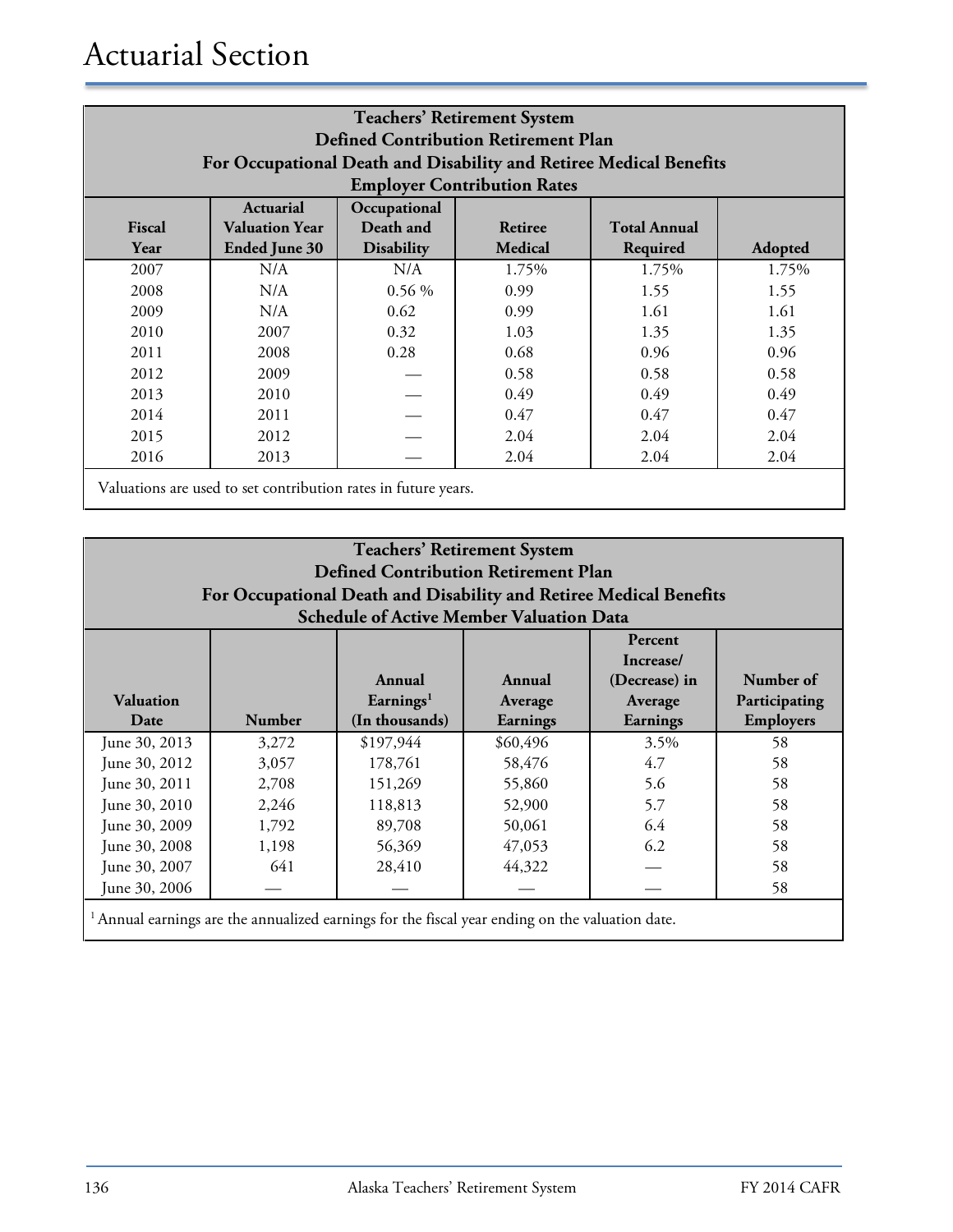| <b>Teachers' Retirement System</b><br><b>Defined Contribution Retirement Plan</b><br><b>Occupational Death and Disability Solvency Test</b><br>(In thousands) |                                                                                                                                                                      |                             |      |                                                                              |        |                                                                    |        |
|---------------------------------------------------------------------------------------------------------------------------------------------------------------|----------------------------------------------------------------------------------------------------------------------------------------------------------------------|-----------------------------|------|------------------------------------------------------------------------------|--------|--------------------------------------------------------------------|--------|
|                                                                                                                                                               | <b>Occupational Death and Disability</b><br><b>Aggregate Accrued Liability For:</b>                                                                                  |                             |      |                                                                              |        | <b>Portion of Accrued Liabilities</b><br><b>Covered by Assets:</b> |        |
| Valuation<br>Date                                                                                                                                             | (1)<br>(2)<br>(3)<br>Active<br><b>Members</b><br><b>Active</b><br>(Employer-<br>Member<br>Financed<br><b>Inactive</b><br>Contributions<br><b>Members</b><br>Portion) |                             |      | Occupational<br>Death and<br><b>Disability</b><br>Valuation<br><b>Assets</b> | (1)    | (2)                                                                | (3)    |
| June 30, 2013                                                                                                                                                 | $\frac{\text{I}}{\text{I}}$                                                                                                                                          | $\frac{\text{I}}{\text{I}}$ | \$80 | \$2,532                                                                      | 100.0% | 100.0%                                                             | 100.0% |
| June 30, 2012                                                                                                                                                 |                                                                                                                                                                      |                             | 63   | 2,348                                                                        | 100.0  | 100.0                                                              | 100.0  |
| June 30, 2011                                                                                                                                                 |                                                                                                                                                                      |                             | 57   | 2,193                                                                        | 100.0  | 100.0                                                              | 100.0  |
| June 30, 2010 <sup>1</sup>                                                                                                                                    |                                                                                                                                                                      |                             | 18   | 1,577                                                                        | 100.0  | 100.0                                                              | 100.0  |
| June 30, 2009 <sup>1</sup>                                                                                                                                    |                                                                                                                                                                      |                             | 14   | 1,071                                                                        | 100.0  | 100.0                                                              | 100.0  |
| June 30, 2008                                                                                                                                                 |                                                                                                                                                                      |                             | 44   | 420                                                                          | 100.0  | 100.0                                                              | 100.0  |
| June 30, 2007                                                                                                                                                 |                                                                                                                                                                      |                             | 16   |                                                                              | 100.0  | 100.0                                                              | 0.0    |
| June 30, 2006                                                                                                                                                 |                                                                                                                                                                      |                             |      |                                                                              | N/A    | N/A                                                                | N/A    |
| <sup>1</sup> Change in Assumptions                                                                                                                            |                                                                                                                                                                      |                             |      |                                                                              |        |                                                                    |        |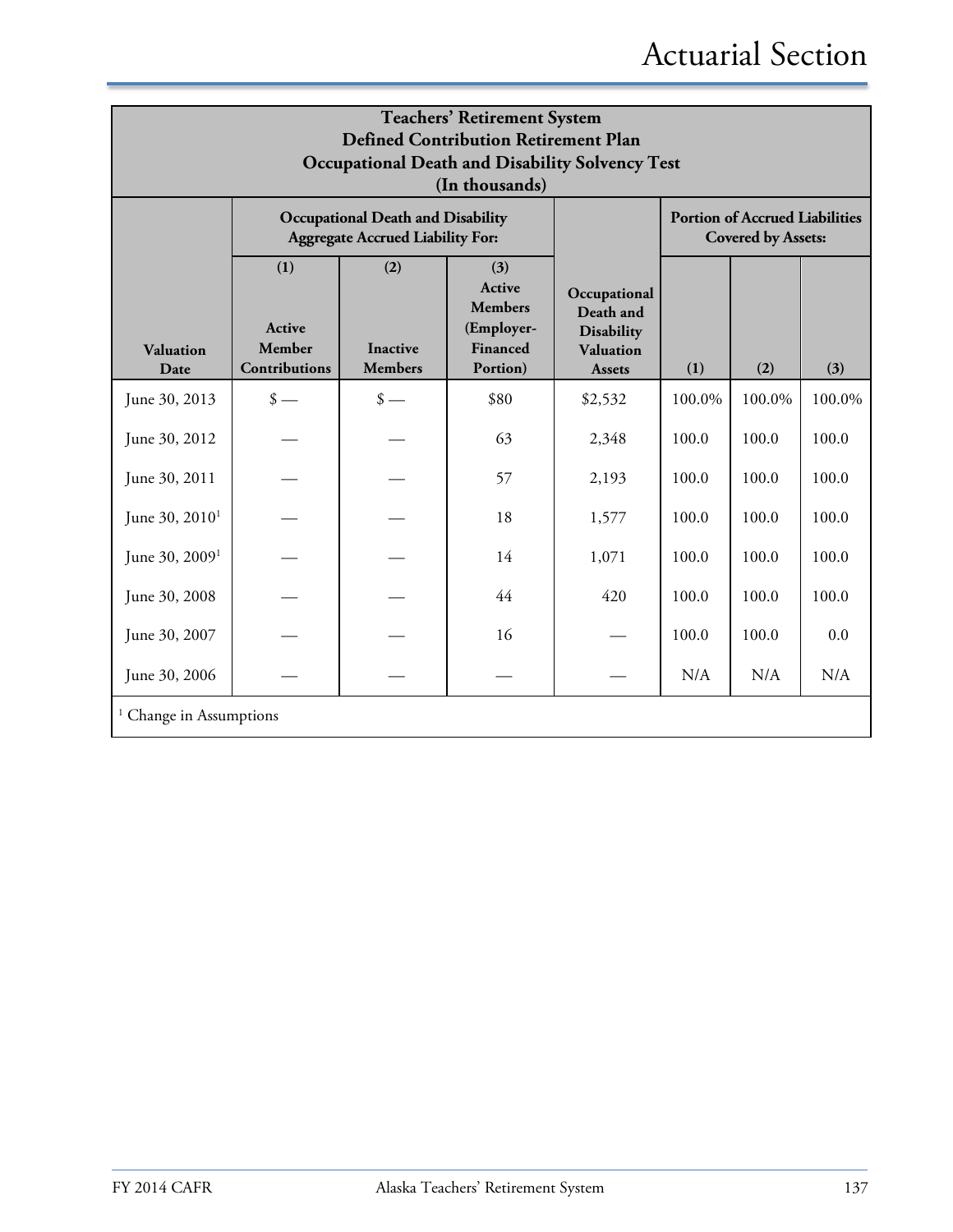# Actuarial Section

| <b>Teachers' Retirement System</b><br><b>Defined Contribution Retirement Plan</b><br><b>Retiree Medical Solvency Test</b><br>(In thousands) |                                                 |                                          |                                                                              |                                                                    |        |        |       |
|---------------------------------------------------------------------------------------------------------------------------------------------|-------------------------------------------------|------------------------------------------|------------------------------------------------------------------------------|--------------------------------------------------------------------|--------|--------|-------|
|                                                                                                                                             | <b>Aggregate Accrued Liability For:</b>         |                                          |                                                                              | <b>Portion of Accrued Liabilities</b><br><b>Covered by Assets:</b> |        |        |       |
| Valuation<br>Date                                                                                                                           | (1)<br><b>Active</b><br>Member<br>Contributions | (2)<br><b>Inactive</b><br><b>Members</b> | (3)<br><b>Active</b><br><b>Members</b><br>(Employer-<br>Financed<br>Portion) | <b>Retiree Medical</b><br>Valuation<br><b>Assets</b>               | (1)    | (2)    | (3)   |
| June 20,2013                                                                                                                                | $\frac{\text{I}}{\text{I}}$                     | $\frac{\text{I}}{\text{I}}$              | \$22,058                                                                     | \$8,614                                                            | 100.0% | 100.0% | 39.1% |
| June 20,2012 <sup>1</sup>                                                                                                                   |                                                 |                                          | 16,811                                                                       | 6,937                                                              | 100.0  | 100.0  | 41.3  |
| June 30, 2011                                                                                                                               |                                                 |                                          | 3,801                                                                        | 5,373                                                              | 100.0  | 100.0  | 100.0 |
| June 30, 2010 <sup>1</sup>                                                                                                                  |                                                 |                                          | 2,430                                                                        | 3,895                                                              | 100.0  | 100.0  | 100.0 |
| June $30, 20091$                                                                                                                            |                                                 |                                          | 1,446                                                                        | 2,353                                                              | 100.0  | 100.0  | 100.0 |
| June 30, 2008 <sup>1</sup>                                                                                                                  |                                                 |                                          | 757                                                                          | 1,308                                                              | 100.0  | 100.0  | 100.0 |
| June 30, 2007                                                                                                                               |                                                 |                                          | 358                                                                          | 597                                                                | 100.0  | 100.0  | 100.0 |
| June 30, 2006                                                                                                                               |                                                 |                                          |                                                                              |                                                                    | N/A    | N/A    | N/A   |

Retiree medical liabilities are calculated using the funding assumptions (i.e., funding investment return and net of Medicare Part D subsidy).

 $^{\rm 1}$  Change in Assumptions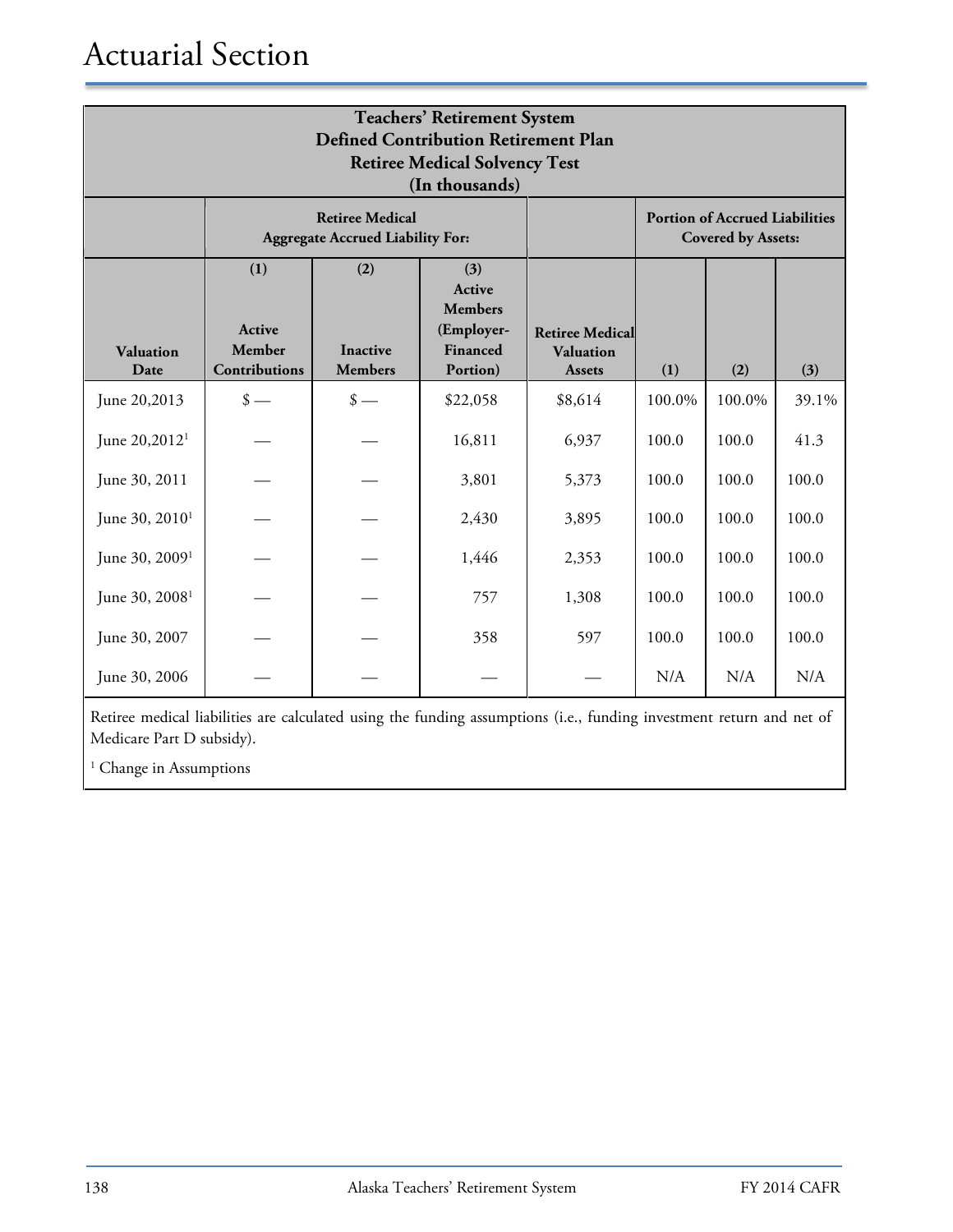## **Teachers' Retirement System**

# **Defined Contribution Retirement Plan**

### **Summary of Plan Provisions and Changes in Plan Provisions**

#### 1. **Effective Date**

July 1, 2006, with amendments through June 30, 2013.

#### 2. **Administration of Plan**

The Commissioner of Administration or the Commissioner's designee is the administrator of the Plan. The Attorney General of the state is the legal counsel for the Plan and shall advise the administrator and represent the Plan in legal proceedings.

The Alaska Retirement Management Board prescribes policies, adopts regulations, invests the funds, and performs other activities necessary to carry out the provisions of the Plan.

#### 3. **Employers Included**

Currently there are 58 employers participating in the TRS DCR Plan, including the State of Alaska, 53 school districts, and four other eligible organizations.

#### 4. **Membership**

An employee of a participating employer who first enters service on or after July 1, 2006, or a member of the defined benefit plan who works for an employer who began participation on or after July 1, 2006, and meets the following criteria is a member in the Plan:

- Permanent full-time or part-time elementary or secondary teachers, school nurses, or a person in a position requiring a teaching certificate as a condition of hire in a public school of the State of Alaska, the Department of Education and Early Development or in the Department of Labor and Workforce Development.
- Full-time or part-time teachers at the University of Alaska or persons occupying full-time administrative positions requiring academic standing who are not in the University's Optional Retirement Plan.

Members can convert to the DCR Plan if they are an eligible nonvested member of the TRS defined benefit plan whose employer consents to transfers to the defined contribution plan and they elect to transfer his or her account balance to the TRS DCR Plan.

#### 5. **Member Contributions**

There are no member contributions for the occupational death & disability and retiree medical benefits.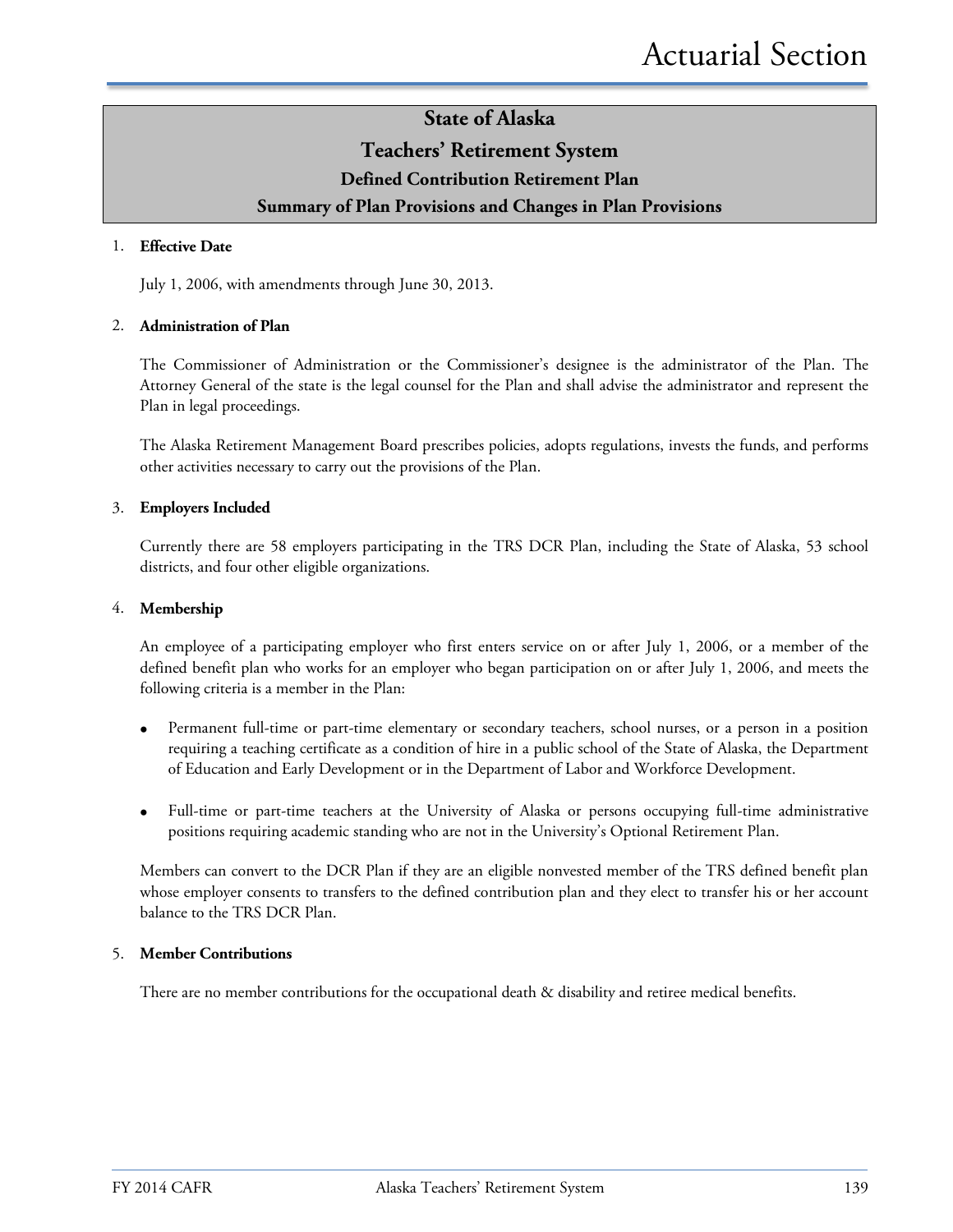# **Teachers' Retirement System**

### **Defined Contribution Retirement Plan**

### **Summary of Plan Provisions and Changes in Plan Provisions**

### 6. **Retiree Medical**

- Member must retire directly from the plan to be eligible for retiree medical coverage. Normal retirement eligibility is the earlier of a) 30 years of service or b) Medicare eligible and 10 years of service.
- No retiree medical benefits are provided until normal retirement eligibility. The member's premium is 100% until they are Medicare eligible.
- Coverage cannot be denied except for failure to pay premium.
- Members who are receiving disability benefits or survivors who are receiving monthly survivor benefits are not eligible until the member meets, or would have met if he/she had lived, the normal retirement eligibility requirements.
- The plan's coverage is supplemental to Medicare.
- The Medicare-eligible premium will be based on the member's years of service. The percentage of premium paid by the member is as follows:

|                         | <b>Percent of Premium</b> |
|-------------------------|---------------------------|
| <b>Years of Service</b> | Paid by Member            |
| Less than 15 years      | 30.00%                    |
| $15 - 19$               | 25.00                     |
| $20 - 24$               | 20.00                     |
| $25 - 29$               | 15.00                     |
| 30 years or more        | 10.00                     |

### 7. **Occupational Disability Benefits**

- Benefit is 40% of salary at date of disability.
- There is no increase in the benefit after commencement.
- Member earns service while on occupational disability.
- Benefits cease when the member becomes eligible for normal retirement at Medicare-eligible age and 10 years of service, or at any age with 30 years of service.
- No retiree medical benefits are provided until normal retirement eligibility. The member's premium is 100% until they are Medicare eligible. Medicare-eligible premiums follow the service-based schedule above.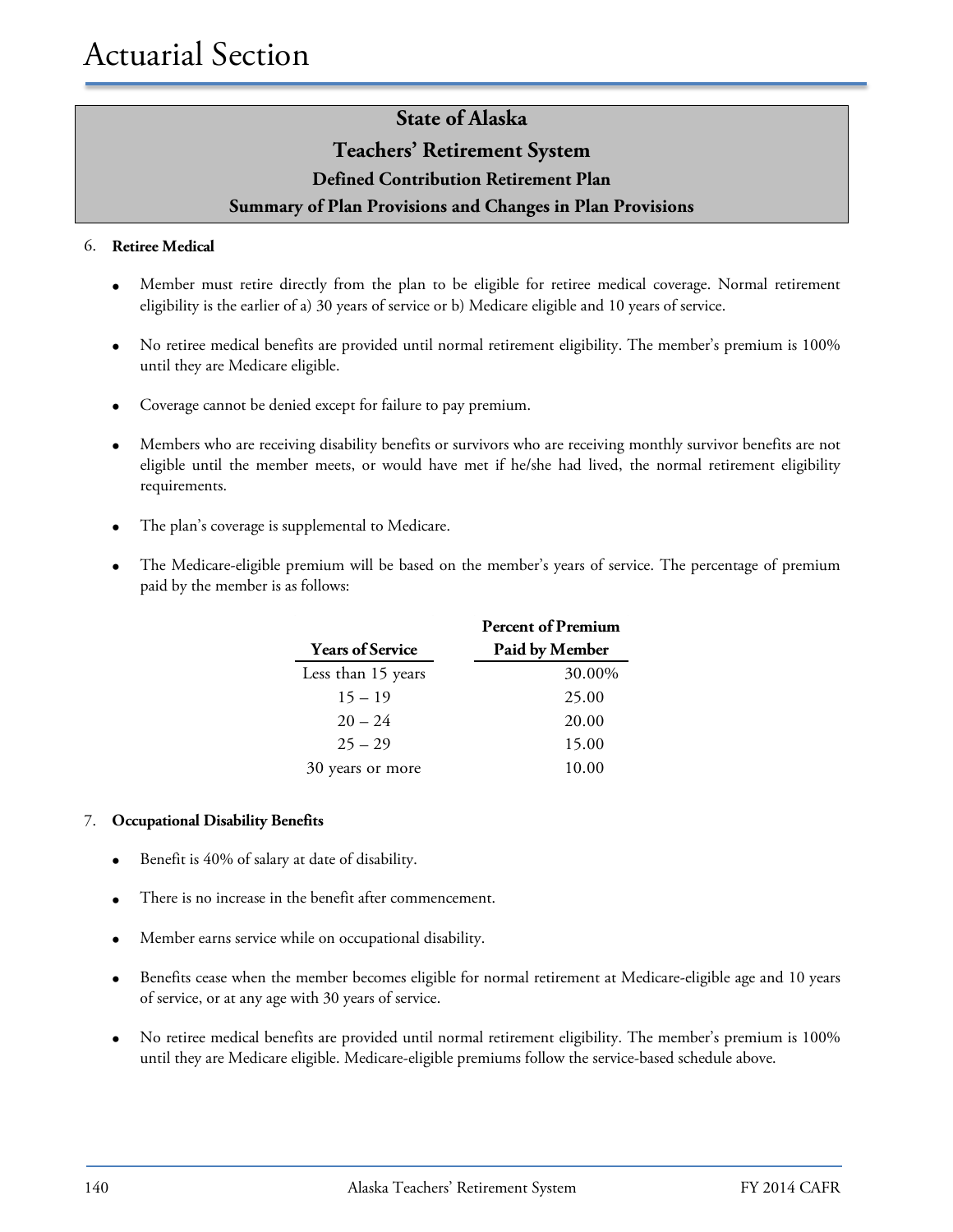### **Teachers' Retirement System**

**Defined Contribution Retirement Plan** 

**Summary of Plan Provisions and Changes in Plan Provisions**

#### 8. **Occupational Death Benefits**

- Benefit is 40% of salary.
- There is no increase in the benefit after commencement.
- Benefits cease when the member would have become eligible for normal retirement.
- The period during which the survivor is receiving benefits is counted as service credit toward retiree medical benefits.
- No retiree medical benefits are provided until the member would have been eligible for normal retirement. The surviving spouse's premium is 100% until the member would have been Medicare eligible. Medicareeligible premiums follow the service-based schedule above.

#### **Changes Since the Prior Valuation**

There have been no changes in benefit provisions since the prior valuation.